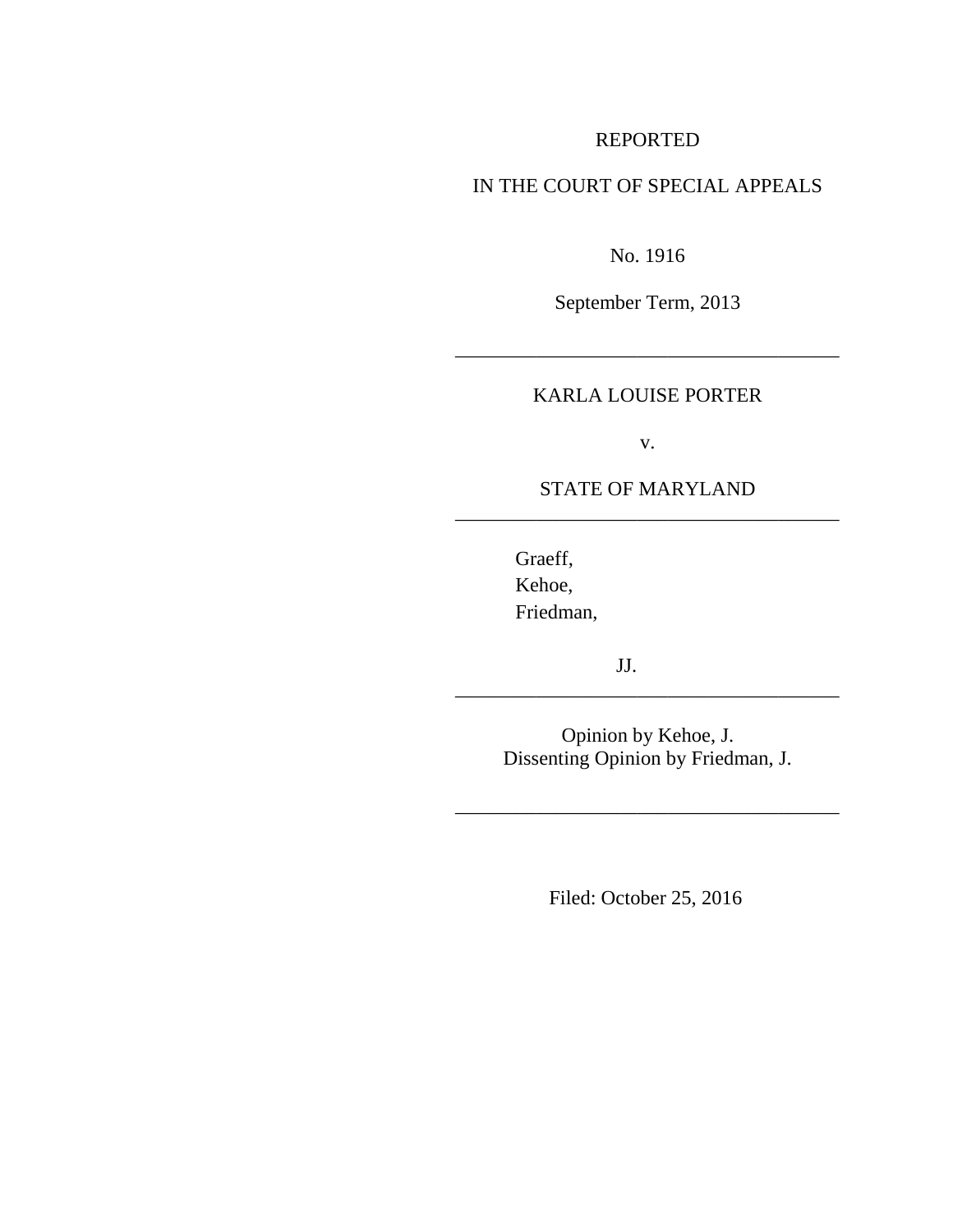After a six day jury trial in the Circuit Court for Baltimore County, Karla Louise Porter was convicted of first degree murder and related crimes. On appeal, she presents three issues, which we have reworded:

1. Was the trial court's jury instruction on imperfect self-defense erroneous as a matter of law?

2. Did the court err when it declined to voir dire the jury after receiving a jury note suggesting that the jurors were speculating about matters not presented at trial?

3. Did the court err in denying Ms. Porter's motion to suppress the inculpatory statement she made to the police?

The State concedes that the trial court's instruction on imperfect self-defense was

flawed. The State argues that the error was harmless because Ms. Porter was not entitled

to the instruction in the first place. We believe that the State is correct. The trial court did

not abuse its discretion when it declined to question the jurors individually about the

contents of the note, nor did the court err when it denied Ms. Porter's motion to suppress

her statement. We will affirm the convictions.

#### **Background**

Because Ms. Porter does not challenge the legal sufficiency of the State's case against her, our summary of the facts will focus on the evidence relevant to her contentions on appeal.

### *The Principals*

During the early morning hours of March 1, 2010, *William Raymond Porter* was shot to death as he opened the Hess Gas Station that he owned and operated with his wife, Ms. Porter, in Baltimore County. *Walter Bishop* was the shooter. Bishop was a friend of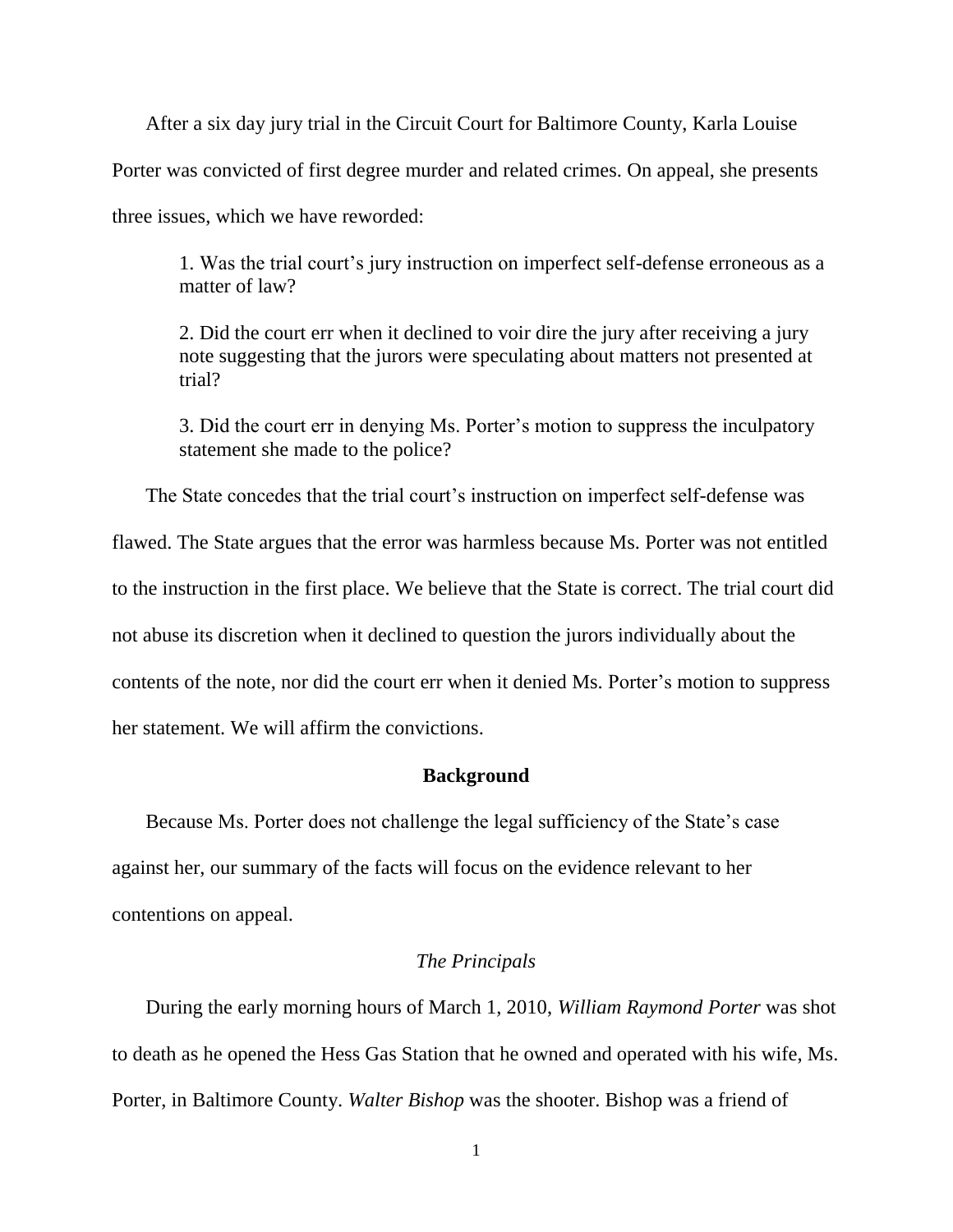*Seamus Coyle*, Ms. Porter's nephew. Coyle first introduced Bishop to Ms. Porter. *Susan Datta*, Ms. Porter's sister, *Calvin Mowers*, her brother, and *Matthew Brown* were also involved in the conspiracy to kill Mr. Porter.<sup>1</sup> Bishop, Mowers, Coyle, Datta, and Brown were all prosecuted for their involvement in Mr. Porter's murder.

#### *Evidence of Abusive Relationships*

Ms. Porter testified at trial. She stated that her parents were separated when she was about six or seven years old and that, for several years thereafter, she lived with her mother and her mother's boyfriend. The boyfriend regularly physically and verbally abused her mother in Ms. Porter's presence and once pushed Ms. Porter into a hot stove, causing severe burns. Her mother did nothing about the incident and Ms. Porter went to live with her father when she was nine years old.

Ms. Porter testified that she met Mr. Porter in 1982 and that they married in 1986. Ms. Porter described controlling behavior on Mr. Porter's part from the outset of their relationship. She testified at length about numerous instances of physical, verbal, and psychological abuse, beginning early in their marriage and escalating, in severity and frequency, in the late 1990's and thereafter. For example, and this list is not all-inclusive, Ms. Porter testified that, during their marriage, her husband had: beaten her on her back and legs with a belt; on various occasions hit her with a rake, a board, his fists, and a tool box; stabbed her in the abdomen with a drill; pushed her head into a grave marker; smeared dog excrement on her; and threatened to kill her on several occasions, at least

<sup>&</sup>lt;sup>1</sup> Brown's precise role in the conspiracy is not altogether clear from the record.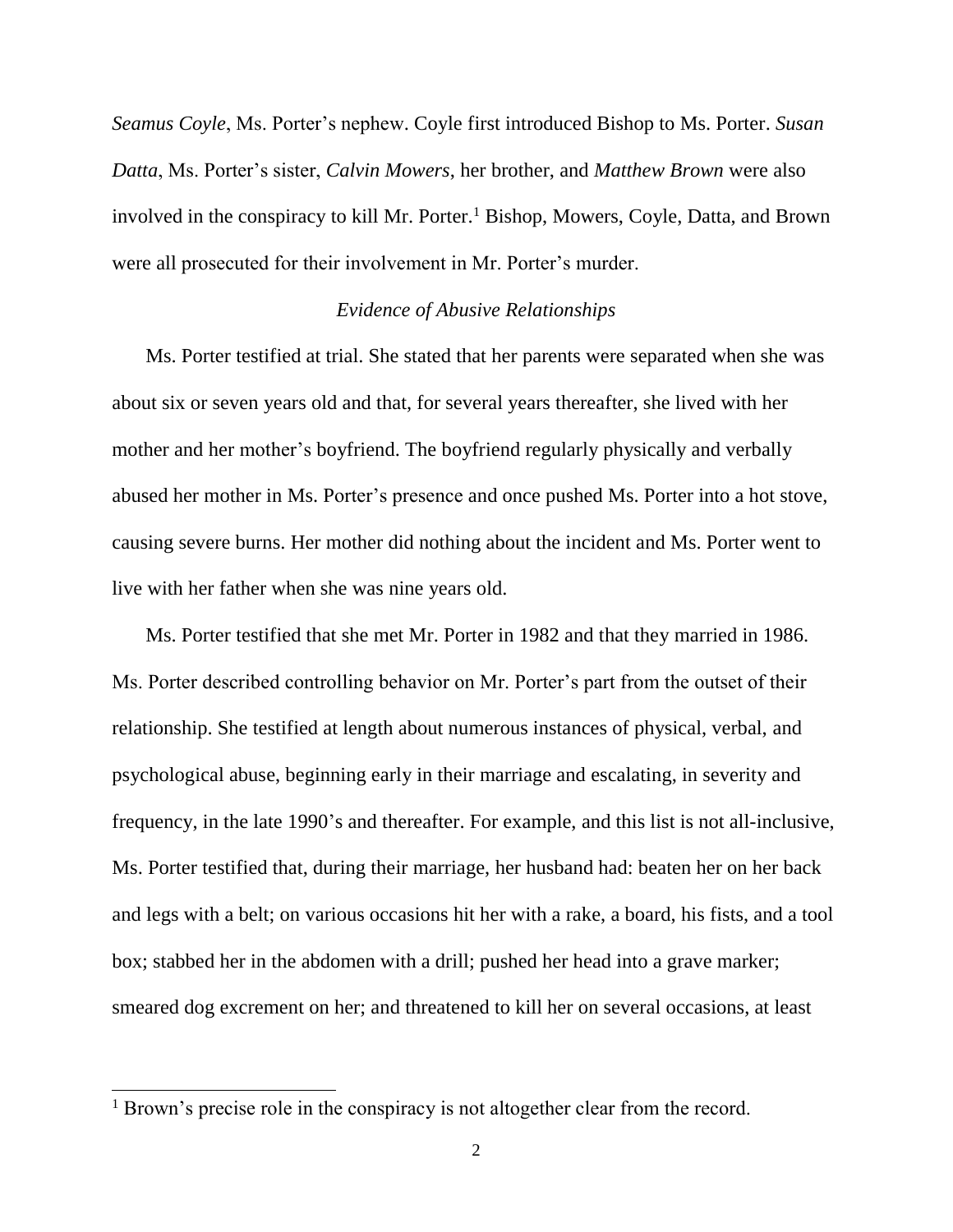once while pointing a gun at her. Additionally, she testified that he repeatedly had made demeaning and derogatory statements to her about her appearance and her worth as a human being, and that he had harassed her at work, and forced her to stand at their kitchen sink and drink water until she urinated on herself.

Not all of this testimony was uncontested. Ms. Porter identified eyewitnesses to several incidents of abuse who were called by the State in rebuttal and testified that the incidents had never occurred in their presence. Moreover, her testimony as to Mr. Porter's abuse differed in some significant ways from what she had told her mental health professionals prior to trial.<sup>2</sup> However, some of Ms. Porter's testimony was corroborated by the Porters' youngest child, Megan Porter. Megan testified that the environment in the family home was tense, and that Mr. Porter was regularly angry. She testified that her mother was submissive to her father's anger, and that Ms. Porter was frequently the target of Mr. Porter's frustrations. It was Megan's testimony that her father regularly yelled at her mother and called her demeaning and degrading names. Megan testified that, although she never saw her father strike her mother, she had seen her mother with bruises on her arms and legs, and at one point with a black eye.<sup>3</sup>

<sup>&</sup>lt;sup>2</sup> For example, Mary Ann Dutton, Ph.D., a psychologist testified on cross-examination that Ms. Porter had not told her about the dog excrement incident.

<sup>&</sup>lt;sup>3</sup> Additionally, Raymond Naimaster, a long-time friend of Ms. Porter's, testified that the interaction between Mr. Porter and Ms. Porter led him to suspect that she was being abused but that, when he asked her about it, "she kind of dropped her head . . . and got small." The Reverend Johnny Brewer, a pastor at Ms. Porter's church, testified that she had hinted to him that she was being verbally abused in the mid-1990's. Lorraine Briggs, who had worked at the Hess Station for fourteen years prior to Mr. Porter's death, testified that Mr. Porter often criticized Ms. Porter for her appearance. The testimony of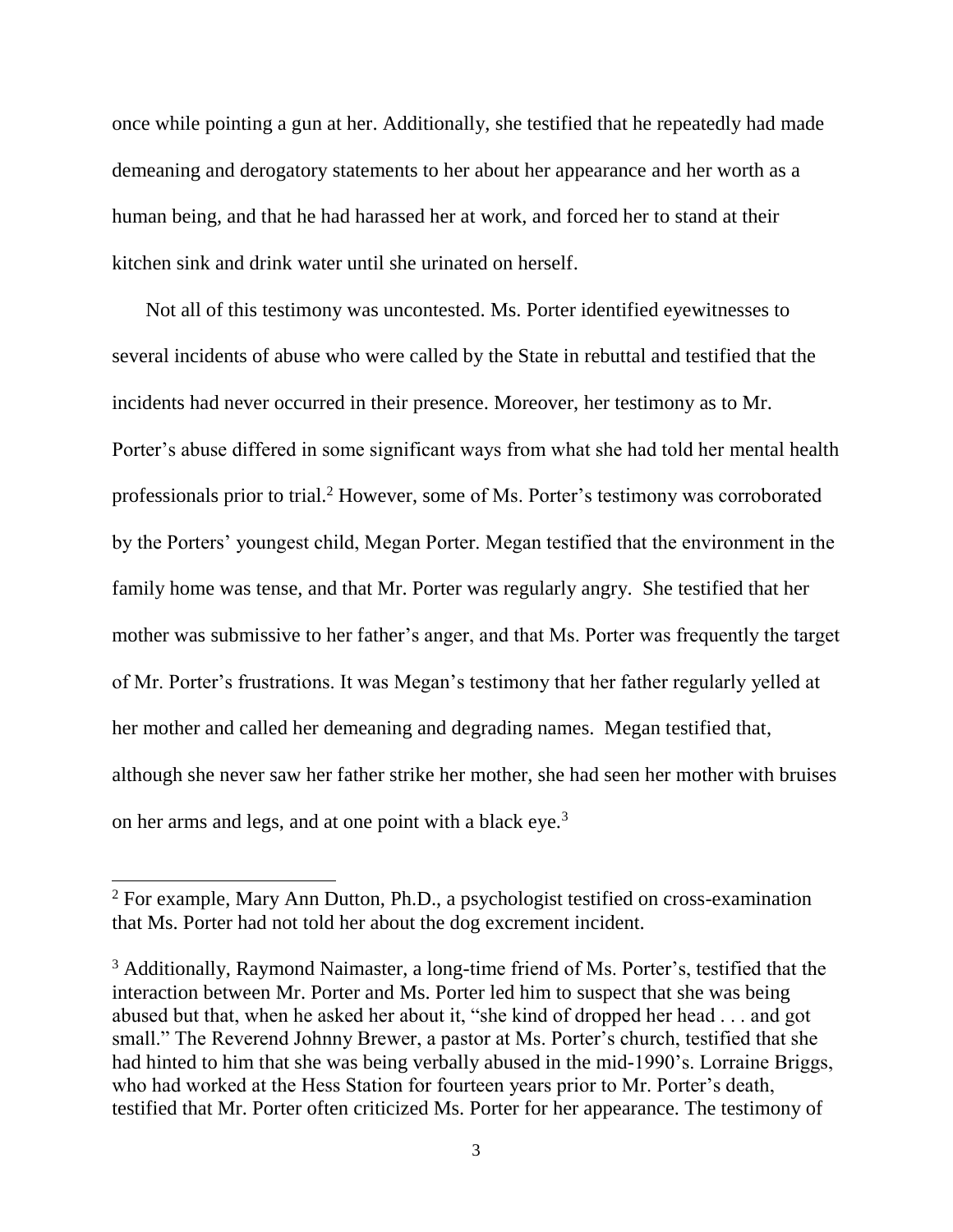Ms. Porter testified to two instances of abuse in the "week or so" before Mr. Porter's death. The first arose out of Mr. Porter's desire to move to Florida—a source of tension in the parties' marriage, particularly in the year before Mr. Porter's death. Mr. Porter held a gun to Ms. Porter's head, and informed her that they would not be taking their children<sup>4</sup> or his parents to Florida, when they moved. And then turned his attention to her, stating: "Maybe I am not even going to take you. I should just kill you now." In the second instance, Mr. Porter struck Ms. Porter across her back with a crutch because he did not find her degree of sympathy towards the fact that he was "bored" to be satisfactory. Ms. Porter testified that from June 2009 through March 1, 2010, she was "terrified almost on a daily basis." She testified that during the period of late 2009 through March 2010:

I was in fear for my life. I knew it was getting to the point where Ray was getting out of control. I knew it was a matter of time before he killed me.

[T]hings were getting so bad, things were just out of control. I know it was crazy. It was just a day-to-day—it wasn't even day-to-day. It was minute-to-minute. Always walking on eggshells. I never could do anything on my own. Something as simple as taking a shower.

It was getting so bad that I knew that Ray was going to kill me and I just wanted to kill him first.

. . .

Susan Datta was read into the record. Ms. Datta testified that her sister had spoken to her about abuse and being fearful of her husband.

<sup>&</sup>lt;sup>4</sup> The Porters' youngest child was 18 years old at the time Mr. Porter was murdered.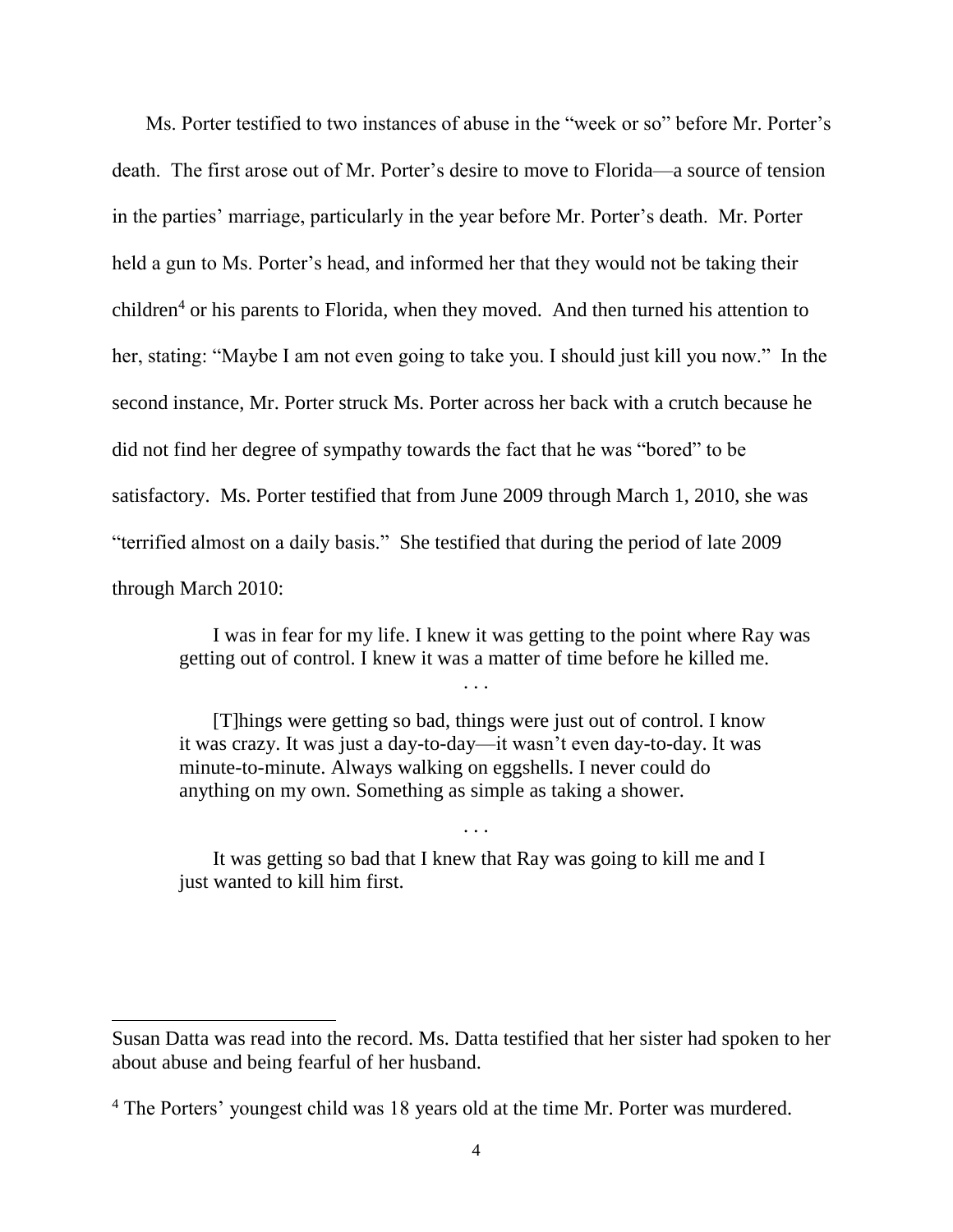#### *Ms. Porter's Earlier Attempts to Solicit Someone to Kill Mr. Porter*

In June 2009, that is, about nine months before Mr. Porter was murdered, Ms. Porter approached Daniel Blackwell, her daughter's boyfriend at the time, about killing Mr. Porter. Although they differed as to some of the specifics, both Ms. Porter and Blackwell testified that she offered him money to kill Mr. Porter, that he, at least initially, expressed an interest in doing so, but that he never followed through.<sup>5</sup>

Ms. Porter approached a second person—Tony Fails—in December 2009. Fails was a business associate of Mr. Porter's. He testified that he had no intention of participating in the crime, but did not refuse Ms. Porter's request. Instead, he told Ms. Porter that he would make some calls and get back to her. Ms. Porter called Mr. Fails throughout January 2010—by her own testimony, she called Mr. Fails frequently, sometimes several times a day—to see if he had found someone who was willing to kill Mr. Porter. Mr. Fails never made any phone calls on Ms. Porter's behalf. Ms. Porter stopped calling Fails towards the end of January 2010.

In the same month, Ms. Porter contacted Paige Huemann, who had lived with the Porters in 2007, about obtaining potassium cyanide so that she could poison Mr. Porter. Ms. Porter testified that Ms. Huemann did not provide her with any information as to

<sup>&</sup>lt;sup>5</sup> Ms. Porter testified that she gave Blackwell \$1,000, and that he never returned the money. Blackwell testified that he was, at one point, presented with an envelope containing \$3,000 and promised an additional \$7,000, upon completion of the murder but that he refused to accept the money.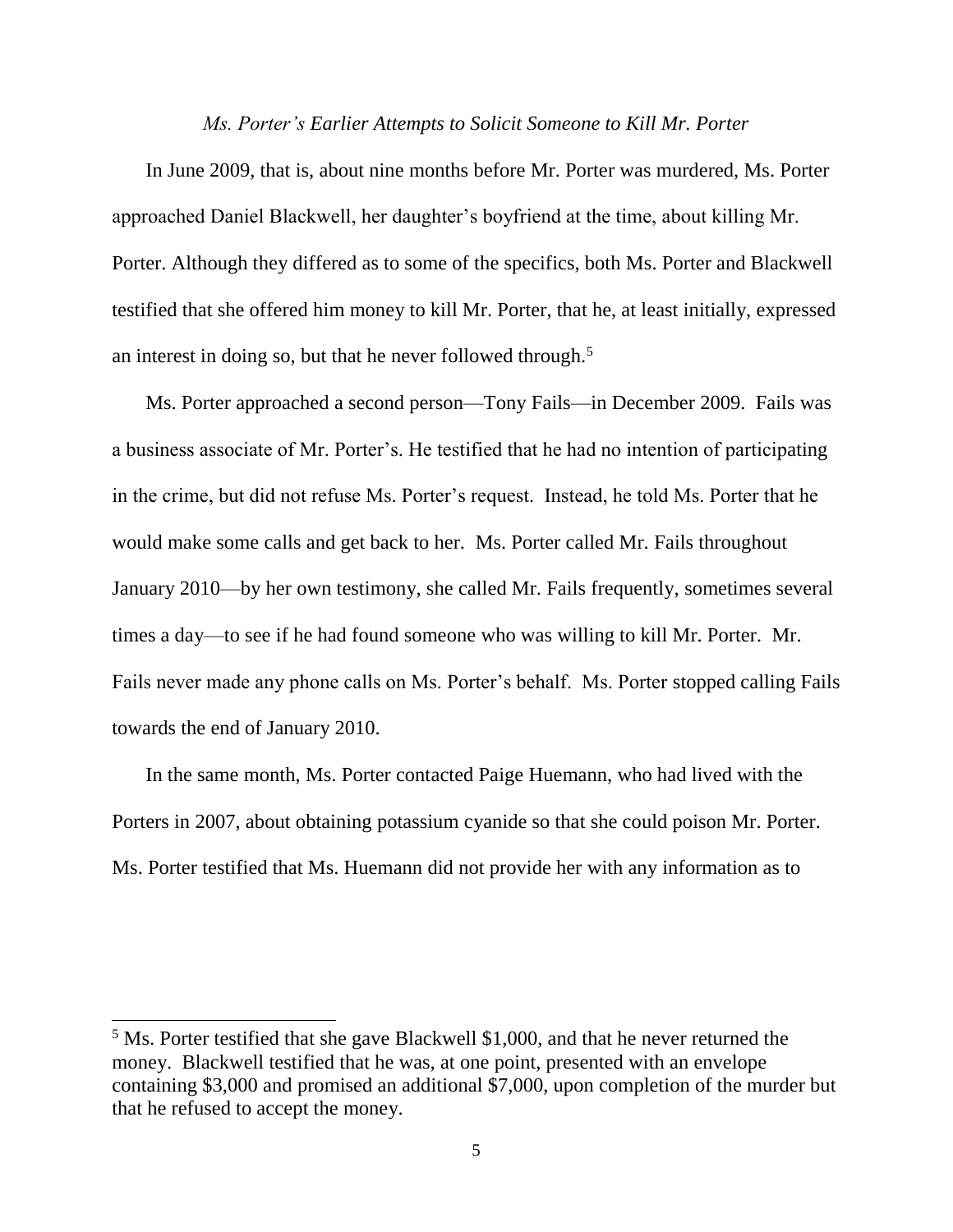obtaining poison. 6

l

### *Ms. Porter Recruits Bishop*

Ms. Porter testified that one of her nephews, Seamus Coyle,<sup>7</sup> introduced her to Bishop during a meeting between herself and Coyle in a Walmart parking lot, in late January or early February 2010. Coyle had arranged to meet Ms. Porter because she had agreed to give Coyle money to make his mortgage payment. Bishop was seated in the passenger seat of the vehicle that Coyle was driving, and volunteered to kill Mr. Porter after listening to Ms. Porter describe Mr. Porter's abuse of her. Coyle testified that at that point Bishop exited the vehicle, walked toward the rear, and had a conversation with Ms. Porter. Coyle remained in the vehicle, but overheard something about \$500, and it was his belief that telephone numbers were exchanged.

At a subsequent meeting in February 2010, Ms. Porter and Bishop finalized their agreement that Bishop would kill Mr. Porter and Ms. Porter gave Bishop the handgun that he would use to commit the murder. The handgun had been given to Ms. Porter by Susan Datta, her sister.

#### *The Murder and the Police Investigation*

On the evening of February 28, 2010, the night before Mr. Porter was murdered, Ms. Porter and Bishop spoke by telephone and agreed that Bishop would arrive at the gas

<sup>6</sup> Baltimore County Police Detective Sekou Hinton testified that Ms. Porter also contacted a Travon Duncan about killing her husband but did not provide further details. Duncan did not testify and Ms. Porter did not mention Duncan in her own testimony.

 $7 \degree$  Coyle did not testify at Ms. Porter's trial. Rather, excerpts of the transcript of Coyle's testimony from his own trial were read into the record.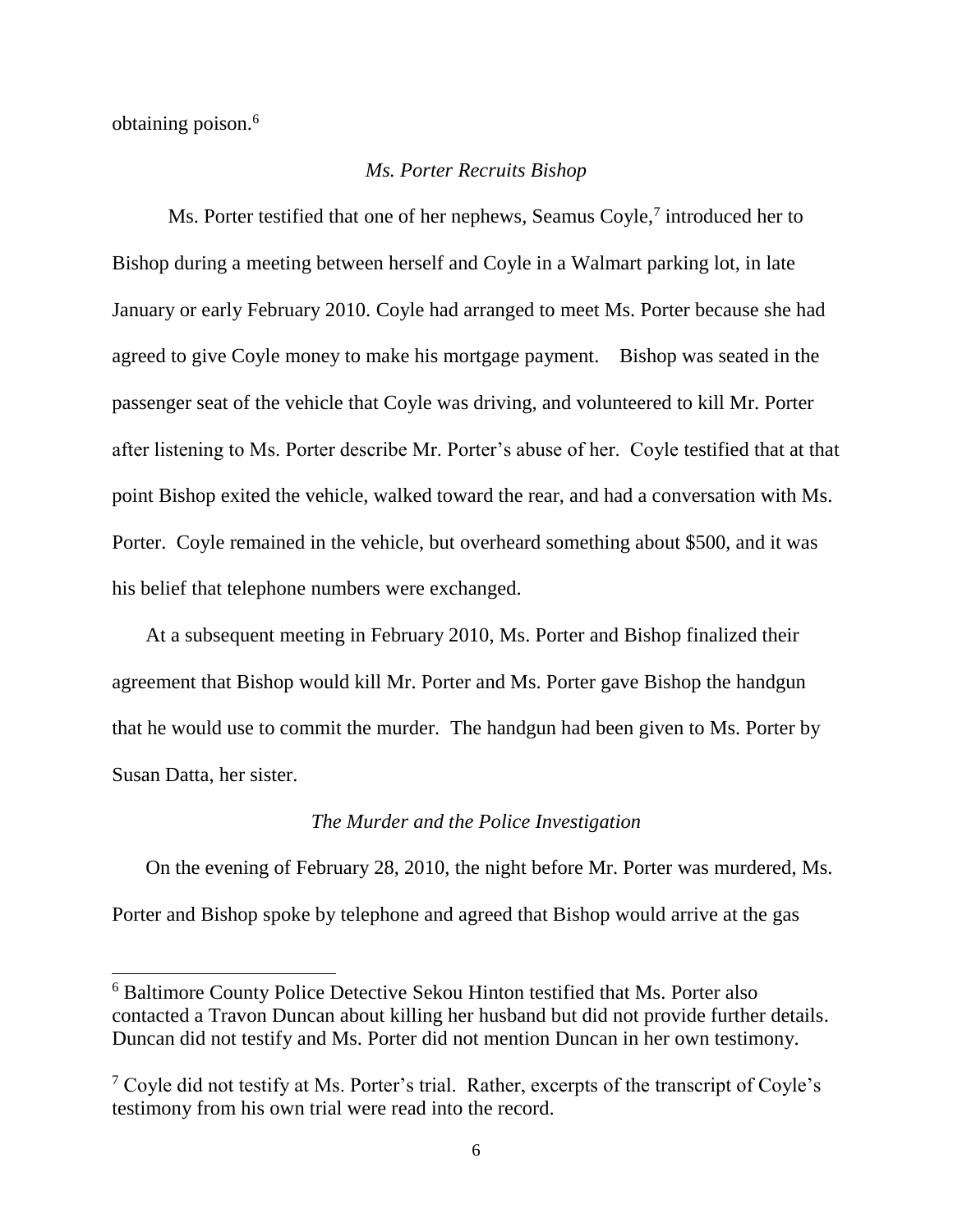station in the early morning hours of March 1, 2010, and that he would shoot Mr. Porter before anybody else would be around. At around 2:30 a.m. on March 1, Ms. Porter, using her cell phone, called her home telephone and told her husband that the alarm company had called and told her that the security alarm had gone off at the gas station. Mr. Porter then prepared himself for the day and proceeded to the gas station. (Mr. Porter usually arrived at the gas station between 4:00 and 4:15 in the morning.)

After Mr. Porter left the house, Ms. Porter called her brother, Calvin Mowers, and arranged to have him drive Bishop to the gas station. Ms. Porter placed more than 50 calls from her cell phone to Bishop and Mowers between 2:30 am and 7:00 am on March 1, 2010. After leaving her home, Ms. Porter met Bishop, Mowers, and Matthew Brown at a McDonald's, where she confirmed that Bishop would follow through with the murder.

Ms. Porter then went to the Hess station. When she arrived, Mr. Porter was talking to a friend and she began taking inventory and performing other routine opening activities. At one point, Ms. Porter left the building, and when she re-entered Bishop followed her through the side door. Upon entering the station, Bishop ordered Ms. Porter and Mr. Porter to move toward the back room of the store. Bishop then removed the gun from his pocket and fired at Mr. Porter. The first shot hit Mr. Porter in the head and caused him to fall to the ground. Bishop proceeded to fire a second shot, hitting Mr. Porter in the face. Mr. Porter subsequently died as a result of his injuries. Bishop fled after the shooting and Ms. Porter called 9-1-1. When the police arrived, and in the days immediately following the shooting, Ms. Porter described the shooter as a black male, approximately 6 feet tall and about 25 years of age, wearing a black hooded sweatshirt. (Bishop is white; Fails, on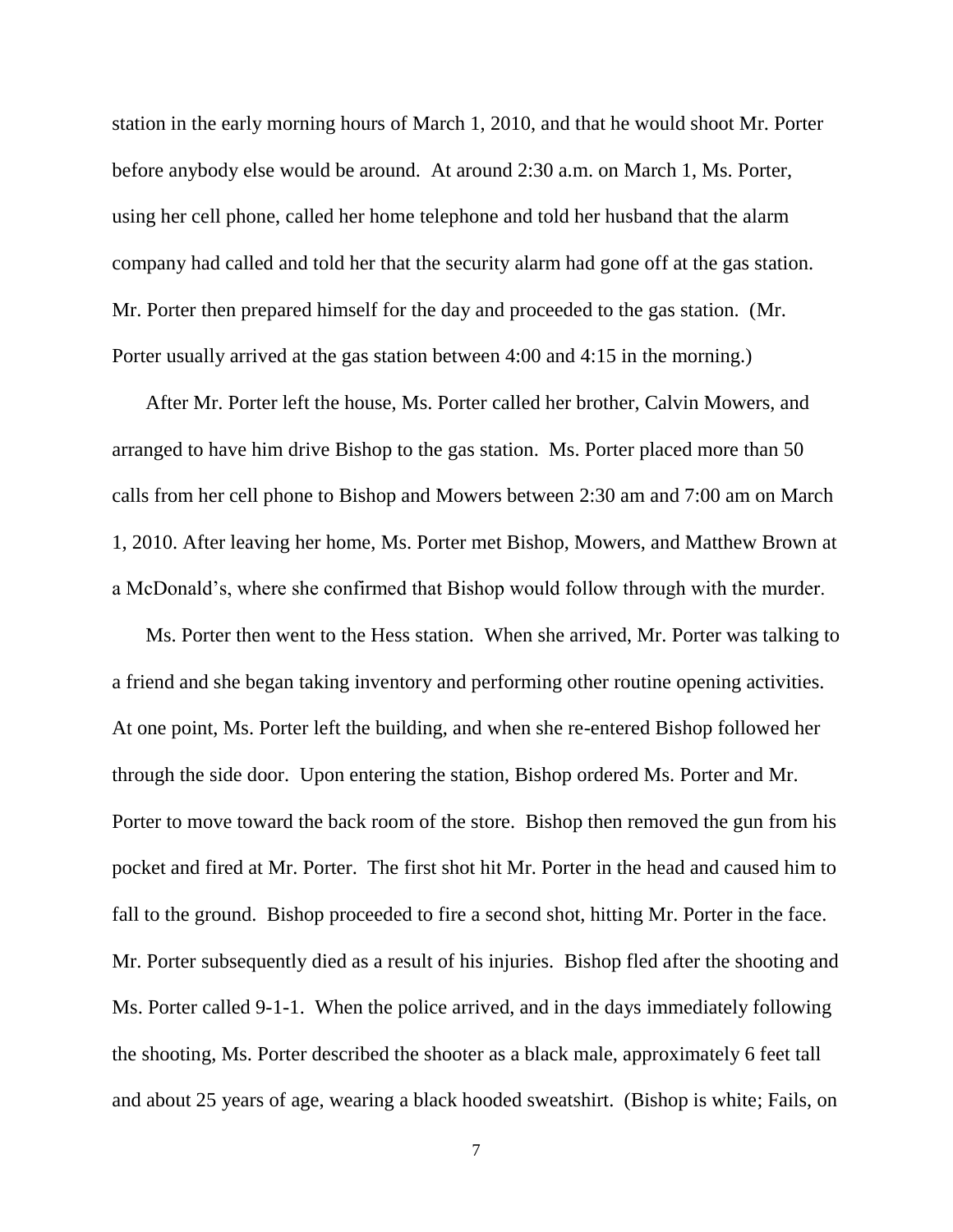the other hand, is African-American.) Ms. Porter told the police that her husband had been shot in the course of an attempted robbery. However, Ms. Porter's story quickly fell apart.

During the afternoon of March 1, Fails heard the description Ms. Porter provided to the police and became concerned that he might come under police suspicion. He went to a Baltimore County police station and reported that Ms. Porter had approached him about killing her husband in December 2009. Thereafter, Fails assisted the police in investigating the murder. While wearing a recording device, Fails made multiple contacts with Ms. Porter, telling her that he was nervous that he would become a suspect and requesting money to flee. Ms. Porter ultimately offered Mr. Fails \$700 not to tell the police of her involvement in her husband's murder.

Ms. Porter was arrested on March 6, 2010, and subsequently interviewed by two detectives. Initially, she maintained that her husband was shot in the course of an attempted robbery. After learning that the detectives knew that she had been communicating with Bishop and Mowers throughout the early morning hours of March 1, she altered her version of events and stated that she had hired Bishop to beat her husband up for \$400.

### *Ms. Porter's Defense*

At trial, Ms. Porter's defense was that, after sustaining years of abuse at the hands of her husband, she was suffering from battered spouse syndrome, and was acting in selfdefense when she arranged for his murder. In addition to the testimony that we have previously summarized, the defense introduced two expert witnesses to support the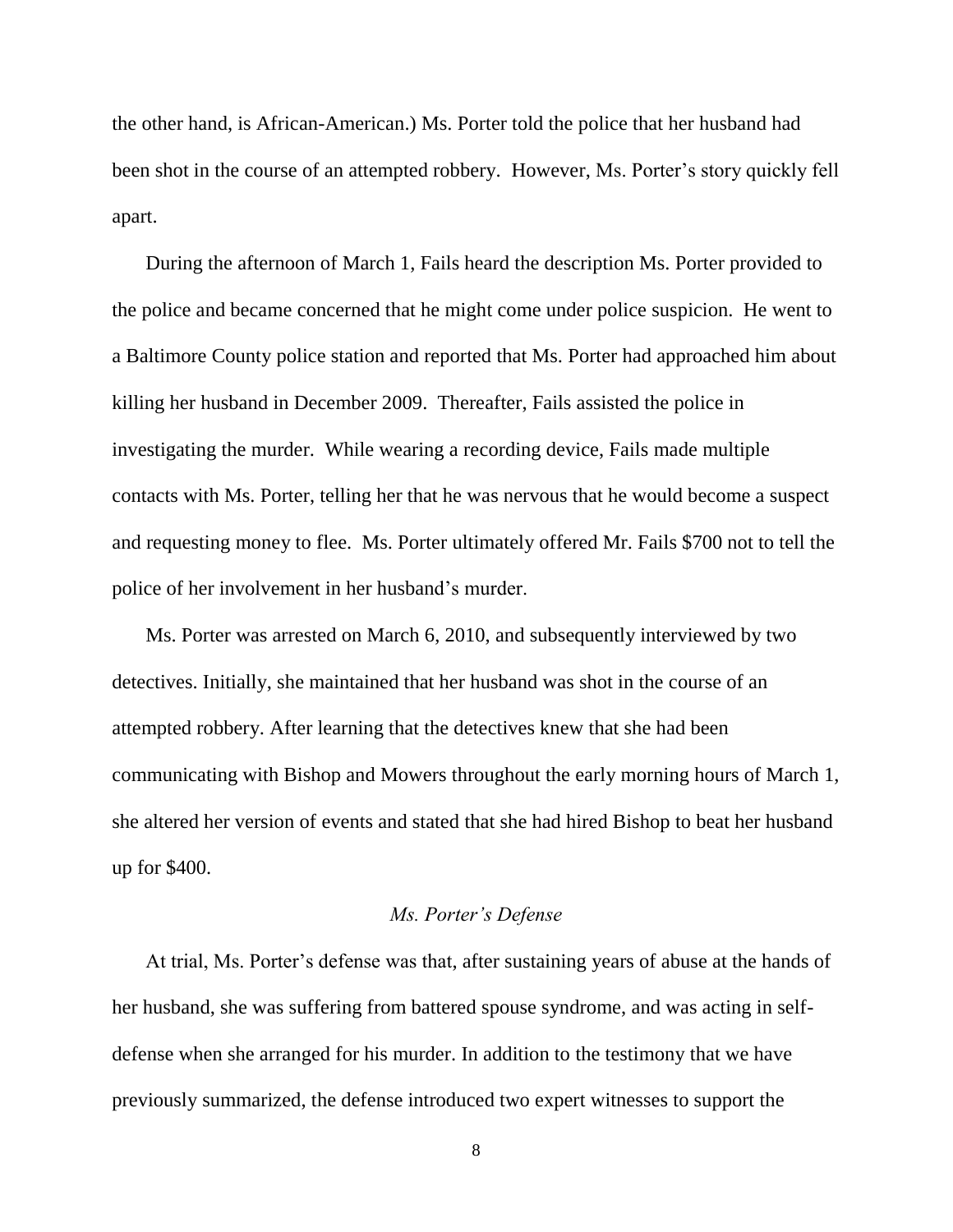theory that Ms. Porter was suffering from battered spouse syndrome: Neal Blumberg, M.D., a forensic psychiatrist, and Mary Ann Dutton, Ph. D., a clinical psychologist.

After being accepted by the court as an expert witness in the discipline of forensic psychiatry, Dr. Blumberg testified about his evaluation of Ms. Porter. Dr. Blumberg explained that, in evaluating a patient, he considers multiple sources of information in order to generate a reliable and accurate assessment. Dr. Blumberg testified that he: met with Ms. Porter five times, from 2011 to 2013; administered several psychological tests; reviewed information the police obtained, including Ms. Porter's 9-1-1 call as well as the interviews the police conducted with other individuals as part of their investigation and Ms. Porter's own statement to the police; conducted a forensic psychiatric examination, which involves a detailed family, medical, and legal history, as well as observations of the patient during the evaluation; and observed Ms. Porter's in-court testimony, as well as that of her daughter, Megan Porter.

As a result of his evaluation, Dr. Blumberg expressed the opinion that Ms. Porter was suffering from two different mental disorders, on or before March 1, 2010. The first was major depressive disorder, which Dr. Blumberg described as "severe." Dr. Blumberg explained that "[a] major depressive disorder is a biological illness in which the individual experiences not only depressed mood, but also loss of interest in activities they may have previously enjoyed as well as having a variety of [vegetative] symptoms of depression." Dr. Blumberg opined that Ms. Porter's depressive disorder was "recurrent," that is, she had experienced prior episodes of depression over time. The second mental disorder Dr. Blumberg identified was posttraumatic stress disorder, which Dr. Blumberg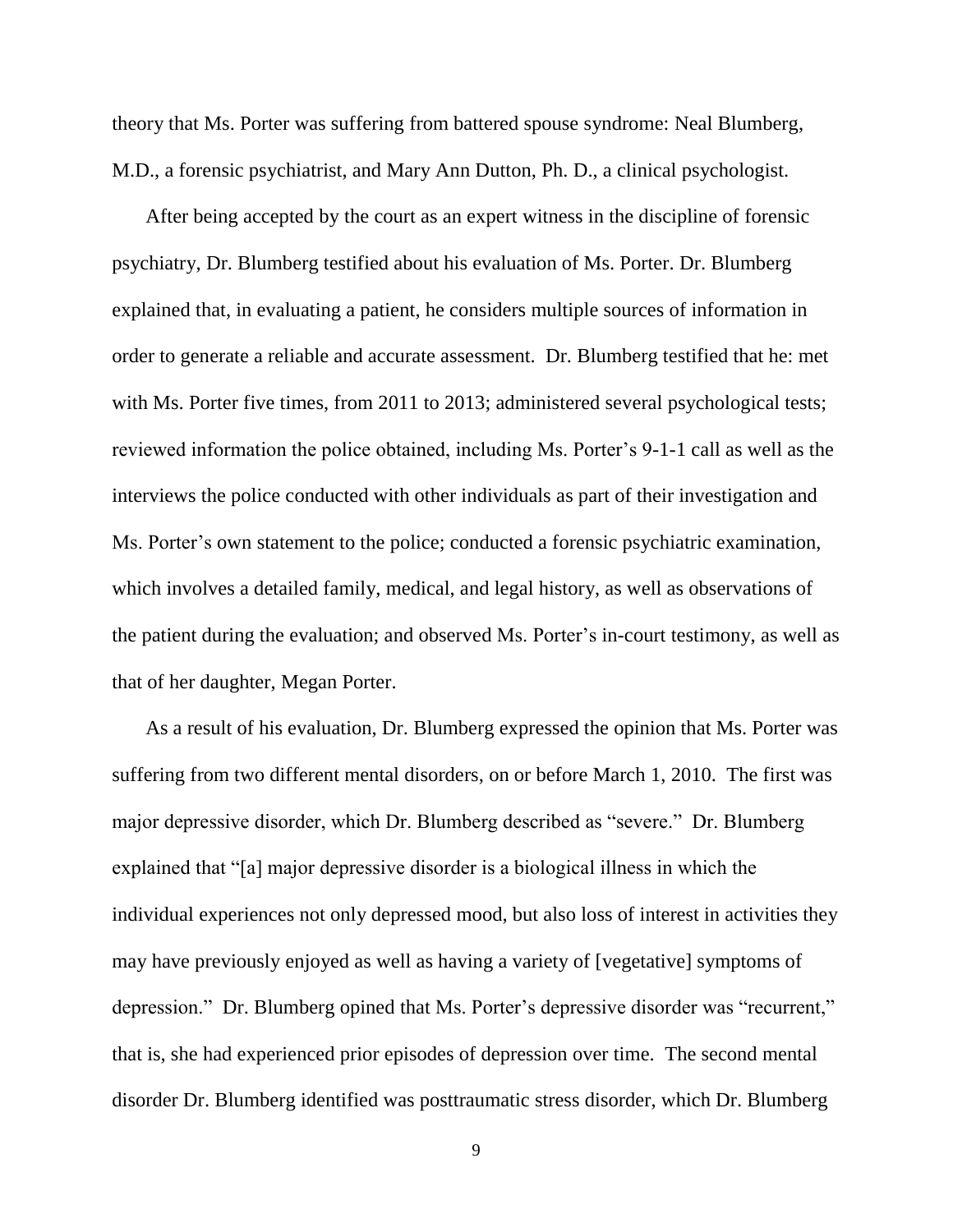explained, "is a disorder that develops in response to exposure to severe trauma," and, as a result of which, "the person experiences significant distress, anxiety, [and] depression."

Dr. Blumberg also provided the jury with the bases for his conclusions. He explained that "there [we]re certain things in [Ms.] Porter's background that made her . . . more vulnerable to developing both the problems with depression and PTSD." Dr. Blumberg began with Ms. Porter's childhood, noting that Ms. Porter was exposed to an abusive relationship between her mother and her mother's boyfriend, and that, as the youngest child in her family, she seemed to have developed an "impairment in her self-esteem." Dr. Blumberg's testimony then shifted to Ms. Porter's relationship with Mr. Porter. Dr. Blumberg explained that the relationship was initially positive, but that as time passed Mr. Porter became progressively more abusive. And, that Ms. Porter's response was to "view herself as worthless, [and] to do whatever she could to avoid making him angrier or upset with her." He noted that this further impaired Ms. Porter's self-esteem. Dr. Blumberg acknowledged that there were "good times" in the Porters' marriage but he explained that, during the periods in which Mr. Porter was particularly abusive, "[Ms. Porter] would experience periods of significant depression and anxiety." He explained further:

She became super sensitive to his moods. She described sort of walking on eggshells around him and her coping style was not to assert herself or go to the police and kind of -- or say I'm leaving, I'm getting out of here. Her response to that progressive abuse was to cover things over, to deny, to repress, to sort of avoid thinking about what was going on with the hopes that, you know, things would settle down and those good times that they had in the past would return.

Finally, Dr. Blumberg addressed the escalation in violence in the year before Mr.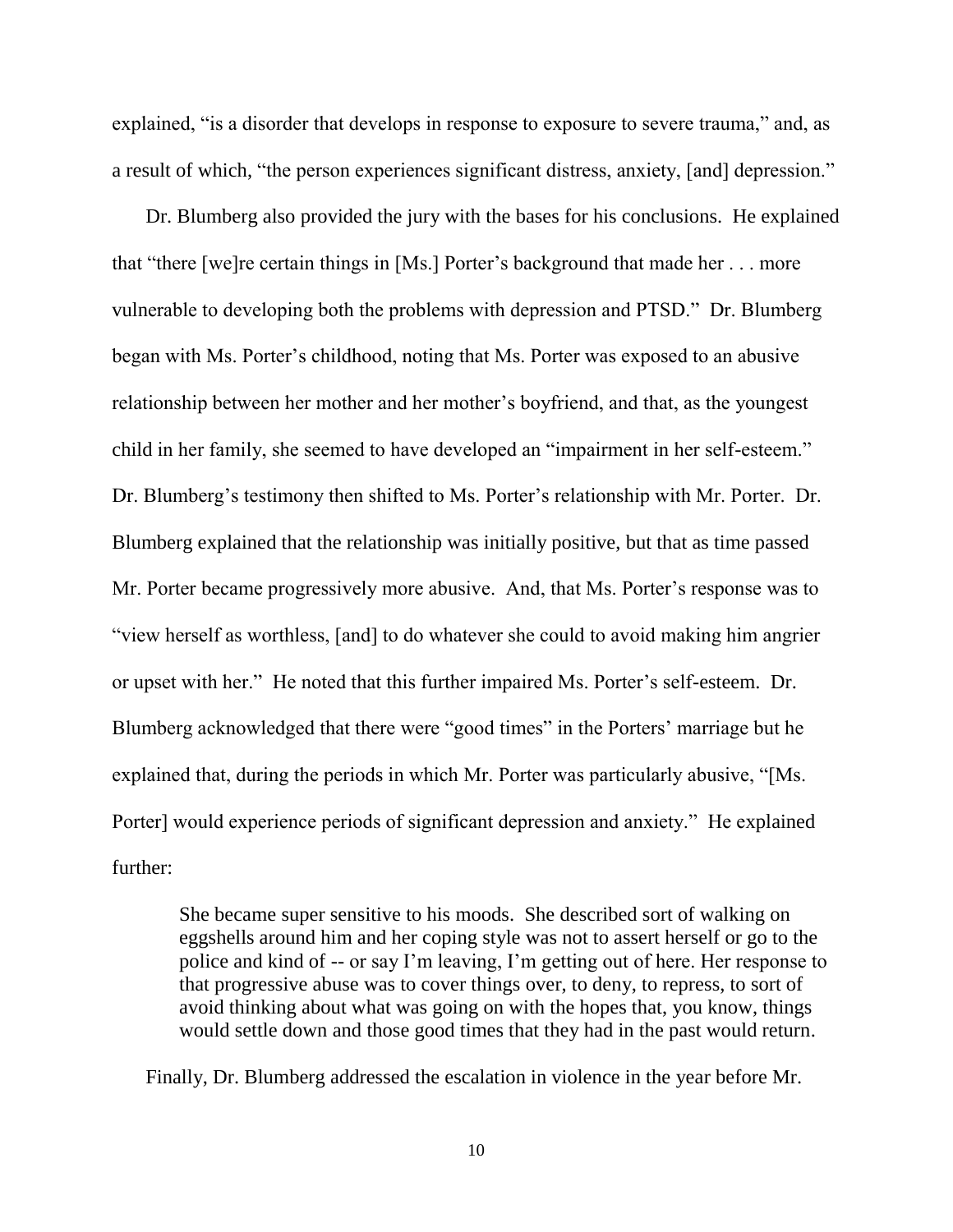Porter's death, and that it was his belief that, during that time, "she became increasingly anxious and fearful for her life and safety. She had become increasingly depressed. She had felt hopeless and helpless to extricate herself from the relationship."

After identifying Ms. Porter's mental disorders, and explaining how he arrived at his diagnoses, Dr. Blumberg concluded that it was his "opinion to a reasonable degree of medical certainty that someone with [Ms.] Porter's psychological profile would meet the criteria for the battered spouse syndrome," as defined in the battered spouse syndrome statute, codified at Md. Code Ann., § 10-916 of the Courts and Judicial Proceedings ("CJP") Article.<sup>8</sup> Dr. Blumberg proceeded to discuss battered spouse syndrome, in

<sup>8</sup> The statute reads:

 $\overline{a}$ 

## **§ 10-916. Battered Spouse or Battered Woman's Syndrome**

(a) *Definitions* — (1) In this section the following words have the meanings indicated.

(2) "Battered Spouse Syndrome" means the psychological condition of a victim of repeated physical and psychological abuse by a spouse, former spouse, cohabitant, or former cohabitant which is also recognized in the medical and scientific community as the "Battered Woman's Syndrome".

(3) "Defendant" means an individual charged with:

(i) First degree murder, second degree murder, manslaughter, or attempt to commit any of these crimes; or

(ii) Assault in the first degree.

(b) *Evidence and expert testimony* — Notwithstanding evidence that the defendant was the first aggressor, used excessive force, or failed to retreat at the time of the alleged offense, when the defendant raises the issue that the defendant was, at the time of the alleged offense, suffering from the Battered Spouse Syndrome as a result of the past course of conduct of the individual who is the victim of the crime for which the defendant has been charged, the court may admit for the purpose of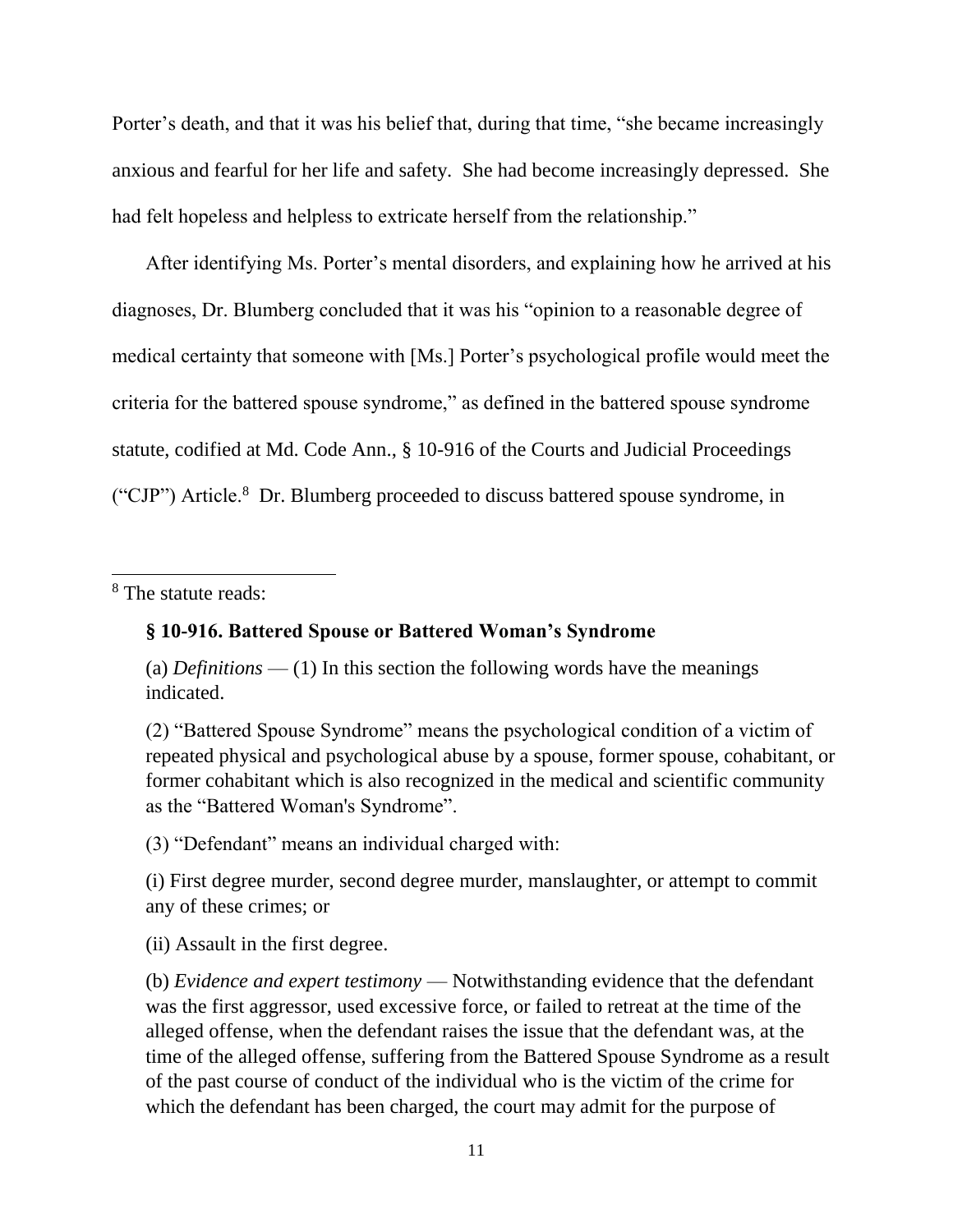general, and the effects that it has on those who suffer from it. He stated:

Battered spouse syndrome … [is] used to describe a reaction to recurrent spousal or partner abuse and the syndrome involves recurrent episodes in which there is an escalation of violence to the point where there is a particular violent episode followed by a cooling down period in which sometimes there are acts of contrition, but the situation calms down. . . . [B]attered spouse syndrome requires at least two of these cycles of an escalation of violence with an explosive outburst and then a cooling down period. As a result of the recurrent verbal and, in particular, physical abuse, the victim develops feelings of helplessness, hopelessness, which is referred to in the psychological literature as learned helplessness. Over time as a result of that abuse, the individual is feeling increasingly helpless or hopeless to rectify their situation. They often experience depression. They often experience severe anxiety. Those psychological conditions are in a sense paralyzing. They prevent them from being able to actively assert themselves, whereas a normal person might say hey, I'm not going to take that anymore and get out of it or call the police. As a result of the abuse, as a result of the depression and anxiety, women in particular or people with a battered spouse syndrome have difficulty and find it basically impossible to extricate themselves from the abusive relationship.

[T]he cases that generally involve violence to the abuser occur in the context of an escalation of the abuse. A belief that something is going to be more imminent in terms of harm, bodily harm or, in fact, death. It's often in that context that the abused spouse ultimately resorts to violence from her subjective point of view. And I'm using the "she" because [in] the vast majority of the cases the battered spouse is actually a woman. The wom[e]n ultimately believ[e] that the only way they can defend themselves, prevent themselves from further serious bodily harm or from death is to end the life of the abuser.

. . .

Well, by subjective, and what I'm talking about is Mrs. Porter's point of view. Again, when somebody has experienced extensive verbal and or physical abuse,

. . .

l

explaining the defendant's motive or state of mind, or both, at the time of the commission of the alleged offense:

<sup>(1)</sup> Evidence of repeated physical and psychological abuse of the defendant perpetrated by an individual who is the victim of a crime for which the defendant has been charged; and

<sup>(2)</sup> Expert testimony on the Battered Spouse Syndrome.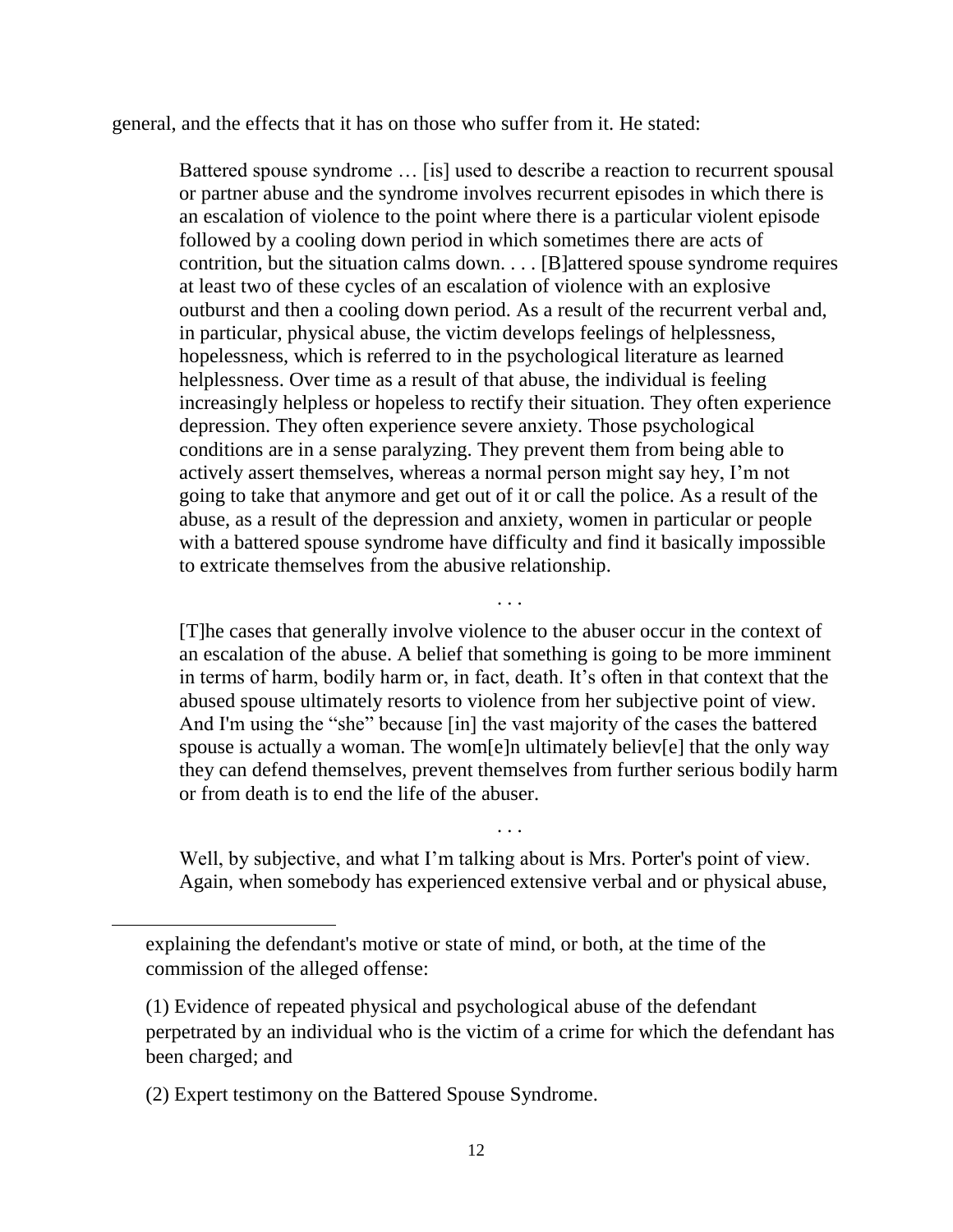as a result of depression, as a result of the trauma that they have gone through, they may overreact to threats to their physical integrity. They may view the abusing spouse or others in their environment as being much more threatening than perhaps an objective viewer might see. So when we talk about the subjective point of view, we are talking about some of the distortions that are likely to have occurred with Mrs. Porter. It's not saying that the abuse she experienced was not real. I believe that it was, but it certainly could make her super sensitive to threats to her physical integrity and to perhaps overreact or overperceive those threats, feeling that she has to act in self-defense when, in fact, there might not be an objective reason for that.

The court accepted Dr. Dutton as an expert in the psychological condition of victims of repeated physical and psychological abuse by a spouse. She testified at length about domestic violence and the battered spouse syndrome, the psychological, emotional, and physical effects on the victim, myths associated with domestic violence and the battered spouse syndrome, strategies and coping mechanisms employed by victims, and the reasons—e. g., fear of the abuser, concern for children, economic worries—that can cause victims to stay in abusive relationships.

Dr. Dutton identified factors in Ms. Porter's history, e.g., that she was a neglected child, that she had had a child before entering into a relationship with Mr. Porter, that made her susceptible to the emotional dynamic that results in battered spouse syndrome. Dr. Dutton also expressed the opinion that, after interviewing Ms. Porter, reviewing her medical records and statements to the police, and observing her in-court testimony, Ms. Porter "experienced repeated abuse in the context of her marriage and that she was also experiencing and had experienced as a result of that, and other factors that contributed to it, consistent psychological effects related to it."

To support this conclusion, she pointed to a number of facts from Ms. Porter's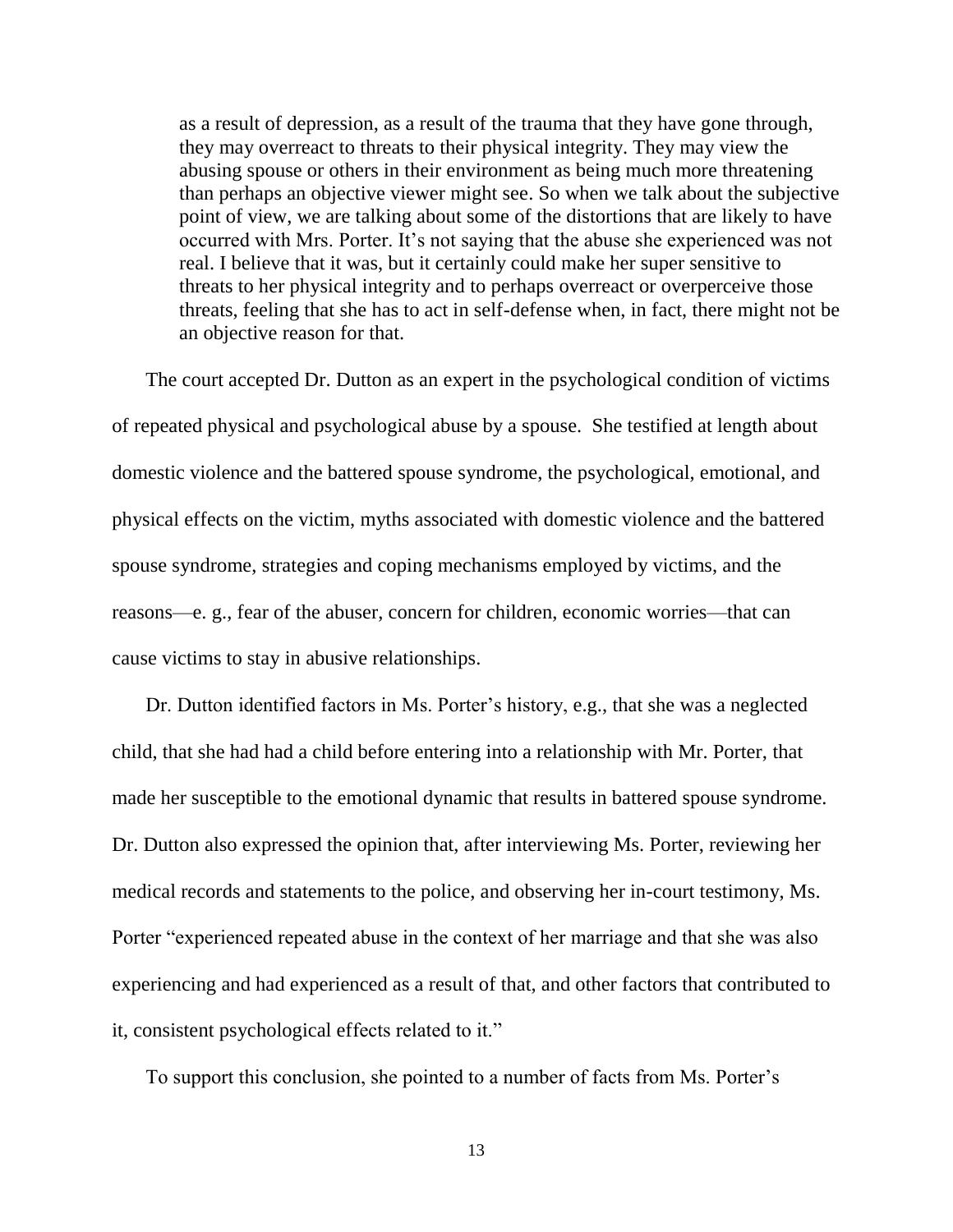history, as well as her description of Mr. Porter, e.g., a neglected childhood, Mr. Porter's controlling behavior, his threats to kill her, his sometimes pointing a handgun at her when making those threats, his jealousy, and his prior physical violence towards her and the "incredible extent of humiliation and degradation" that she underwent during her marriage. As a result, in Dr. Dutton's view, there was a "kind of building up [of] the level of the threat . . . more intense, more frequent towards the end compared to throughout the rest of the marriage." Moreover, Dr. Dutton testified that "most women" who are the victims of domestic violence wish to "hide the level of abuse in their relationship." The following colloquy summarizes Dr. Dutton's conclusions:

[Defense Counsel]: What about -- did you also review and take into consideration the mental health diagnosis, PTSD and the severe depression?

A [Dr. Dutton]: Yes, I did.

Q: And could those types of diagnoses affect an individual who is repeatedly abused, their perception of their options for getting out or stopping the abuse?

A.: In two ways. Two ways in particular, maybe even more, but the two I'm thinking of are the experience of the fear is greater because of it. So someone who has symptoms of PTSD are likely to experience a subsequent event as even bigger because of that.

The other thing is because of what trauma and PTSD do to our ability to think and reason and just process our range of options and being able to clearly think through, you know, what does it mean if I'm telling everybody I want him dead, what does that mean, why can't I just, you know, try to strategize some other way, there is just a sense of desperation as opposed to clear, calm, rational, logical thinking through. That's what trauma does. There is this sense of desperate action and also difficulty concentrating is one of the key symptoms of PTSD. It's not just about concentrating. It's about clearly -- thinking clearly.

Q. And the hyperarousal or the hypervigilance that you mentioned earlier, how does that have any effect on one's perception of the danger that they are in?

A. It would augment that perception.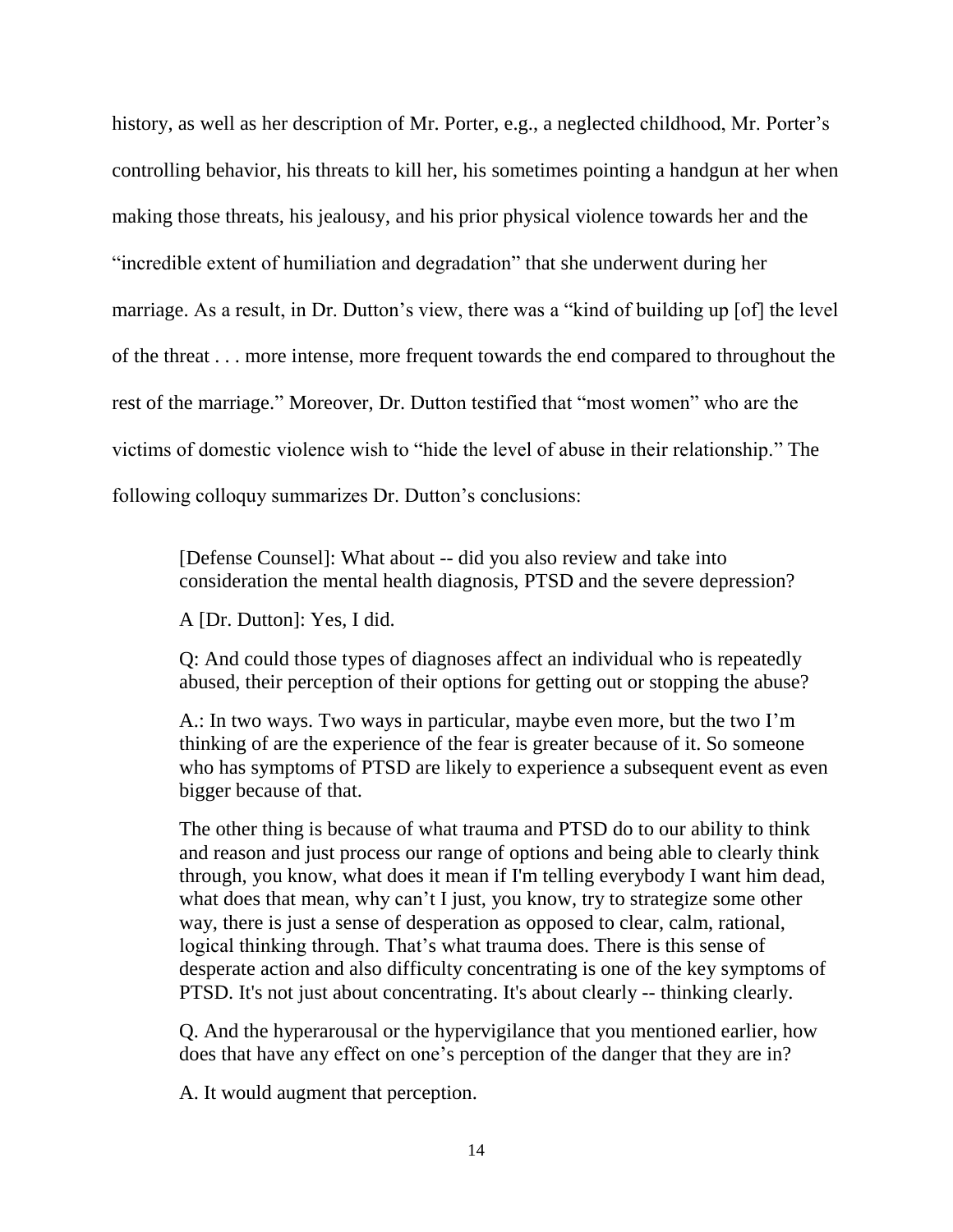Q. Augment it? Can you explain?

A. It would even make it bigger. I mean, there is a sense of is there some realistic danger, but then whatever that is, it would likely make their perception of that danger even bigger because of it.

Q. Is it consistent with one who has been abused repeatedly that they would believe the threats that are being launched against them?

A. Yes, especially if one has a gun to your head.

Stephen Siebert, M.D., a psychiatrist, testified as an expert witness for the State. Dr.

Siebert testified that he had interviewed Ms. Porter at the State's request and concluded that she was suffering from a "mild depressive disorder" brought about by her lengthy pre-trial detention and stress related to the criminal charges pending against her. He opined that "there is no objective evidence for a posttraumatic stress disorder before the criminal offense." Dr. Siebert did not address whether Ms. Porter suffered from battered spouse syndrome.

Shortly before the close of evidence, the trial court and counsel engaged in an extensive discussion of the appropriate jury instructions, which we will summarize in Part I of this opinion. The jury returned a verdict of guilty for murder in the first degree, use of a handgun in the commission of a crime of violence, conspiracy to commit murder in the first degree, and three counts of solicitation to commit murder. The trial court sentenced Ms. Porter to life without the possibility of parole for murder, and merged the sentence for the related solicitation count with that sentence. The court also sentenced Ms. Porter to a term of life for conspiracy to commit first degree murder to run concurrently with her other sentences, imposed consecutive sentences of twenty years for the two additional solicitation counts, as well as a twenty year concurrent sentence for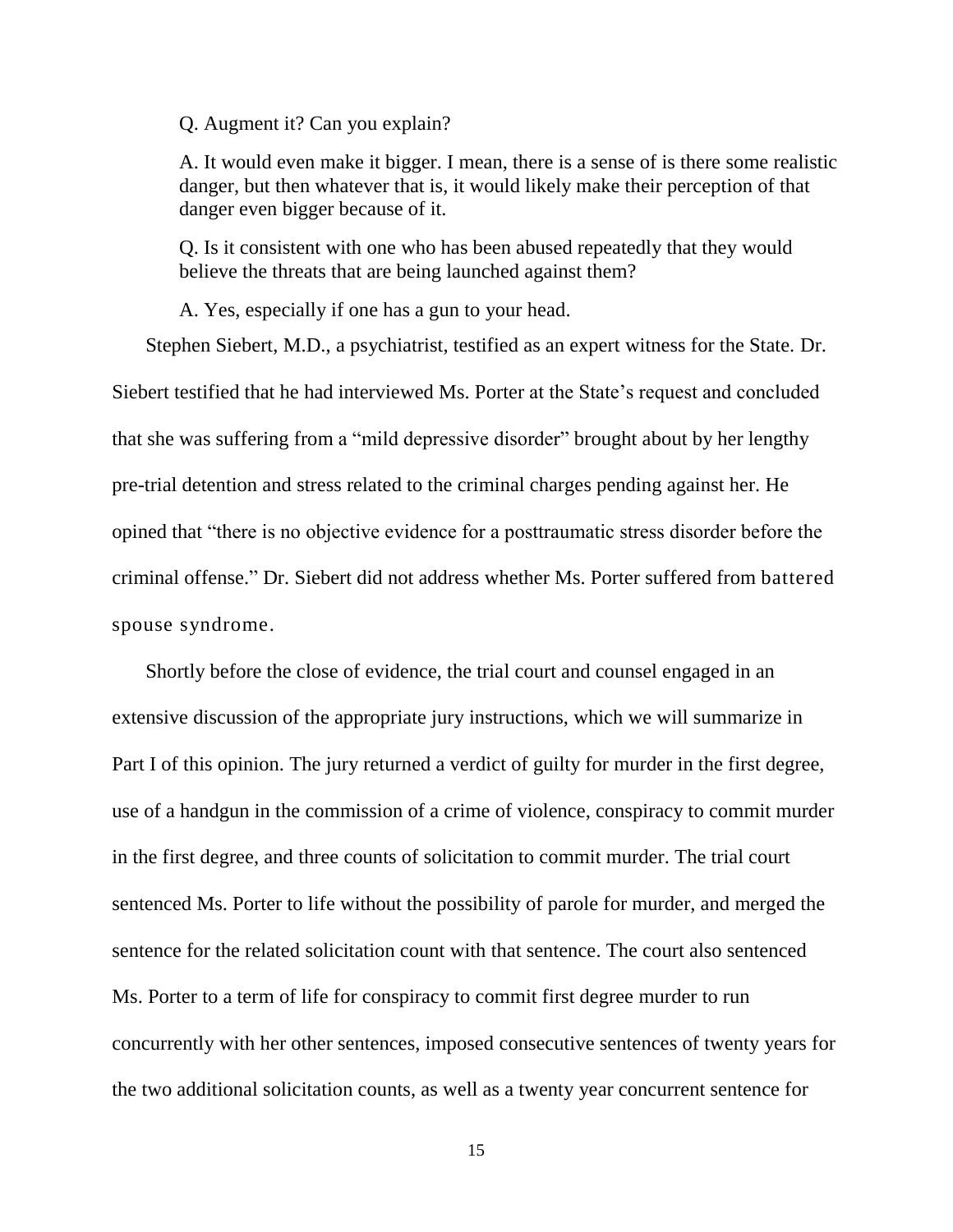use of a handgun in a crime of violence, for a total sentence of life plus forty years.

This appeal followed.

#### **I. The Imperfect Self-Defense Instruction**

Pursuant to Md. Rule 4-325(c), "[a] court may, and at the request of any party shall, instruct the jury as to the applicable law and the extent to which the instructions are binding." A trial court's determination to give, or refuse to give, a requested jury instruction is reviewed for abuse of discretion. *Arthur v. State*, 420 Md. 512, 525 (2011). And, in reviewing a trial court's decision to grant, or deny, a requested instruction, we consider "(1) whether the requested instruction was a correct statement of the law; (2) whether it was applicable under the facts of the case; and (3) whether it was fairly covered in the instructions actually given." *Stabb v. State*, 423 Md. 454, 465 (2011).

With regard to the second factor—whether the instruction was "factually generated"—the Court of Appeals has been clear that the defendant must point to "'some evidence' sufficient to raise the jury issue." *Arthur*, 420 Md. at 525. The Court has described the some evidence standard as "a fairly low hurdle for a defendant," and has articulated the standard as follows:

*Some evidence* is not strictured by the test of a specific standard. It calls for no more than what it says —"some," as that word is understood in common, everyday usage. It need not rise to the level of "beyond reasonable doubt" or "clear and convincing" or preponderance. The source of the evidence is immaterial; it may emanate solely from the defendant.

*Id.* at 526 (citation omitted).

Ms. Porter contends that the trial court's instruction to the jury misstated the law of imperfect self-defense in several ways. Deciding whether she is correct and, if she is,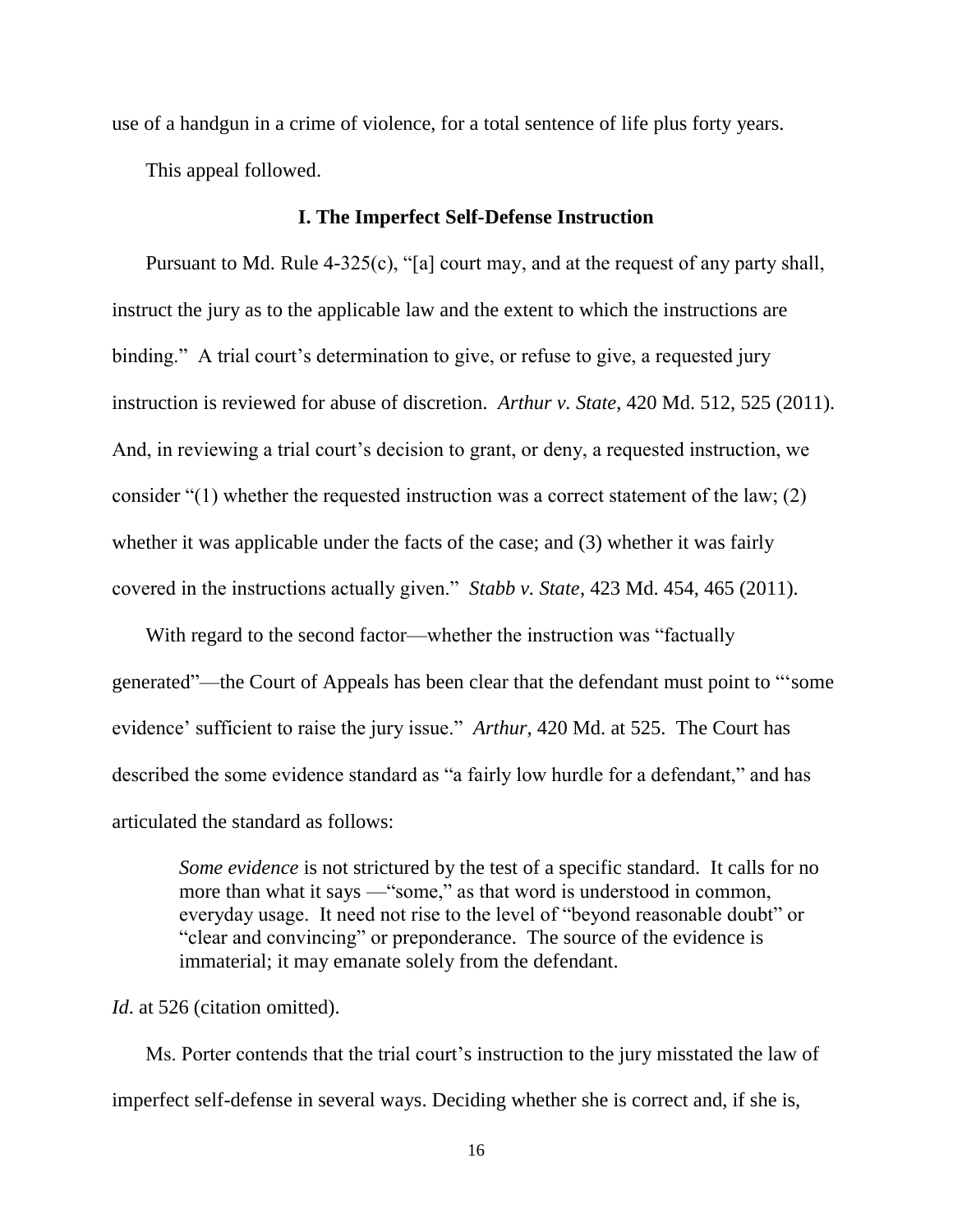whether the trial court's error is a basis for reversal, requires that we consider the relationship between the law of perfect and imperfect self-defense and the battered spouse syndrome and how, and indeed, if, these principles apply in a case involving murder for hire. We will explore these topics in order to provide context to the parties' appellate contentions.

## *Self-Defense*

Maryland recognizes two forms of self-defense––perfect self-defense and imperfect self-defense. *State v. Smullen*, 380 Md. 233, 251 (2004). Perfect self-defense "operates as a complete defense to either murder or manslaughter[,]" and, where successful, results in acquittal of the defendant. *State v. Faulkner*, 301 Md. 482, 485 (1984). The Court of Appeals has articulated the elements "necessary to justify a homicide . . . on the basis of self defense" as follows:

(1) The accused must have had reasonable grounds to believe himself in apparent imminent or immediate danger of death or serious bodily harm from his assailant or potential assailant;

(2) The accused must have in fact believed himself in this danger;

(3) The accused claiming the right of self defense must not have been the aggressor or provoked the conflict; and

(4) The force used must have not been unreasonable and excessive, that is, the force must not have been more force than the exigency demanded.

*Id*. at 485-86.

Imperfect self-defense, on the other hand, arises where the defendant's "actual subjective belief . . . that he/she is in apparent imminent danger of death or serious bodily harm from the assailant, requiring the use of deadly force, is not an objectively reasonable belief." *State v. Marr*, 362 Md. 467, 473 (2001). Imperfect self-defense thus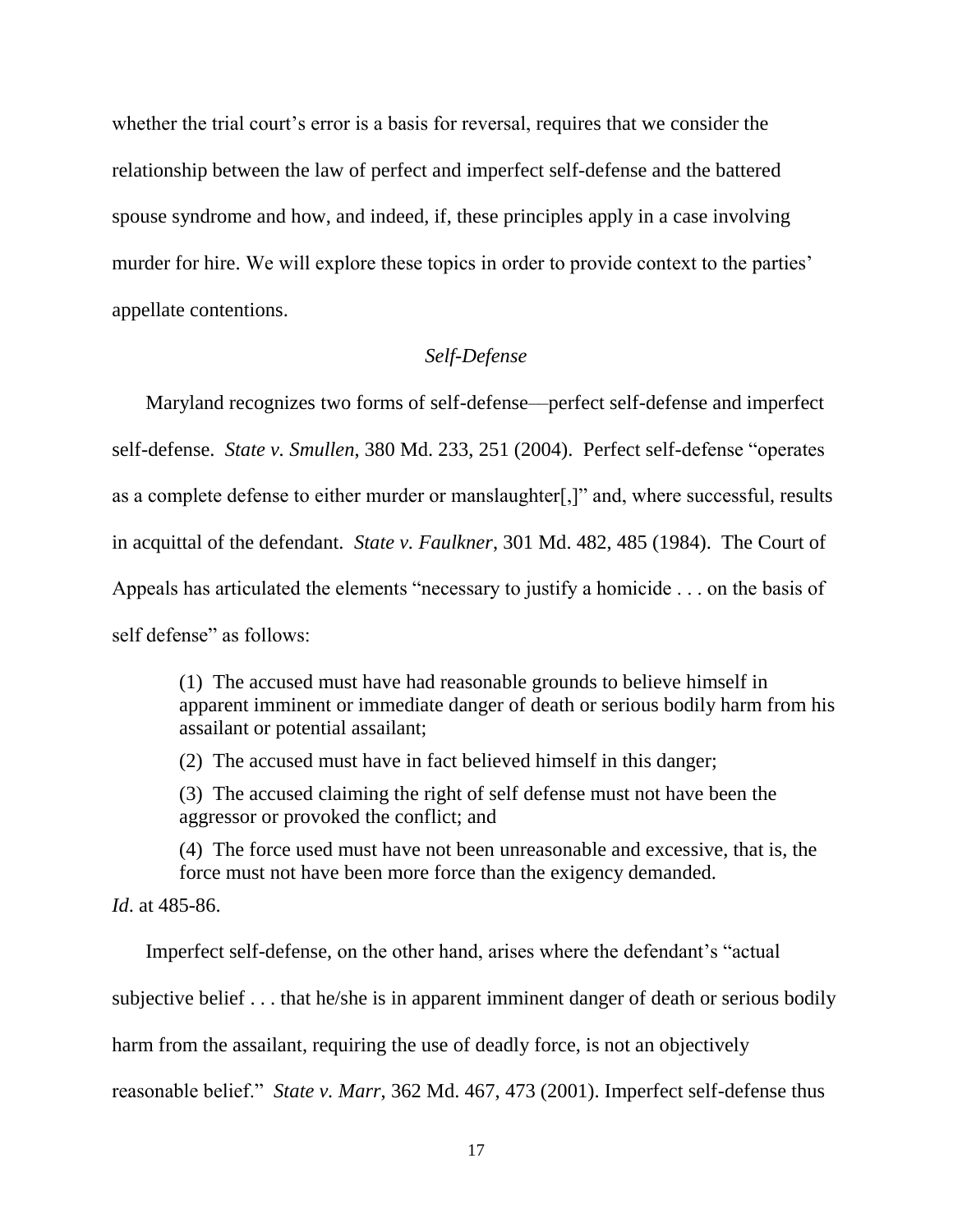differs from perfect self-defense in two significant respects—to claim imperfect selfdefense the defendant's belief that (1) he/she was in "apparent imminent or immediate danger of death or serious bodily harm" and/or (2) "that the force employed [wa]s necessary to meet the danger" need not be objectively reasonable. *Id*. at 473-74. The Court of Appeals has expressly stated that "'[i]n all other respects, the elements of the two doctrines are the same.'" *Id*. at 474 (quoting *Burch v. State*, 364 Md. 253, 283 (1997)).

Moreover, unlike perfect self-defense, imperfect self-defense does not operate as a complete defense to criminal homicide. *Faulkner*, 301 Md. at 486. Rather, it negates the element of malice the State must prove to obtain a conviction for murder, and thus "mitigates murder to voluntary manslaughter." *Id*. The Court of Appeals has explained that "a defendant who commits a homicide while honestly, though unreasonably, believing that he/she is threatened with death or serious harm and that deadly force was necessary does not act with malice, and . . . cannot be convicted of murder." *Marr*, 362 Md. at 474. But, "because the killing was committed without justification or excuse, the defendant is not entitled to full exoneration and would be guilty of voluntary manslaughter." *Id*.

### *The Battered Spouse Syndrome*

Maryland's Battered Spouse Syndrome Statute,<sup>9</sup> codified at Md. Code Ann. § 10-916 of the Courts and Judicial Proceedings ("CJP") Article, permits the introduction of

<sup>9</sup> The full text of the statute is set out in note 8 *supra.*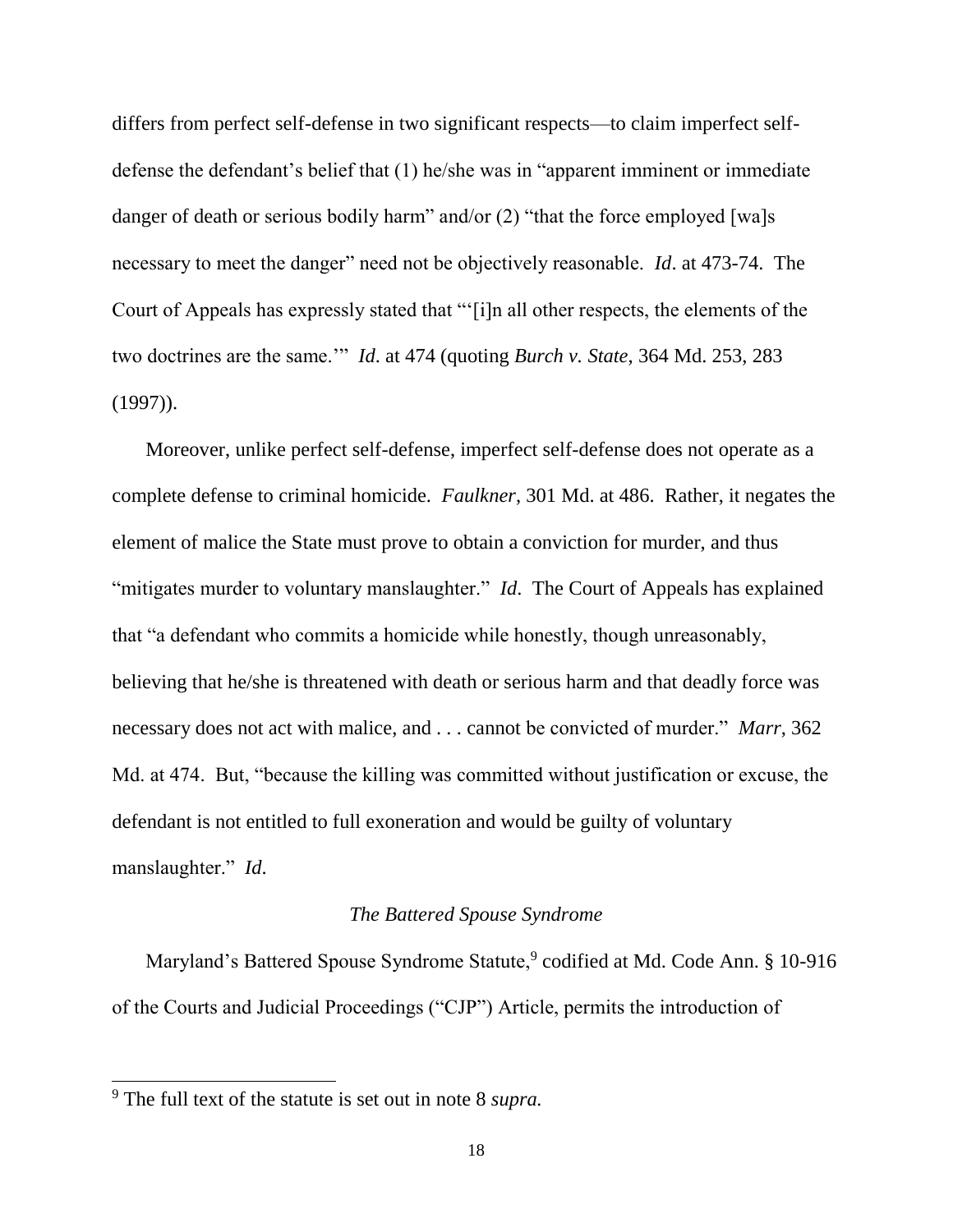evidence that, at the time of the commission of certain crimes, the criminal defendant was suffering from battered spouse syndrome. *State v. Peterson*, 158 Md. App. 558, 586 (2004). The statute limits evidence of battered spouse syndrome to cases in which the criminal defendant is charged with first degree murder, second degree murder, manslaughter, or attempt to commit any of those crimes, and assault in the first degree. CJP § 10-916(a)(3); *Peterson*, 158 Md. App. at 587 n.6.

The statute defines "Battered Spouse Syndrome" as "the psychological condition of a victim of repeated physical and psychological abuse by a spouse, former spouse, cohabitant, or former cohabitant which is also recognized in the medical and scientific community as the 'Battered Woman's Syndrome'." CJP  $\S$  10-916(a)(2). And, with regard to the admissibility of evidence of battered spouse syndrome, §10-916(b) provides:

Notwithstanding evidence that the defendant was the first aggressor, used excessive force, or failed to retreat at the time of the alleged offense, when the defendant raises the issue that the defendant was, at the time of the alleged offence, suffering from the Battered Spouse Syndrome as a result of the past course of conduct of the individual who is the victim of the crime for which the defendant has been charged, the court may admit for the purpose of explaining the defendant's motive or state of mind, or both, at the time of the commission of the alleged offense:

(1) Evidence of repeated physical and psychological abuse of the defendant perpetrated by an individual who is the victim of a crime for which the defendant has been charged; and

(2) Expert testimony on the Battered Spouse Syndrome.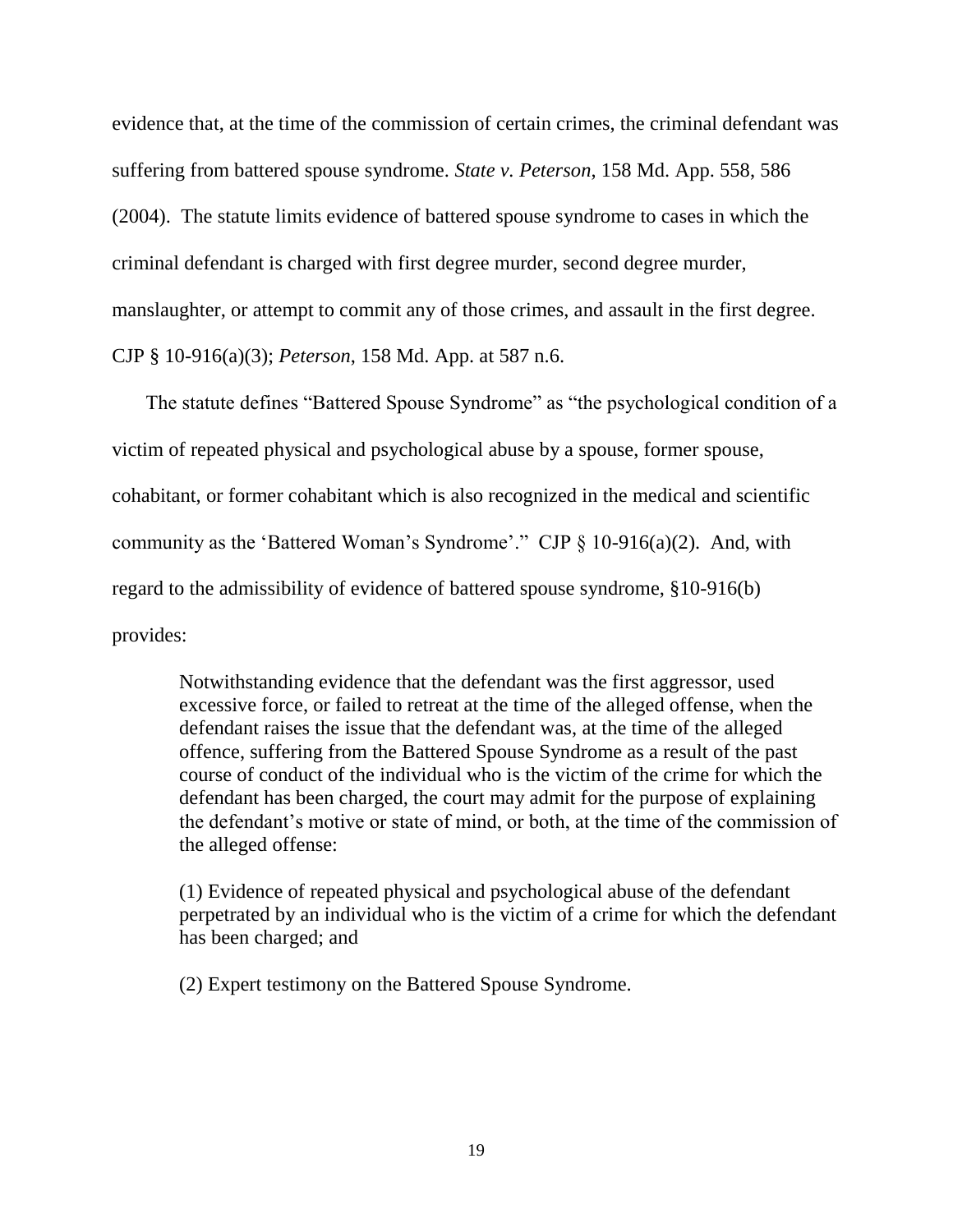This Court explained the significance of the enactment of Maryland's Battered Spouse Syndrome Statute in *Banks v. State*, 92 Md. App. 422, 429-30 (1992) (citations omitted; emphasis added) as follows:

Before § 10-916 was enacted, trial judges often *excluded evidence* of past abuse and the Battered Spouse Syndrome as irrelevant, since the common law of selfdefense holds that in order to invoke the defense, the defendant must not have been the first aggressor, nor must she have used more force than was necessary to repel the attack. The new statute *permits admission of this evidence*, "[n]otwithstanding evidence that the defendant was the first aggressor, used excessive force, or failed to retreat at the time of the alleged offense."

The Court of Appeals addressed the battered spouse syndrome at length in *Smullen v. State*, 380 Md. 233, 253-56 (2004). The battered spouse syndrome describes the psychological response of a person subject to a cyclical pattern of abuse,  $10$  physical and/or psychological, "that creates a hypervigilance on the part of the defendant and attunes the defendant to recognize a threat of imminent danger from conduct that would not appear imminently threatening to someone who had not been subjected to that repetitive cycle of violence." *Id*. at 270-71. In *Smullen*, the Court of Appeals explained

158 Md. App. at 588 (quoting *Smullen*, 380 Md. at 253-54).

<sup>10</sup> In *State v. Peterson*, this Court described the cyclical pattern of abuse as follows:

<sup>[</sup>T]he "battering cycle" of a battered spouse happens in three phases, which may vary in time and intensity: the "'tension-building' phase, in which minor incidents of physical, sexual, or emotional abuse occur"; the "acute battering incident, in which the batterer 'typically unleashes a barrage of verbal and physical aggression that can leave the woman severely shaken and injured'"; and the "contrition stage, in which the batterer apologizes, seeks forgiveness, and promises to change.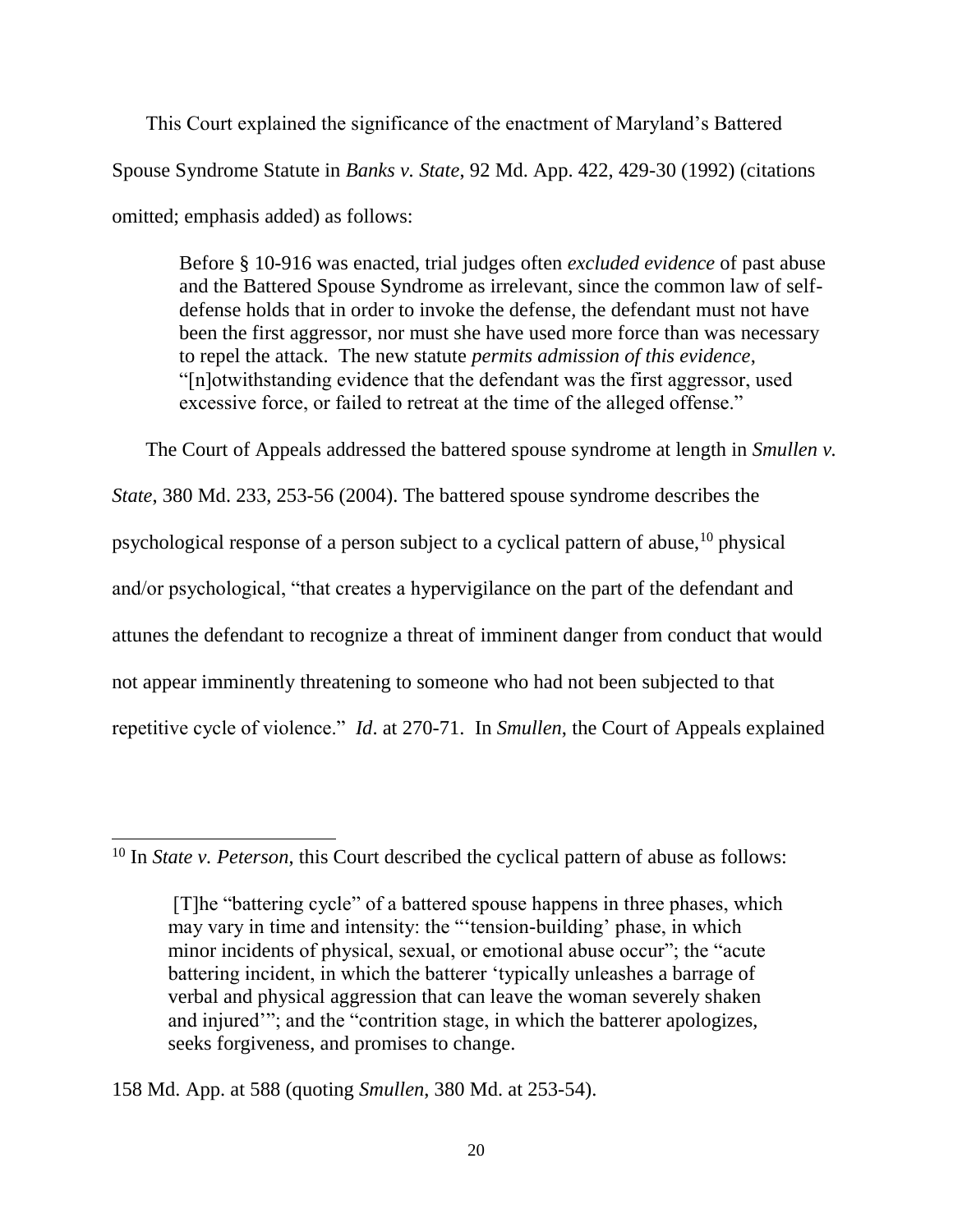the vigilance a victim of this pattern of abuse develops toward the behavior of the abuser as follows:

The battered woman learns to recognize the small signs that precede periods of escalated violence. She learns to distinguish subtle changes in tone of voice, facial expressions, and levels of danger. She is in a position to know, perhaps with greater certainty than someone attacked by a stranger, that the batterer's threat is real and will be acted upon.

*Id*. at 255 (quoting *Bechtel v. State*, 840 P.2d 1, 12 (Okla. Crim. 1992)). "[O]ver time, the cycle becomes more intense, more frequent, more violent, and often more lethal." *Id*. at 254.

Evidence of battered spouse syndrome has been used to support claims of selfdefense in cases where a victim of abuse kills his or her abuser. *Id*. at 256-57. As the Court explained in *Smullen*, "[i]t is the psychological response to that cycle of violence that helps explain why the defendant perceived a threat from objectively non-threatening conduct on the part of the victim and why, though apparently the aggressor, the defendant was actually responding to perceived aggression by the victim." *Id*. at 271.

Two hallmarks of the battered spouse syndrome, particularly relevant in the context of self-defense, are "[t]he abused victim's 'learned helplessness' and heightened sensitivity to the abuser's behavior." *State v. Peterson*, 158 Md. App. 558, 589 (2004). "Learned helplessness" describes the aspect of the syndrome whereby, "after repeated abuse, women come to believe that they cannot control the situation and thus become passive and submissive." *Smullen*, 380 Md. at 254. Learned helplessness thus "explains why the battered spouse does not leave the situation, or take some action against the abuser." *Peterson*, 158 Md. App. at 589. "Heightened sensitivity" captures the battered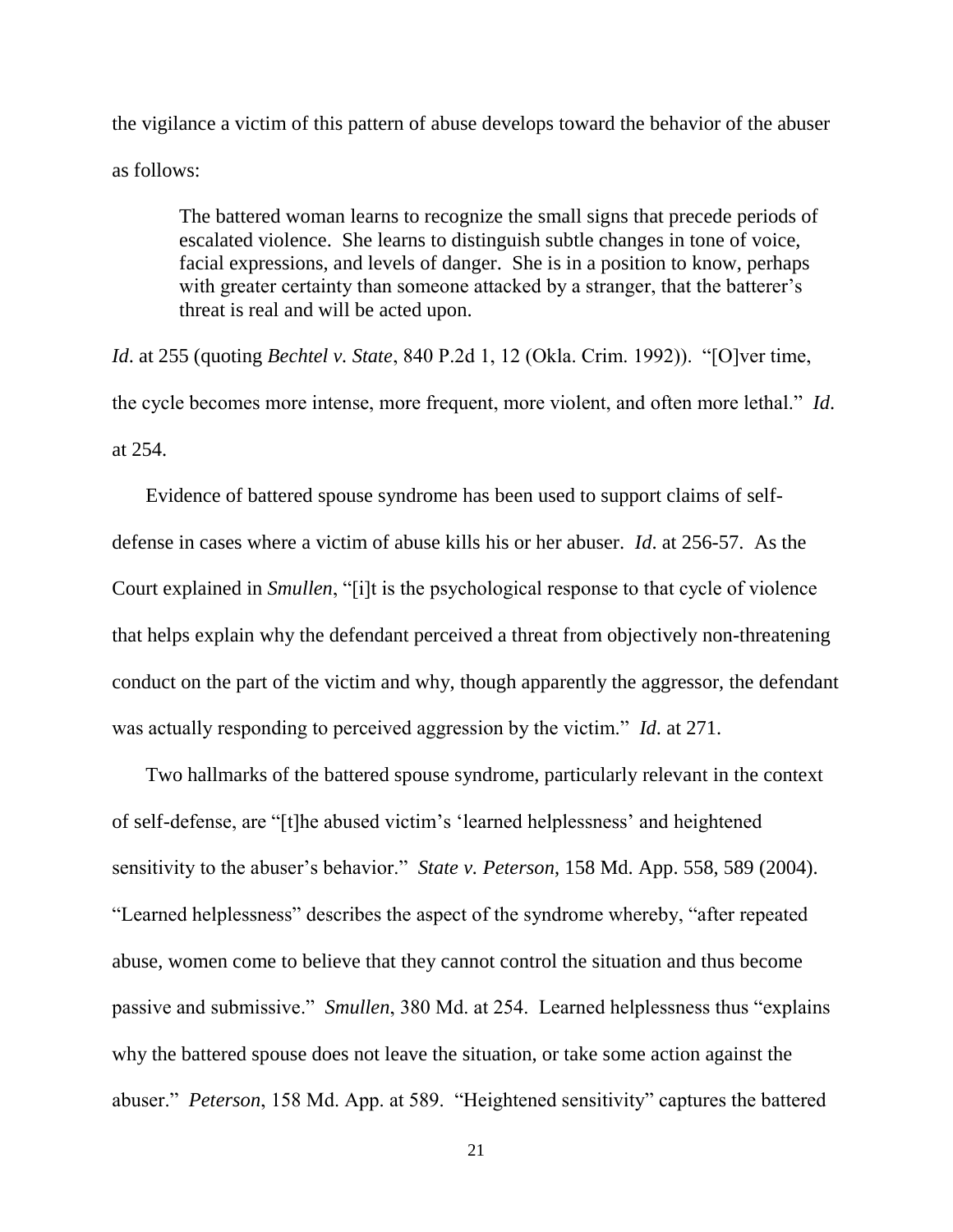spouse's sensitivity to the abuser's behavior, that is, the victim's ability to "sense the escalation in the frequency and intensity of the violence." *Smullen*, 380 Md. at 255. "'Heightened sensitivity' explains why the battered spouse may interpret as threatening conduct by the abuser that would appear non-threatening to others." *Peterson*, 158 Md. App. at 589.

#### *The Relationship Between Self-Defense and the Battered Spouse Syndrome*

The appellate courts of this State have addressed the interaction of the law of selfdefense and the battered spouse syndrome statute on three previous occasions: *State v. Smullen*, *State v. Peterson*, and *Banks v. State*, 92 Md. App. 422 (1992). In all three cases, both the Court of Appeals and this Court have been clear that CJP § 10-916 does not create an independent defense to the enumerated homicide and assault crimes. *Smullen*, 380 Md. at 251; *Peterson*, 158 Md. App. at 587; *Banks*, 92 Md. App. at 429. Instead, evidence of battered spouse syndrome enables the fact finder to undertake a more nuanced and comprehensive analysis of the state of mind elements of perfect and imperfect self-defense. *Smullen*, 380 Md. at 250-51; *Peterson*, 158 Md. App. at 587; *Banks*, 92 Md. App. at 429.<sup>11</sup>

<sup>11</sup> Our consideration of *Banks* ends at this point. In *Banks*, the defendant, at trial, asserted a defense that was "an amalgam of self-defense, hot-blooded response to provocation, and battered spouse syndrome." 92 Md. App. at 428 (quotation marks omitted). We discussed the battered spouse syndrome in passing. *Id*. at 428-30. The primary issue on appeal was evidentiary, *id*. at 426, and the defendant's conviction was reversed because this Court concluded that the trial court erred in permitting certain hearsay testimony. *Id*. at 438-39.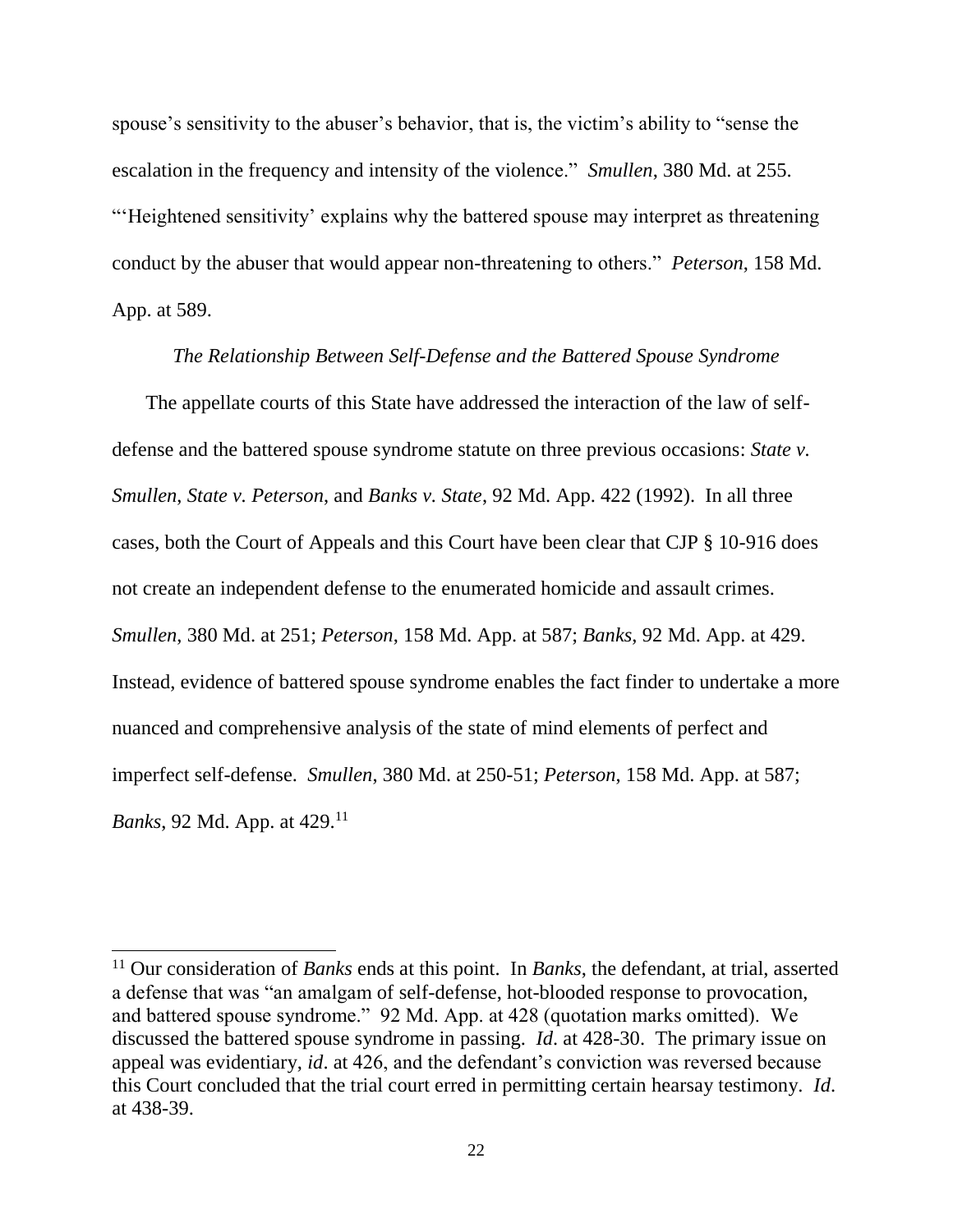In *Smullen*, the Court of Appeals explained the interaction between the state of mind

element and evidence of battered spouse syndrome as follows (emphasis in original):

[Battered spouse syndrome] . . . , where applicable, merely requires a more careful and sophisticated look at the notion of imminent threat and what constitutes 'aggression,' of understanding that certain conduct that might not be regarded as imminently dangerous by the public at large *can* cause someone who has been repeatedly subjected to and hurt by that conduct before to honestly, even if unreasonably, regard it as imminently threatening. If, with that subjective belief, the defendant acts aggressively in defense, the defendant may be able to show that, even though the first *apparent* aggressor, he/she was responding in self-defense to an honestly perceived imminent threat of death or serious bodily harm. The syndrome, when applied in a proper setting, can thus, depending on the circumstances, support both the subjective honesty of the defendant's perception of imminent harm and the objective reasonableness of such a perception.

380 Md. at 250–51.

The Court, however, made it clear that, if applied in contexts outside of its "proper

setting," the Battered Spouse Syndrome:

then *does* become detached from the recognized defense of self-defense and assumes the status of a separate, independent defense to murder, manslaughter, maiming, or assault that we do not believe was intended by the Legislature in enacting § 10-916 and that we are not prepared to accept as part of our common law.

*Id.* at 251 (emphasis in original).

## *The Jury Instruction*

Throughout her trial, Ms. Porter sought to establish that she was suffering from

battered spouse syndrome and was acting in self-defense when she arranged for her

husband's murder. Accordingly, Ms. Porter requested that the court instruct the jury on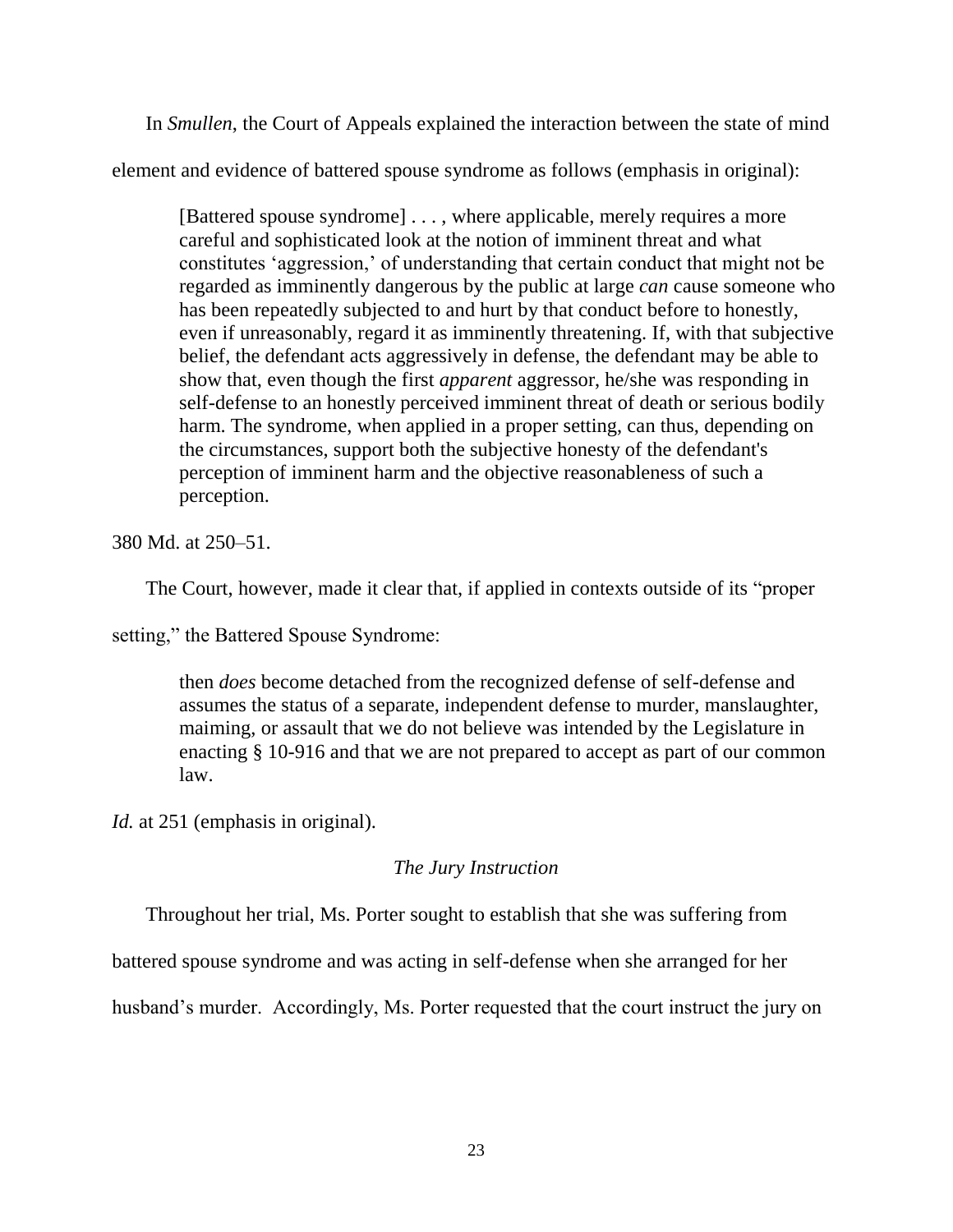the battered spouse syndrome and to give the jury the Maryland Criminal Pattern Jury

Instruction on perfect and imperfect self-defense.<sup>12</sup>

 $\overline{a}$ <sup>12</sup> Maryland Criminal Pattern Jury Instruction 4:17.2(C) states:

> Voluntary manslaughter is an intentional killing, which is not murder because the defendant acted in partial self-defense. Partial self-defense does not result in a verdict of not guilty, but rather reduces the level of guilt from murder to manslaughter.

You have heard evidence that the defendant killed (name) in self-defense. You must decide whether this is a complete defense, a partial defense, or no defense in this case.

In order to convict the defendant of murder, the State must prove that the defendant did not act in either complete self-defense or partial selfdefense. If the defendant did act in complete self-defense, your verdict must be not guilty. If the defendant did not act in complete self-defense, but did act in partial self-defense, your verdict must be guilty of voluntary manslaughter and not guilty of murder.

Self-defense is a complete defense, and you are required to find the defendant not guilty, if all of the following four factors are present:

(1) the defendant was not the aggressor [[or, although the defendant was the initial aggressor, [he] [she] did not raise the fight to the deadly force level]];

(2) the defendant actually believed that [he] [she] was in immediate and imminent danger of death or serious bodily harm;

(3) the defendant's belief was reasonable; and

(4) the defendant used no more force than was reasonably necessary to defend [himself] [herself] in light of the threatened or actual force. [[This limit on the defendant's use of deadly force requires the defendant to make a reasonable effort to retreat. The defendant does not have to retreat if [the defendant was in his or her home] [retreat was unsafe] [the avenue of retreat was unknown to the defendant] [the defendant was being robbed] [the defendant was lawfully arresting the victim]].

In order to convict the defendant of murder, the State must prove that selfdefense does not apply in this case. This means that you are required to find the defendant not guilty, unless the State has persuaded you, beyond a reasonable doubt, that at least one of the four factors of complete selfdefense was absent.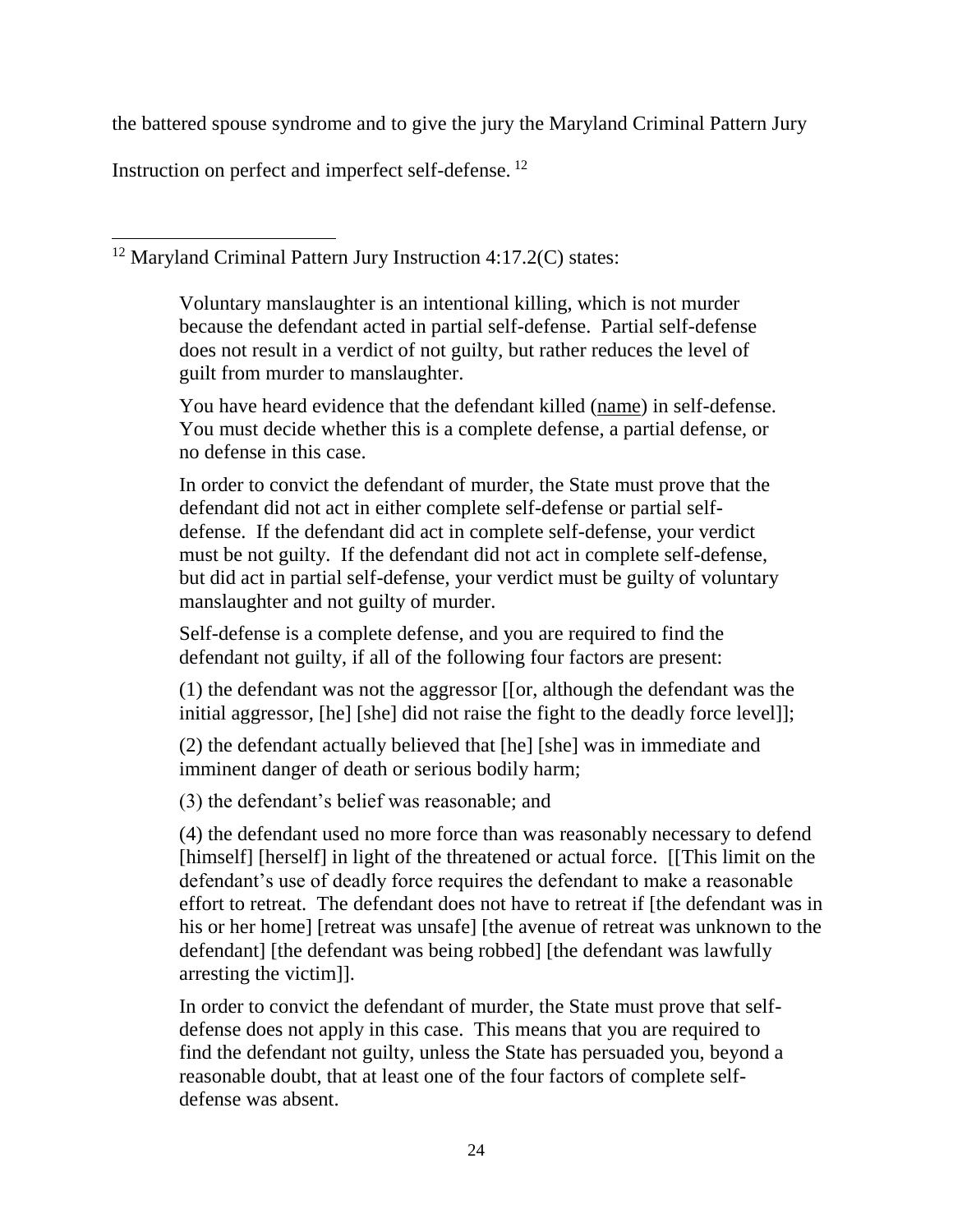The State objected to the court instructing the jury on self-defense, arguing that "selfdefense ha[d] not been adequately raised." Nonetheless, on the assumption that the court was going to instruct on self-defense, the State presented the court with an instruction it had crafted to clarify the elements the jury must find in considering imperfect selfdefense. The State took issue with the following sentence in Maryland Criminal Pattern Jury Instruction 4:17-2(C) Voluntary Manslaughter (Perfect/Imperfect Self-Defense):

"[If the defendant actually believed that [he] [she] was in immediate and imminent danger of death or serious bodily harm, even though a reasonable person would not have so believed, the defendant's actual, though unreasonable, belief is a partial self-defense and the verdict should be guilty of voluntary manslaughter rather than murder.]"

The State's concern was that the pattern instruction was misleading because the

language suggests that the jury need only find that the defendant actually felt "they were

Even if you find that the defendant did not act in complete self-defense, the defendant may still have acted in partial self-defense. [If the defendant actually believed that [he] [she] was in immediate and imminent danger of death or serious bodily harm, even though a reasonable person would not have so believed, the defendant's actual, though unreasonable, belief is a partial self-defense and the verdict should be guilty of voluntary manslaughter rather than murder.] [If the defendant used greater force than a reasonable person would have used, but the defendant actually believed that the force used was necessary, the defendant's actual, though unreasonable, belief is a partial self-defense and the verdict should be guilty of voluntary manslaughter rather than murder.]

In order to convict the defendant of murder, the State must prove that the defendant did not act in complete self-defense or partial self-defense. If the defendant did act in complete self-defense, the verdict must be not guilty. If the defendant did not act in complete self-defense, but did act in partial self-defense, the verdict must be guilty of voluntary manslaughter and not guilty of murder.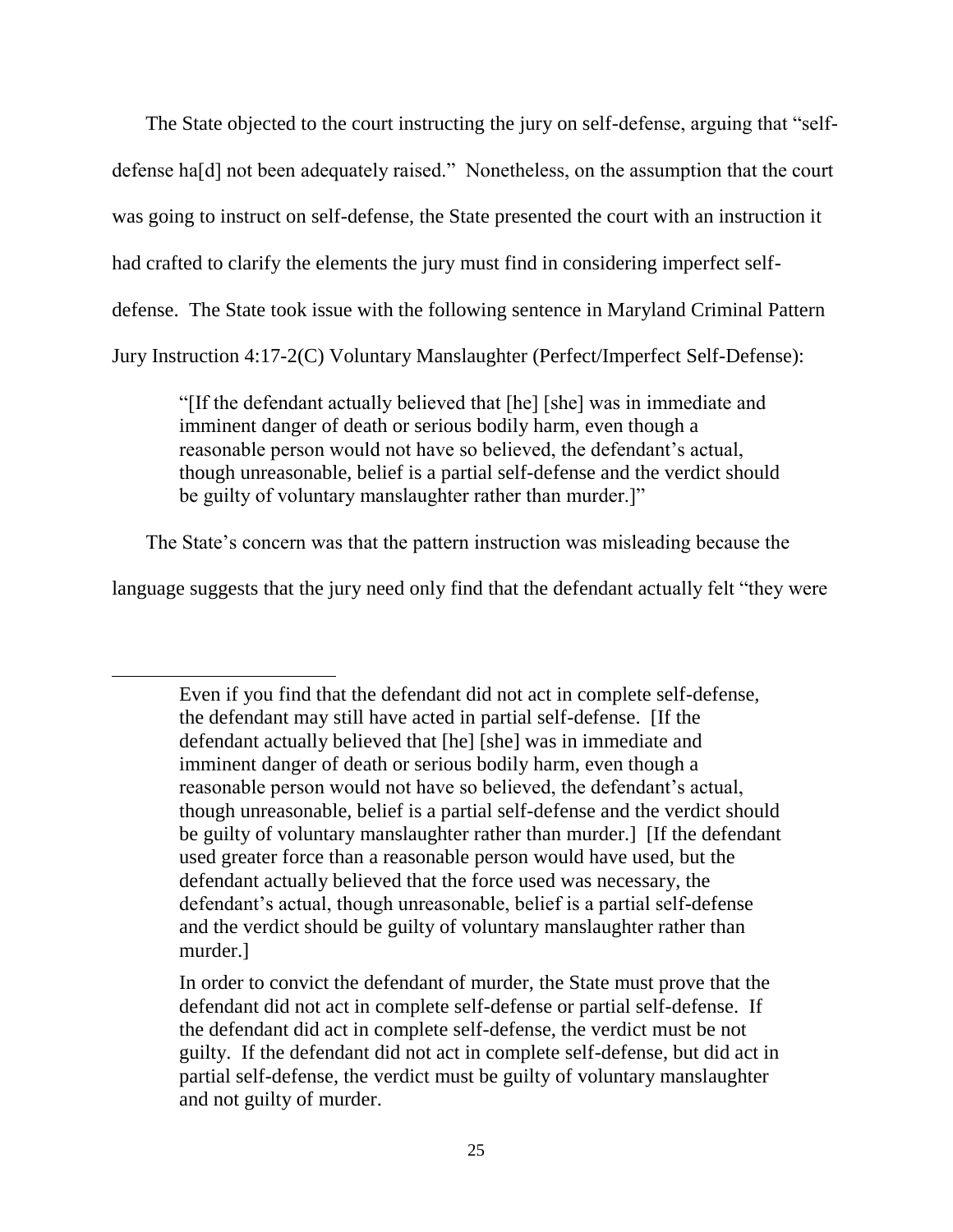in imminent and immediate danger of death or serious bodily harm," but makes no mention of the other elements necessary for a finding of self-defense. The State thus offered a revised imperfect self-defense instruction to include all of the elements required for a finding of imperfect self-defense. Ms. Porter objected to this instruction. She argued that the Battered Spouse Syndrome Statute, CJP § 10-916, eliminated some of the elements of self-defense in cases involving battered spouse syndrome, and that the pattern jury instruction reflected that. Accordingly, she argued that to add elements of perfect self-defense to the imperfect self-defense provision of the voluntary manslaughter instruction would conflict with CJP § 10-916.

In pertinent part, the court instructed the jury on self-defense as follows (the

significant deviation from the pattern instruction is italicized):

Self-defense is a complete defense to the crimes charged in this case and you are required to find the Defendant not guilty if all of the following four factors are present. First, that the Defendant was not the aggressor. Second, that the Defendant actually believed that she was in immediate and imminent danger of death or serious bodily harm. Third, that the Defendant's belief was reasonable. And fourth, that the Defendant used no more force than was reasonably necessary to defend herself in light of the threatened or actual force.

In order to convict the Defendant of murder, the State must prove that self-defense does not apply in this case. This means that you are required to find the Defendant not guilty unless the State has persuaded you beyond a reasonable doubt that at least one of the four factors of a complete self-defense was absent. Even if you find that the Defendant did not act in complete self-defense, the Defendant may still have acted in partial self-defense. If the Defendant actually believed that she was in immediate danger of death or serious bodily harm, even though a reasonable person would not have so believed, *and the Defendant used no more force than was reasonably necessary to defend herself in light of the threatened or actual force, and that retreat from the threat was unsafe, and that she was not the aggressor*, the Defendant's actual, though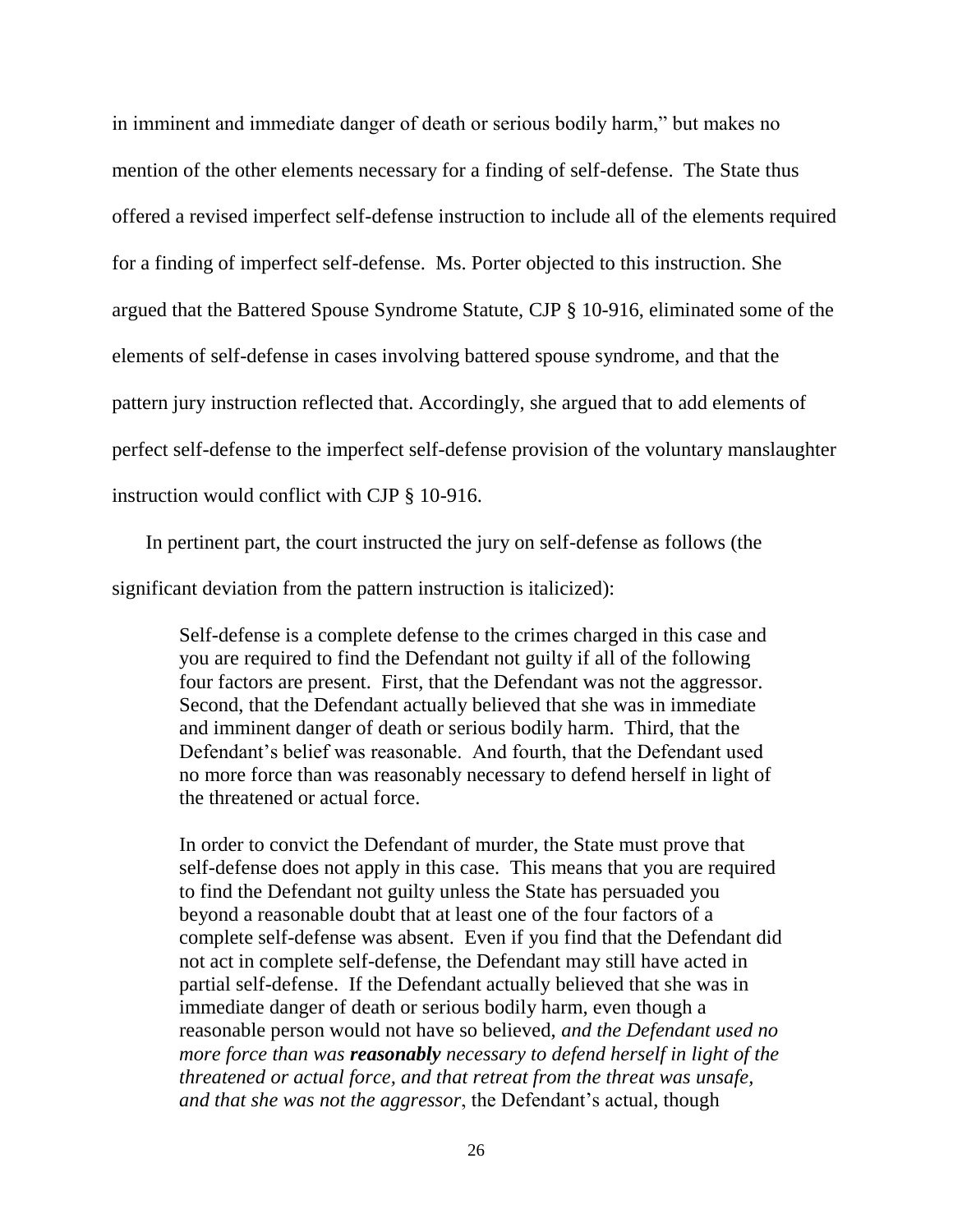unreasonable belief, is a partial self-defense and the verdict should be guilty of voluntary manslaughter rather than murder.

In order to convict the Defendant of murder, the State must prove that the Defendant did not act in complete self-defense or partial self-defense. If the Defendant did act in complete self-defense, the verdict must be not guilty. If the Defendant did not act in complete self-defense, but did act in partial self-defense, the verdict must be guilty of voluntary manslaughter, not guilty of murder.

In assessing the Defendant's claims of self-defense in this case, you may, but are not required to, consider why and how in light of any pattern of abuse that you find existed, the Defendant may have honestly and perhaps reasonably perceived an imminent threat of immediate danger.

#### *Appellate Contentions*

In her brief, Ms. Porter contends that the trial court erred in departing from the pattern jury instruction on imperfect self-defense and in providing an "overly-limited battered spouse syndrome instruction." Ms. Porter raises three arguments in support of this contention. First, Ms. Porter asserts in her brief that, pursuant to CJP § 10-916(b), self-defense is available to a battered spouse, despite the fact that "some of the traditional hallmarks of self-defense are absent." Ms. Porter contends that because the court departed from the pattern instruction, the jury was not able to consider the evidence of battered spouse syndrome and could not find that she was acting in imperfect selfdefense. Second, Ms. Porter argues that the court's instruction on battered spouse syndrome compounded the error because the instruction limited the jury's consideration of the evidence of battered spouse syndrome to the imminence of the threat, and thus "precluded the jury from considering the effect of [the] abuse on Ms. Porter's perception of who was the aggressor, the plausibility of retreat, and what constituted necessary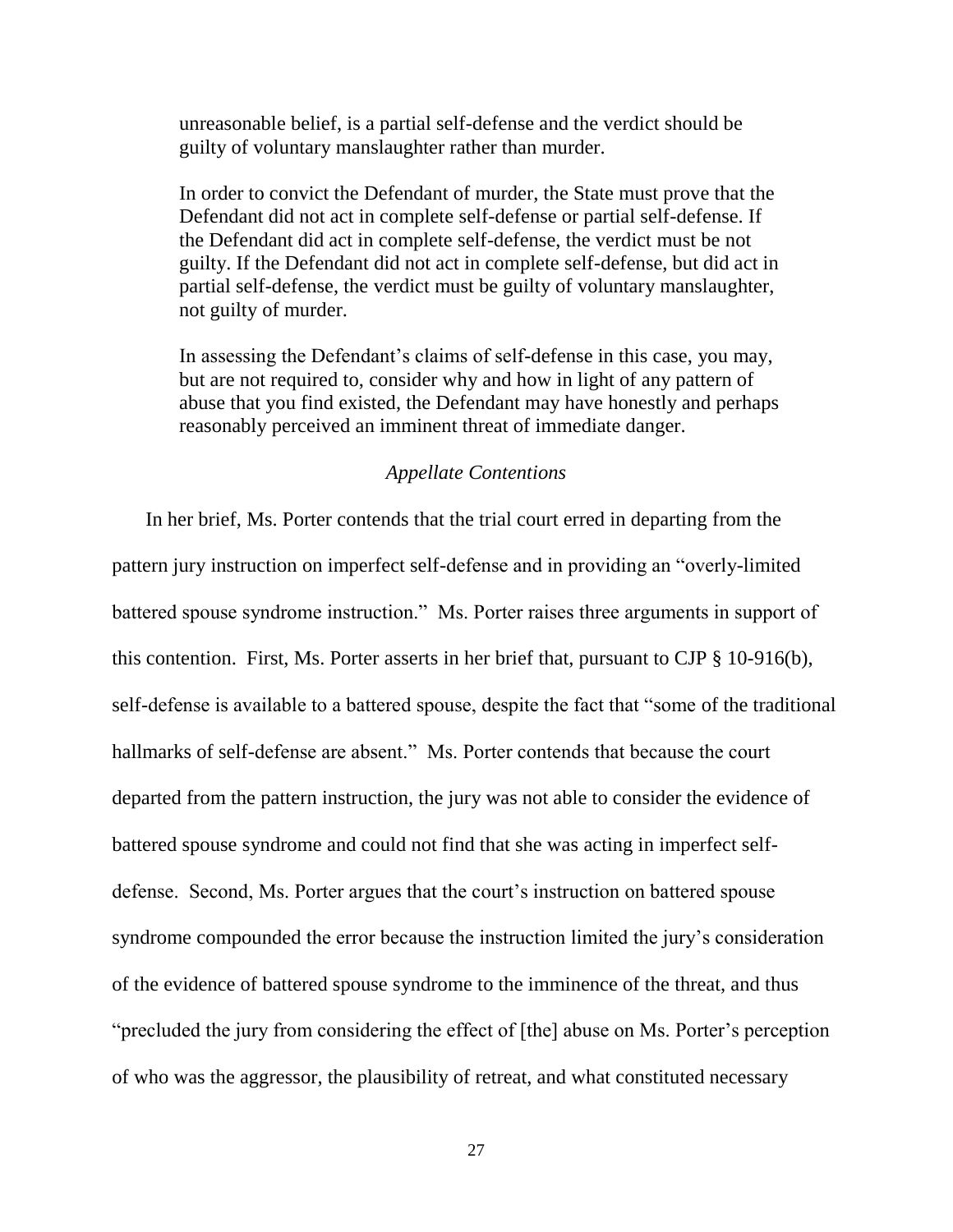force." Third, Ms. Porter contends that the instruction rendered the evidence she presented in her defense meaningless.

The State concedes that the court erred in instructing the jury on imperfect selfdefense. In its brief, the State identifies two incorrect statements of law in the court's instruction: first, to claim imperfect self-defense the defendant's use of force must have been reasonable, and second, that "the jury should apply an objective, rather than subjective, test to determine whether retreat from the threat was unsafe." Nonetheless, the State contends that Ms. Porter was not entitled to an instruction on imperfect selfdefense, and thus that her conviction should be affirmed.

In its brief, the State makes several arguments in support of its position that the instruction, although incorrect, was not prejudicial to Ms. Porter. First, the State contends that Ms. Porter failed to identify "some evidence" as to each element required to make a claim of self-defense, and thus the instruction was not generated. Second, the State argues that the battered spouse syndrome statute does not create an independent defense to murder, but, rather, enables the jury to conduct a more sophisticated analysis of the elements of self-defense, particularly the defendant's state of mind and status as the aggressor. In the State's view, however, the statute does not "confer non-aggressor status upon a battered spouse who hires a third party to kill her partner." Finally, the State contends that the doctrine of self-defense, even self-defense in battered spouse syndrome cases, should not be extended to cases involving murder for hire. Relatedly, the State asserts that even if we do extend imperfect self-defense to murder for hire, Ms. Porter was not entitled to an instruction on imperfect self-defense because she failed to point to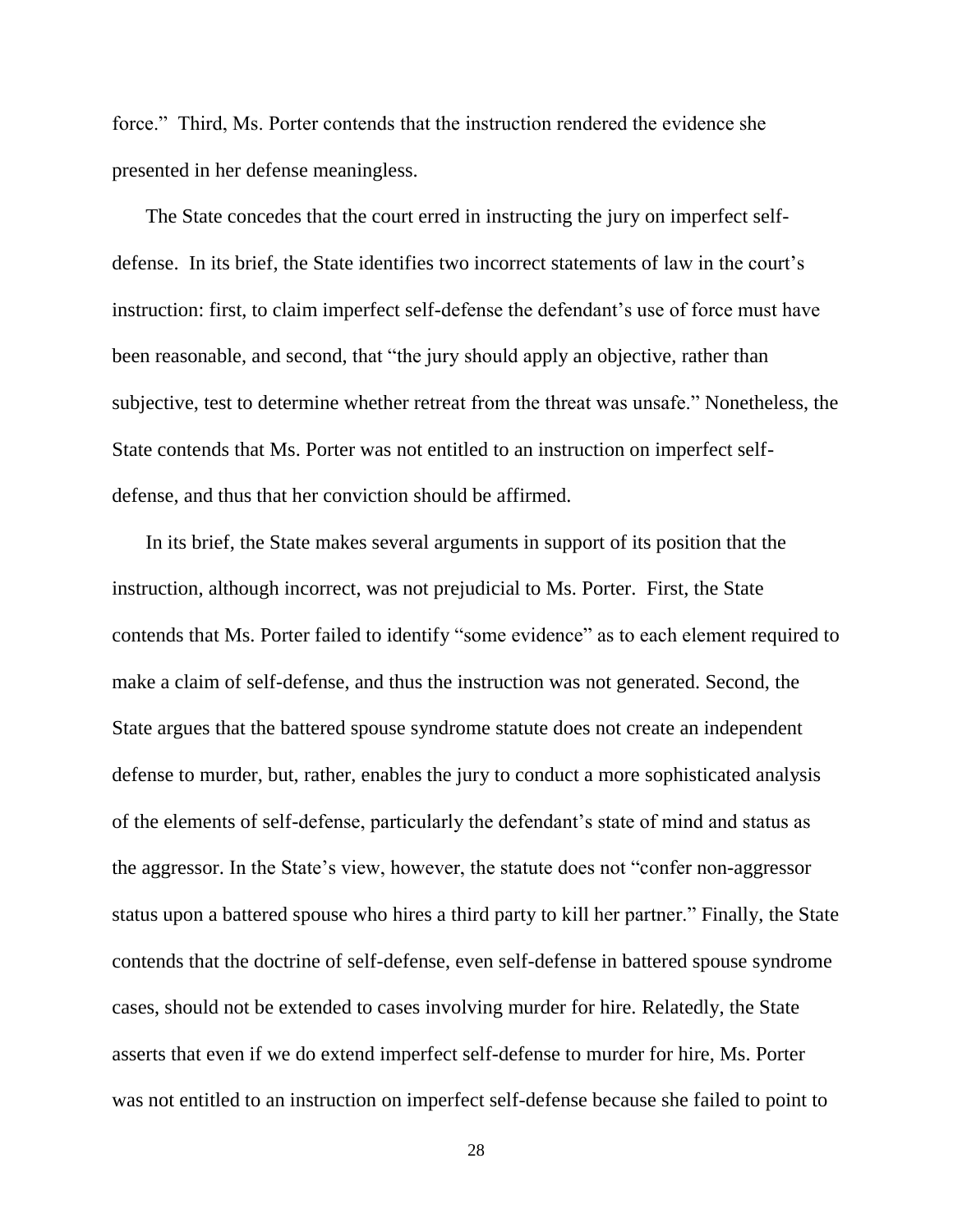"some evidence" that "at the time and place of the crime, she actually believed that she was in immediate and imminent danger of death or serious bodily harm" and that "although she appeared to be the aggressor, she in fact was not."<sup>13</sup>

### *Analysis*

As we recounted above, the State has identified two errors of law in the imperfect self-defense instruction provided to the jury. According to the State, the instruction "required the jury to reject [appellant's] self-defense claim if [appellant] used more force than was reasonably necessary to defend herself in light of the threatened or actual force, and if retreat from the threat was not unsafe." We are not bound by the State's concession. *See*, *e.g.*, *Greenstreet v. State*, 392 Md. 652, 667 (2006) ("[A] party may not concede a point of law to the exclusion of appellate review, as necessary and proper to decide the case."); *Crown Oil & Wax v. Glen Construction*, 320 Md. 546, 567 (1990). Nonetheless, we agree with the State.

In order to successfully invoke the defense of imperfect self-defense, a defendant need not demonstrate that he used objectively reasonable force. *See State v. Marr*, 362 Md. 467, 473 (2001) ("The prospect of 'imperfect' self-defense arises when the actual, subjective belief on the part of the accused that he/she is in apparent imminent danger of

<sup>13</sup> Analogizing the facts of the case before us to *State v. Smullen*, 380 Md. 233 (2004), the State also argues in its brief that Ms. Porter failed to present a sufficient foundation for the introduction of the expert testimony on battered spouse syndrome, but that this was not prejudicial because "the erroneous instruction prevented the jury from exploiting that testimony to mitigate [Ms.] Porter's conviction of murder." We do not agree. Ms. Porter's testimony constituted a basis for the conclusions of her expert witnesses, Dr. Blumberg and Dr. Dutton.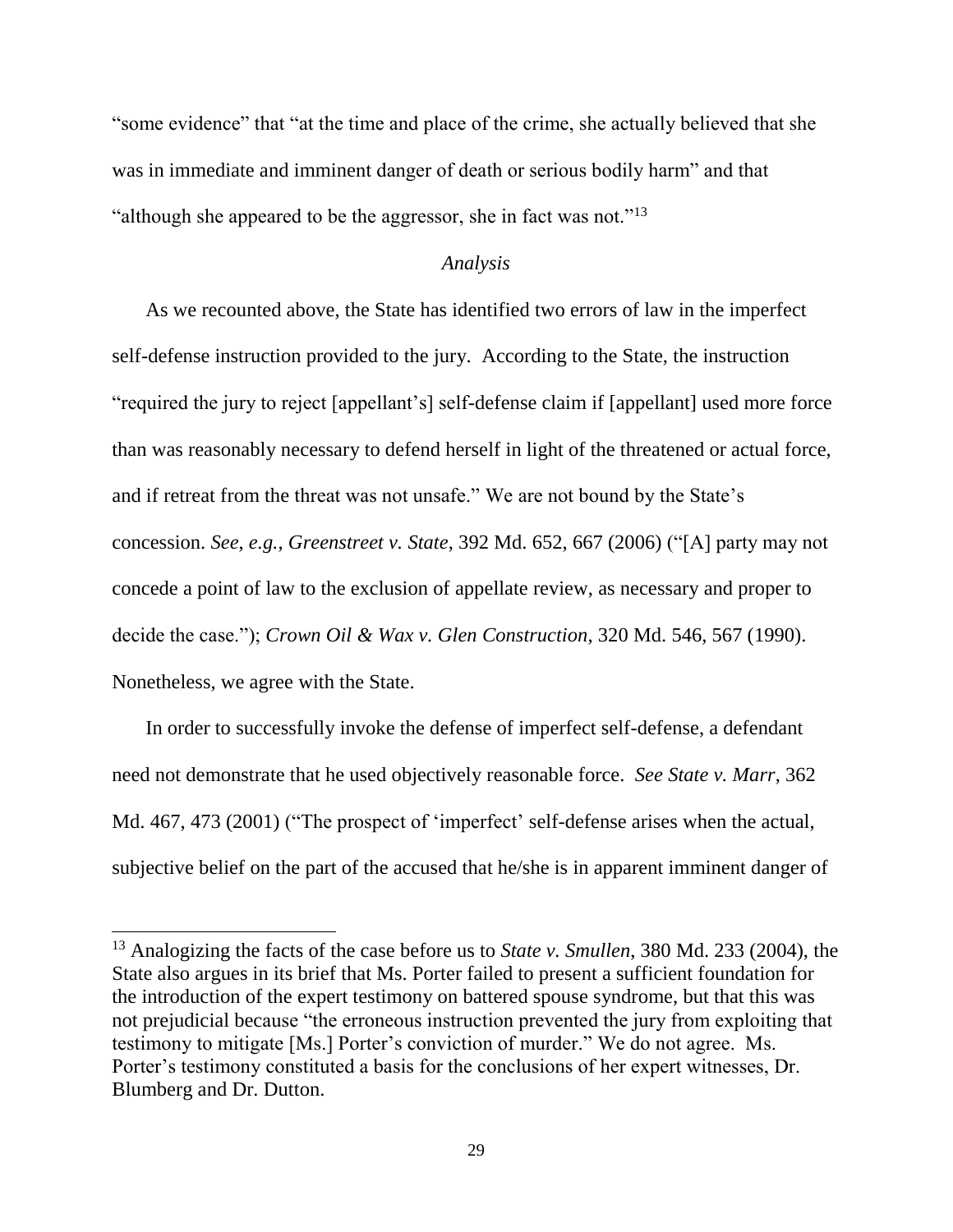death or serious bodily harm from the assailant, requiring the use of deadly force, is not an objectively reasonable belief. What may be unreasonable is the perception of imminent danger or the belief that the force employed is necessary to meet the danger, or both."). To the extent that the court's instruction suggested that the jury should apply an objectively reasonable standard to decide whether Ms. Porter could safely retreat, the instruction was also erroneous. It is the defendant's "actual, subjective belief . . . that he/she [wa]s in apparent imminent danger of death or serious bodily harm from the assailant," that is relevant. *Id*. That the instruction was erroneous is not, according to the State, the end of the matter. We now turn to the State's harmless error argument.

Except in cases of structural error, *see, e.g., State v. Waine,* 444 Md. 692, 705 (2015), an error in a jury instruction is not grounds for reversal if the error is "harmless." *Nottingham v. State*, 227 Md. App. 592, 610 (2016). In *Robinson v. State,* the Court of Appeals explained:

When an appellant, in a criminal case, establishes error, unless a reviewing court, upon its own independent review of the record, is able to declare a belief, beyond a reasonable doubt, that the error in no way influenced the verdict, such error cannot be deemed harmless and a reversal is mandated. Such reviewing court must thus be satisfied that there is no reasonable possibility that the evidence complained of—whether erroneously admitted or excluded—may have contributed to the rendition of the guilty verdict.

In performing a harmless error analysis, we are not to find facts or weigh evidence. Instead, what evidence to believe, what weight to be given it, and what facts flow from that evidence are for the jury to determine. Once it has been determined that error was committed, reversal is required unless the error did not influence the verdict; the error is harmless only if it did not play any role in the jury's verdict. The reviewing court must exclude that possibility beyond a reasonable doubt. To say that an error did not contribute to the verdict is, rather, to find that error unimportant in relation to everything else the jury considered on the issue in question, as revealed by the record. The harmless error rule has been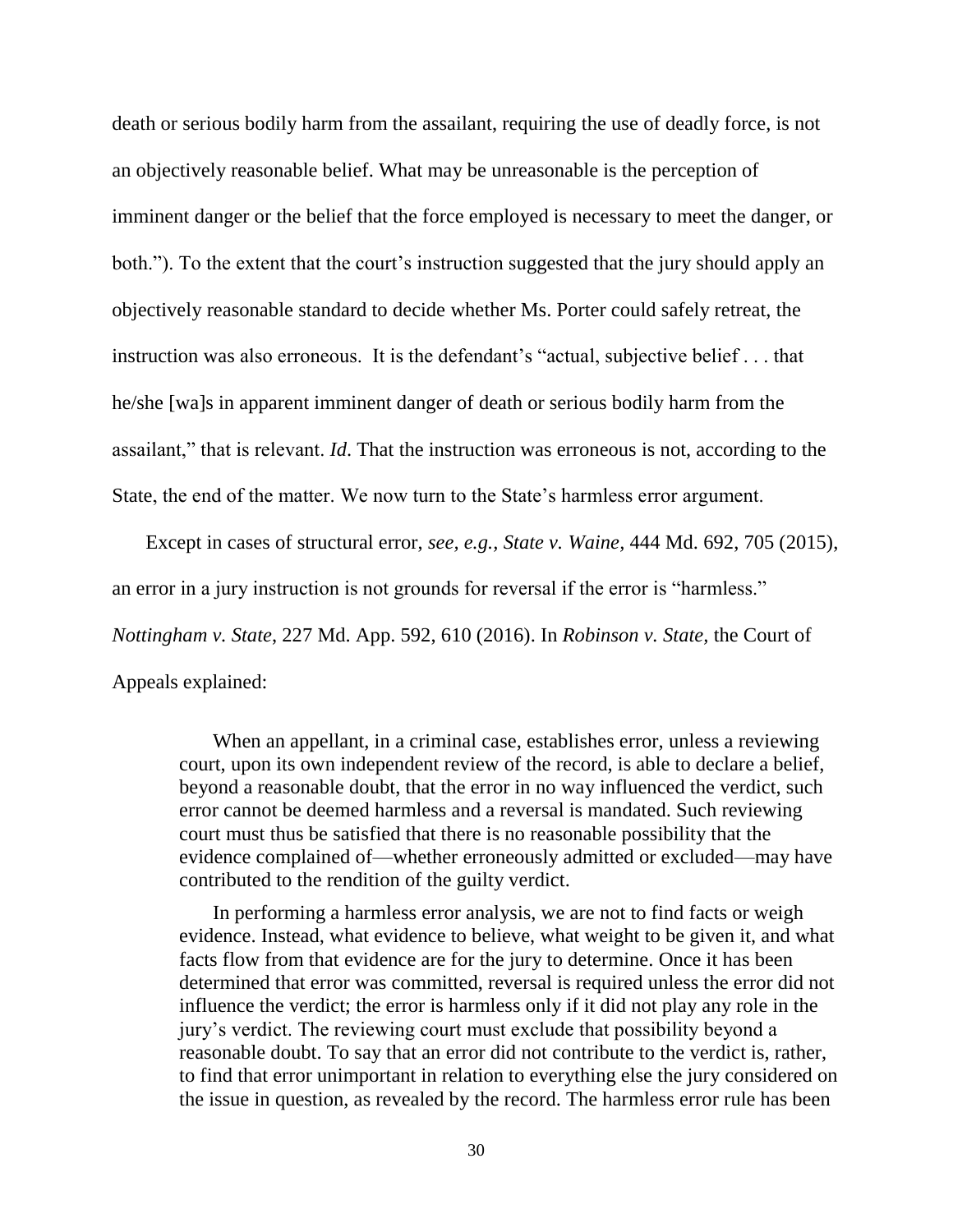and should be carefully circumscribed. Harmless error review is the standard of review most favorable to the defendant short of an automatic reversal.

436 Md. 560, 563 (2014) (quotation marks, citations and ellipses omitted).

The State argues that the instructional errors were harmless because the concept of self-defense—whether perfect or imperfect and regardless of whether the defendant asserts that he or she suffered from battered spouse syndrome—should not have been presented to the jury through the court's instructions because Mr. Porter was not killed by Ms. Porter but by a hired assassin who was present at the gas station on the fatal morning solely through a conspiracy orchestrated by her. Therefore, according to the State, any error in the self-defense instruction is harmless. The State relies on *Evans v. State*, 28 Md. App. 640, 669 (1975) ("Erroneous instructions on non-issues are self-evidently immaterial."). As Judge Moylan explained for this Court in *Evans*,

When a defendant has . . . no right even to take an issue before the jury, any instruction on such an issue (erroneous or not) is more than he is entitled to. When any consideration of an issue by the fact finder (court or jury) would properly be totally foreclosed, the defendant cannot complain that the issue was submitted under an unduly heavy burden upon him, since he has, even in that event, received more than he deserved.

*Id*. at 668.<sup>14</sup>

<sup>14</sup> As additional authority, the State cites, among other cases, *Newborn v. State*, 29 Md. App. 85, 87-92 (1975) (An erroneous jury instruction that purported to place burden on the defendant to prove mitigation, excuse, or justification was harmless where defendant denied agency and there was no evidence to generate issues of justification, excuse or mitigation.); and *Burko v. State*, 28 Md. App. 732 (1975) (A jury instruction that erroneously placed burden of proving mitigation on defendant was harmless error where defendant offered no defense).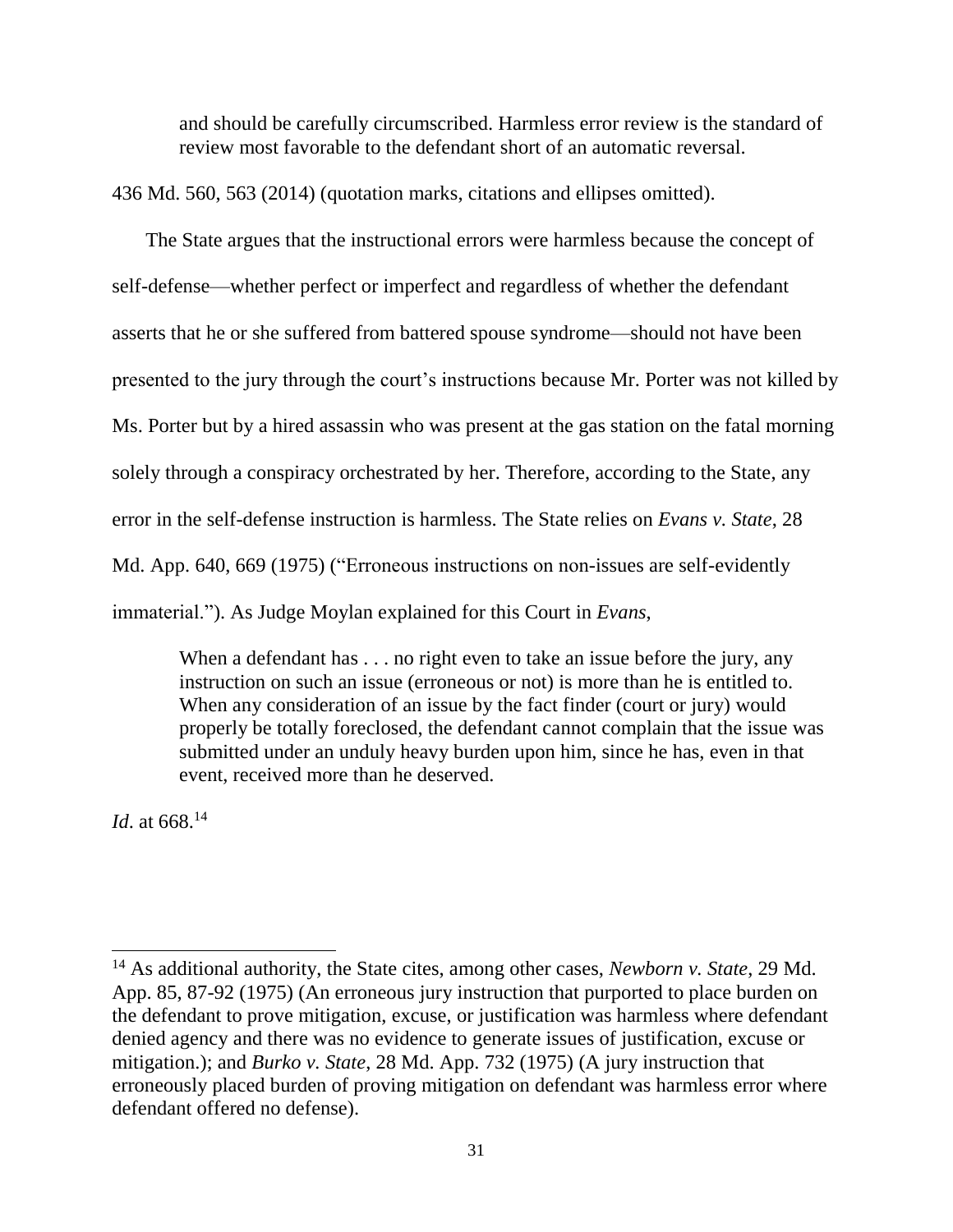Whether an instruction on self-defense is generated in a case involving battered spouse syndrome, where the battered spouse contracts for the murder of the abusive spouse, is an issue of first impression in Maryland. The only two Maryland cases that address the interaction of self-defense and battered spouse syndrome are *State v. Smullen*  and *State v. Peterson*. We will look to the reasoning of the Court of Appeals and this Court for guidance in resolving the one before us.

In *Smullen*, the defendant, a teenager, "crept up behind [his father]," Warren, as he sat on the living room sofa, and repeatedly stabbed him with a butcher's knife. 380 Md. at 240. At trial, Smullen pursued perfect and imperfect self-defense. *Id*. at 244. He sought to support his claim of self-defense with evidence that his father had been physically abusive and that he suffered from battered child syndrome. *Id*. at 238, 244-47. The trial court excluded the testimony concerning the alleged physical abuse, on the ground that "there was no factual predicate for a self-defense argument," and the testimony regarding Smullen's psychological profile, on the ground that CJP § 10-916's provision for "cohabitants" did not include children. *Id*. at 244-47.

On appeal, the Court of Appeals first held "that the battered spouse syndrome, as recognized in § 10-916, applies as well to battered children." *Id*. at 268.<sup>15</sup> However, the Court concluded that "there was no evidentiary basis" to apply the battered child

l

<sup>&</sup>lt;sup>15</sup> In reaching this holding, the Court concluded "that the elements of the battered spouse syndrome that can help explain why a battered woman may perceive imminent serious harm from conduct that would not likely be regarded as imminently threatening by someone else and may regard her conduct as necessary to meet that threat apply equally with respect to battered children." 380 Md. at 271.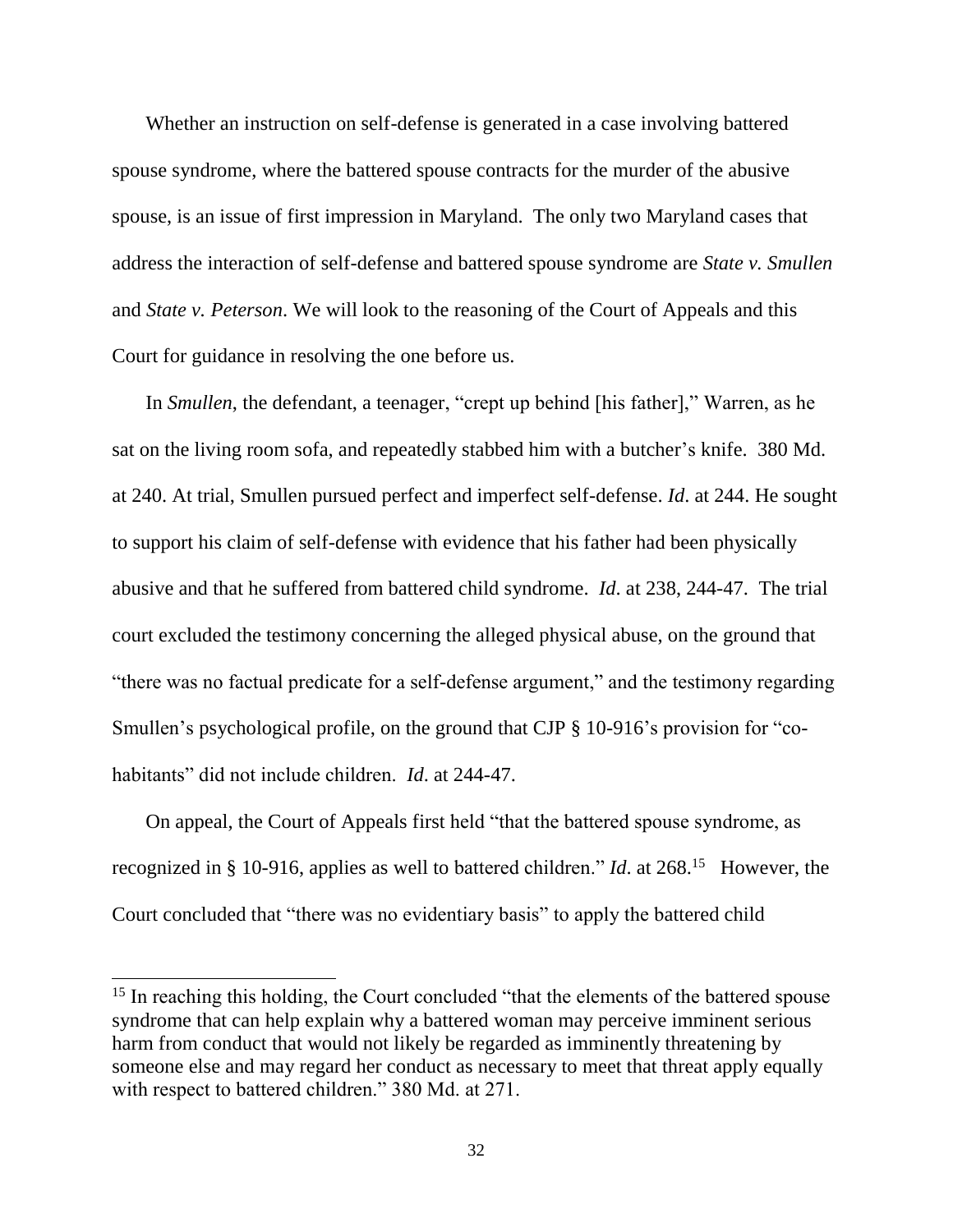syndrome in Smullen's case. *Id.* at 274.<sup>16</sup> *Id.* at 271. In reaching these conclusions, the Court undertook a comprehensive analysis of the law of self-defense and battered spouse syndrome, and how the two operate together.

Among its observations, the Court noted that the cases in which evidence of battered spouse syndrome has been introduced to support a claim of self-defense are generally categorized as being "confrontational" or "non-confrontational." *Id*. at 257. As the names suggest, "confrontational" cases are those in which "the killing occurs when the defendant uses deadly force in response to a contemporaneous physical attack," and "non-confrontational" cases are those in which "the defendant kills her partner while he is sleeping or is otherwise distracted or incapacitated." *Id*. The Court explained that, in general, introduction of battered spouse syndrome evidence "proved less difficult" in confrontational cases because the reasonableness of the defendant's belief that she was "in imminent threat of death or serious bodily harm" was not at issue. *Id*. at 257-58. In non-confrontational cases, however, courts have been more hesitant to admit syndrome evidence because the subjective reasonableness element of self-defense is directly at issue where, at the moment of the killing, "the [victim] was not . . . directly confronting [the defendant] and may . . . even have been sleeping or completely passive at the time." *Id.* at 258. The Court also noted that there is, at least arguably, a "third category—that of

l

<sup>&</sup>lt;sup>16</sup> That the evidence presented was not sufficient to provide a basis for the introduction of evidence of the battered spouse syndrome is not an issue in the case before us. Through the testimony of Ms. Porter and Megan Porter, the defense presented evidence of a pattern of severe psychological, physical, and verbal abuse that extended over the course of many years.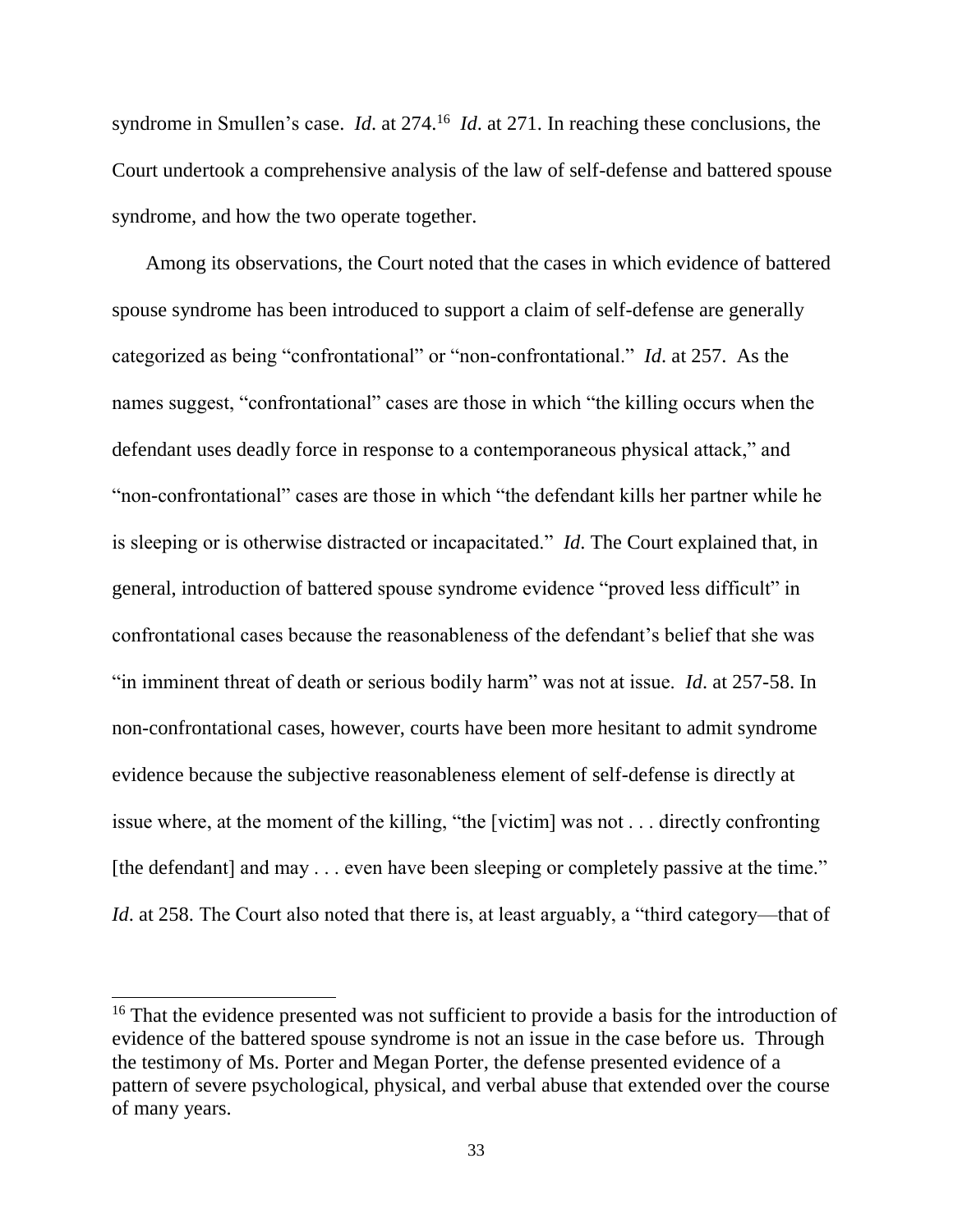contract killing." In such cases, '"courts have unanimously refused to permit instructions to the jury on self-defense claims[.]'" 380 Md. at 274 n.5 (quoting John W. Roberts, *Between the Heat of Passion and Cold Blood: Battered Woman's Syndrome as an Excuse for Self-Defense in Non-Confrontational Homicides,* 27 LAW & PSYCHOL. REV. 135, 144 (2003)).

This Court addressed battered spouse syndrome and self-defense in the nonconfrontational setting in *State v. Peterson*, a post-conviction relief case.<sup>17</sup> Peterson shot and killed her husband "as he was sitting in a chair in their living room, watching television." 158 Md. App. 558, 565 (2004). There was evidence that Peterson had been the victim of severe psychological and physical abuse throughout her twenty-six and ahalf-year marriage. *Id*. at 567-68.

The issue before us was whether the post-conviction court erred in granting the petition on the grounds of ineffective assistance of counsel, where counsel "either failed to investigate battered spouse syndrome or abandoned evidence of the syndrome in putting on a defense." *Id*. at 564. In affirming the judgment of the post-conviction court, we explained that it was apparent that trial counsel did not understand that, in light of the facts, the "defense of imperfect self-defense only could be presented to the jury upon the introduction of evidence of battered spouse syndrome. *Id*. at 597. And, thus, "[w]hen trial counsel failed to introduce the evidence, the defense was kept from the jury, in a

<sup>&</sup>lt;sup>17</sup> Peterson's convictions for first degree murder and use of a handgun in the commission of a felony were affirmed on direct appeal. *Peterson v. State*, 101 Md. App. 153, *cert. denied*, 336 Md. 559 (1994).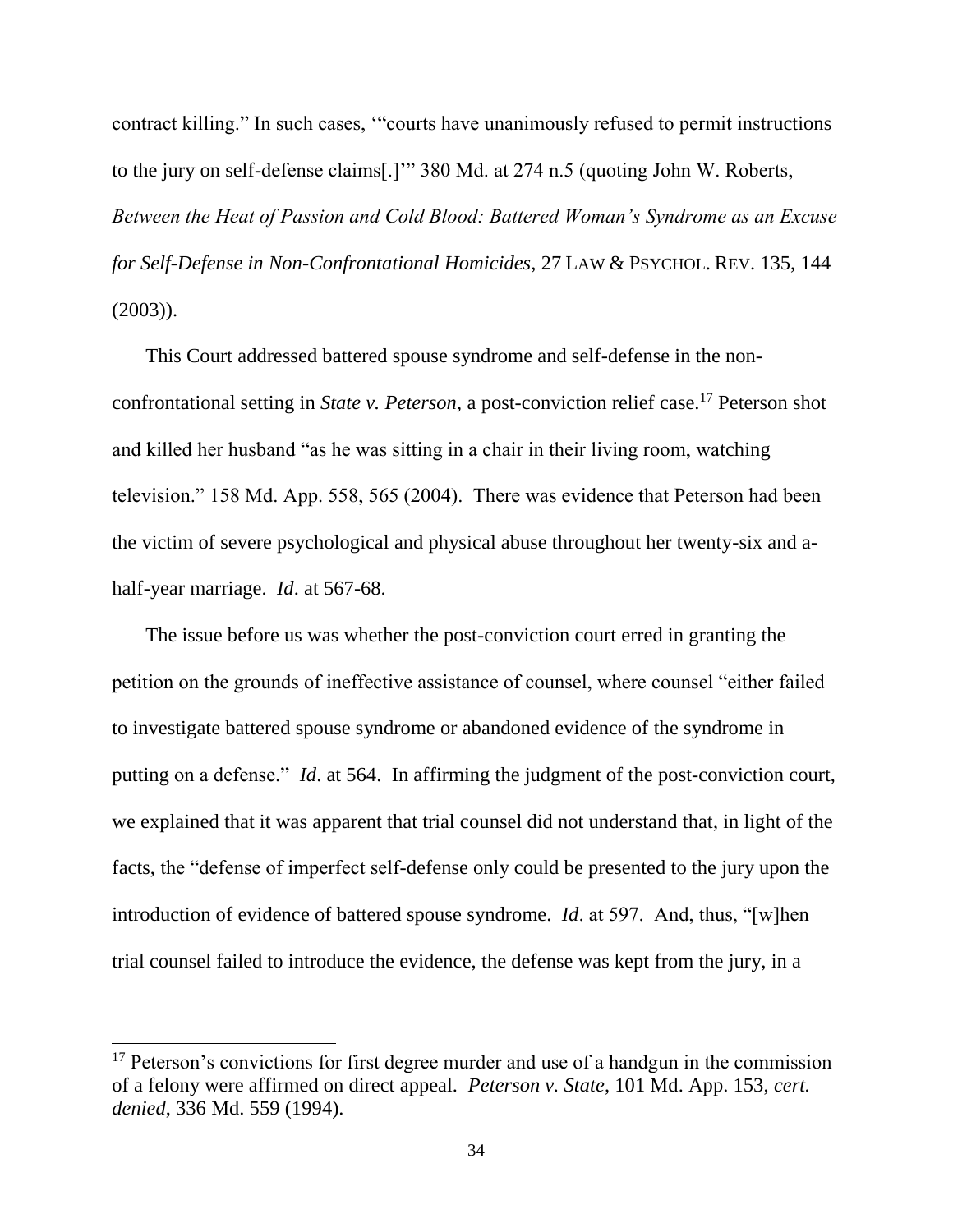ruling that was legally correct." *Id*. We concluded that imperfect self-defense may be generated in a non-confrontation case, stating:

If trial counsel had introduced factual and expert opinion evidence of battered spouse syndrome, which was available and which he knew or should have known was available, the defense of imperfect self-defense would have been generated, and would have been presented to the jury to decide. It is reasonably probable that, if that defense had been decided by the jury, the result of the proceeding would have been different.

#### *Id*.

This brings us back to the current appeal. Read together, *Smullen* and *Peterson* instruct that, with a proper evidentiary basis, the battered spouse syndrome is relevant to the state of mind elements for self-defense and imperfect self-defense in certain types of confrontational and non-confrontational homicides. However, these cases, as well as *Banks v. State*, make it clear that the Battered Spouse Syndrome Statute does not establish a new defense but rather permits "a more careful and sophisticated look" at the state of mind elements of self-defense: "[t]he syndrome, when applied in a proper setting, can thus. . . support both the *subjective* honesty of the defendant's perception of imminent harm and the *objective* reasonableness of such a perception." *Smullen*, 380 Md. at 250–51 (emphasis added). Neither *Smullen* nor *Peterson* addressed murder for hire. However, courts from other jurisdictions have done so.

Murder for hire cases fall into two categories: cases in which courts permit evidence of the battered spouse syndrome, but refuse to give an instruction on self-defense; and second, cases in which courts refuse to admit evidence of the battered spouse syndrome. We shall address each in turn.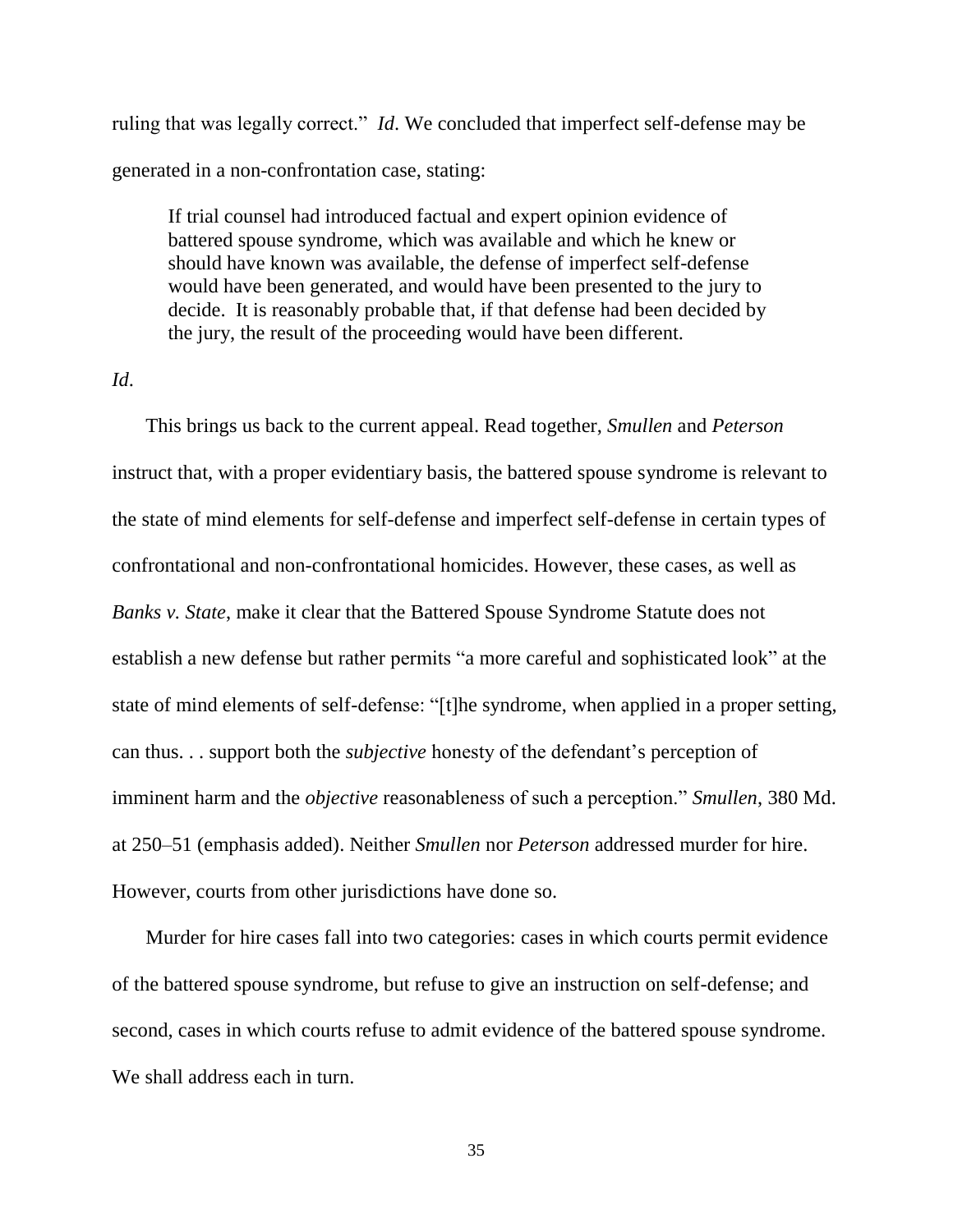Where the courts have concluded that defendants, who contracted for the murder of their spouses, were not entitled to an instruction on self-defense, they have reasoned that the defendants failed to present evidence that, at the time of the killing, there were in immediate or imminent danger. *People v. Yaklich*, 833 P.2d 758, 763 (Colo. App. 1991); *State v. Leaphart*, 673 S.W.2d 870, 873 (Tenn. Crim. App. 1983).

The facts in *Yaklich* are analogous to those in the case before us. Yaklich's husband was shot and killed in the driveway to his home, while the defendant was asleep inside the house. *Id*. at 759. "After her husband's death, [the defendant] received payment under his three life insurance policies, and she admitted that she paid [his assailants] \$4,200 . . . for murdering her husband." *Id*. At trial, her defense was that she suffered from "battered woman syndrome," and thus "her actions were justifiable acts of selfdefense." *Id*. The Colorado Court of Appeals concluded that the trial court erred in providing the jury with an instruction on self-defense because the evidence presented "was insufficient . . . to support her theory that she was in imminent danger at the time her husband was killed." *Id*. at 763. In reaching this conclusion, the court pointed to evidence that the defendant had (1) "approached several people about having her husband killed," (2) met with the ultimate assailant "several times over an eight month period," (3) "paid the [assailants] after they killed her husband," and (4) slept, inside the house, while "the contract killing was performed." *Id*.

The Court of Criminal Appeals of Tennessee arrived at the same conclusion in *State v. Leaphart*. There, the defendant paid her husband's assailants \$10,000 for his murder, was present when he was beaten to death, and assisted in disposing of his body.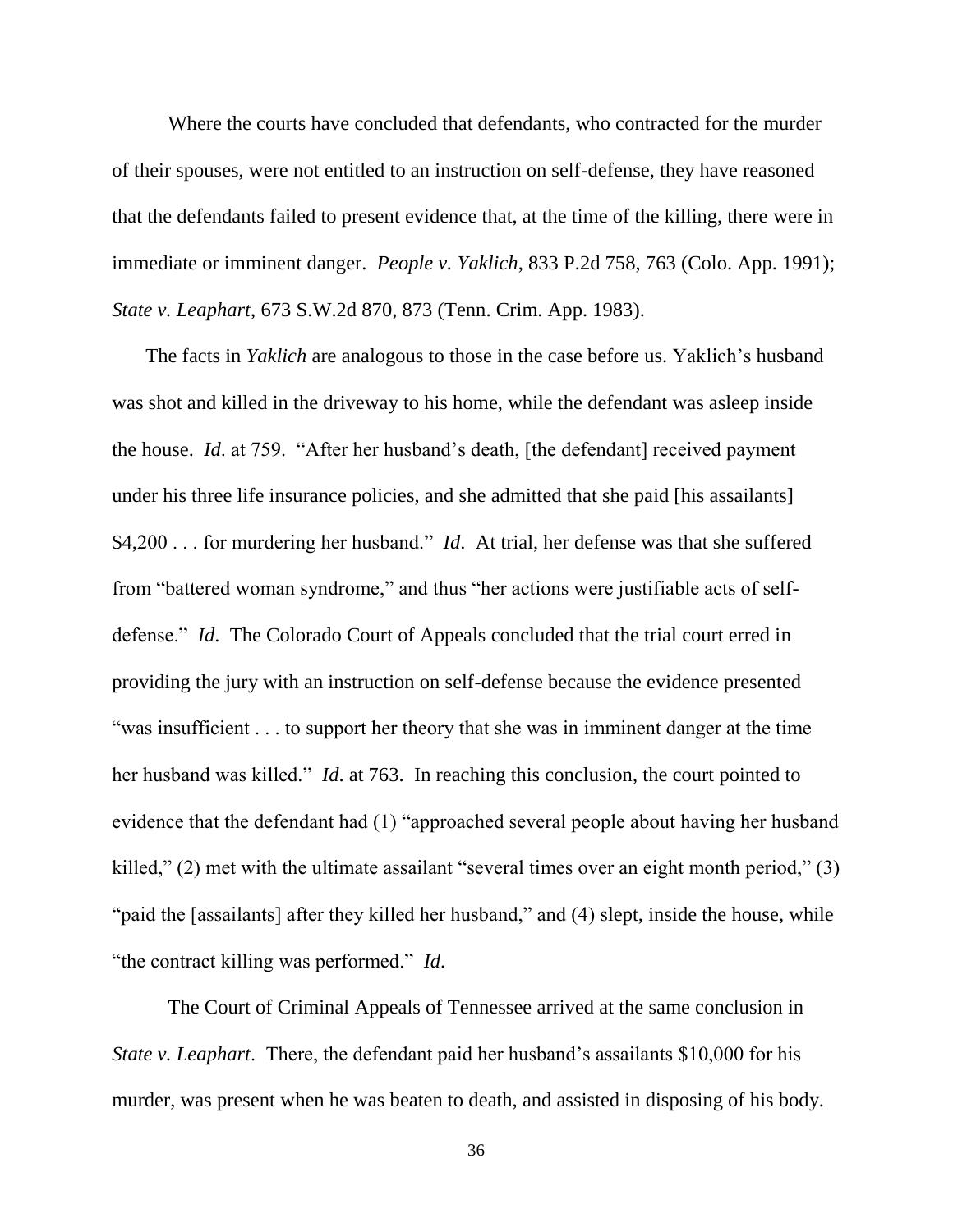673 S.W.2d at 872. The evidence presented at trial established that the defendant "suffered repeated instances of physical abuse at the hands of [her husband]," but the court refused to give an instruction on self-defense. *Id*. at 872-73. In affirming the defendant's conviction, the Court of Criminal Appeals found no error on the part of the trial court because there was no evidence that the defendant was in imminent danger at the time of the murder. *Id*. at 873.

As to the second category of cases, Missouri has refused to permit the introduction of expert testimony on the battered spouse syndrome in cases involving murder for hire. *State v. Anderson*, 785 S.W.2d 596, 600 (Mo. Ct. App. 1990). In *Anderson*, the Missouri Court of Appeals explained that it was proper for the trial court to exclude expert testimony that the defendant was suffering from the battered spouse syndrome because its battered spouse syndrome statute requires a prima facie showing of self-defense before such evidence could be introduced. *Id*. The court reasoned that the defendant could not make a prima facie showing of self-defense where the defendant had "hired and lured the killers into the crime[,] [t]here was no evidence of self-defense of assaults of the husband when he was shot[, the defendant] had been talking for over three months prior to the murder about how to have her husband killed," and the defendant had paid the assailants out of the insurance proceeds she received after her husband's death.<sup>18</sup> *Id*.

l

<sup>18</sup> The Missouri Court of Appeals reached a similar conclusion in *State v. Martin*, 666 S.W.2d 895, 899 (Mo. Ct. App. 1984), prior to the passage of Missouri's battered spouse syndrome statute. The defendant sought to introduce expert testimony on the battered spouse syndrome to support her defense that she hired a third party to kill her husband as a means of self-defense, but it was excluded. *Id*. The Missouri Court of Appeals concluded: "The [trial] court did not err in ruling that [defendant] had failed to make a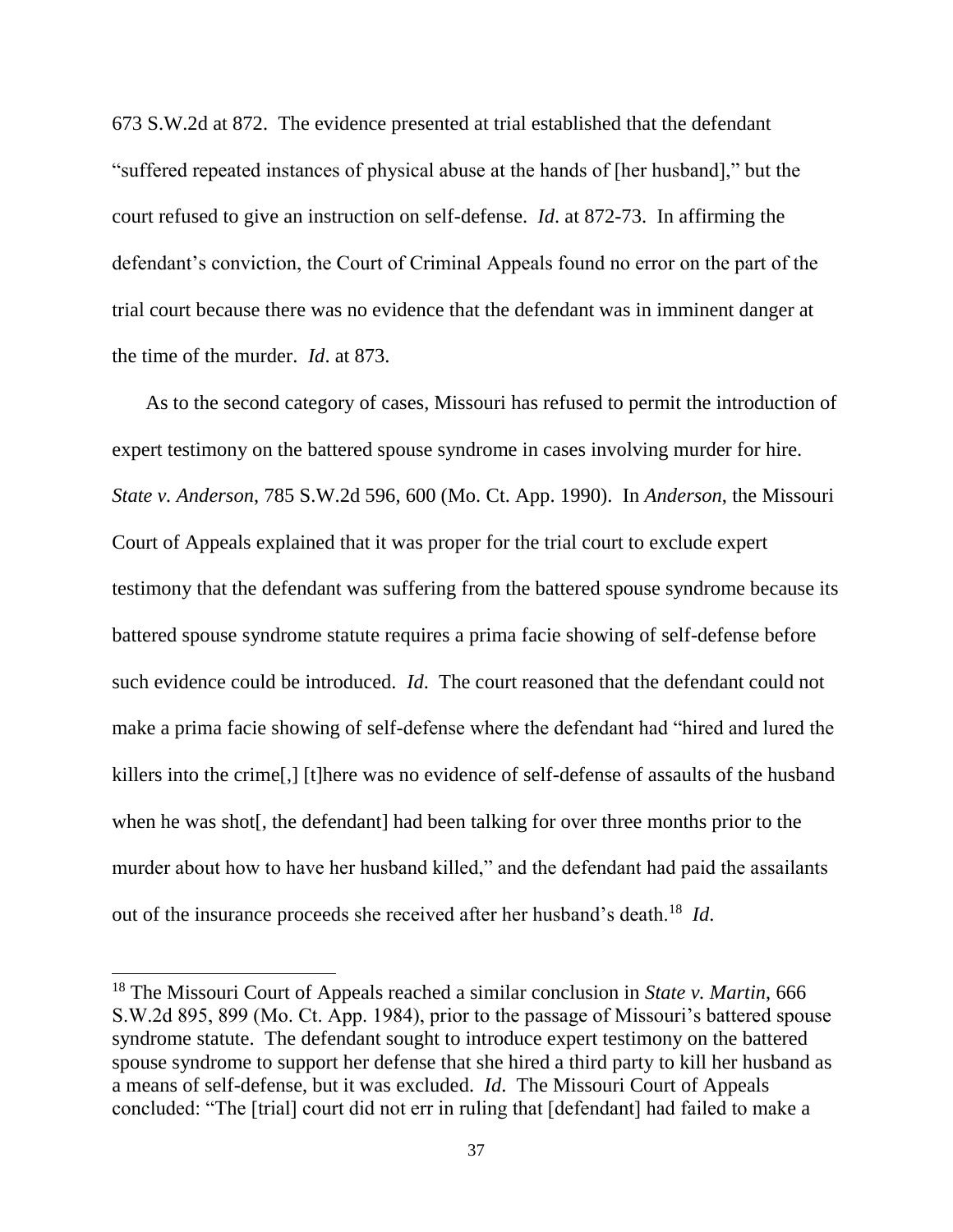We turn back to the case before us. We recognize that, at trial, Ms. Porter presented evidence that she had endured years of severe physical and psychological abuse at the hands of Mr. Porter, and that she was suffering from the battered spouse syndrome.

A "requested jury instruction is applicable if the evidence is sufficient to permit a jury to find its factual predicate." *Bazzle v. State*, 426 Md. 541, 550 (2012). "The threshold determination of whether the evidence is sufficient to generate the desired instruction is a question of law for the judge." *Id.* at 550 (citing *Dishman v. State,* 352 Md. 279, 292–93, 300 (1998)).

In our view, the factual predicate at issue is whether, *at the time Mr. Porter was killed*, Ms. Porter honestly, albeit subjectively, believed that she was in imminent, that is to say, immediate, danger of death or serious bodily harm. *Faulkner*, 301 Md. at 485. There was certainly evidence from which the jury could have found that Ms. Porter had felt herself in imminent danger of death on occasions in the weeks and months before Mr. Porter's death, but there was no evidence that she had such a belief on the morning of the murder.

Because there was no evidence that Ms. Porter was in fear of imminent danger of death or serious bodily harm at the time that Mr. Porter was shot, there was insufficient evidence to generate a jury instruction on self-defense. Ms. Porter thus never should have received an instruction on self-defense, and cannot now complain that the court's

prima facie showing of the elements of self-defense. It follows that the court did not err in refusing to admit the expert testimony offered for the purpose of corroborating such a defense." *Id*.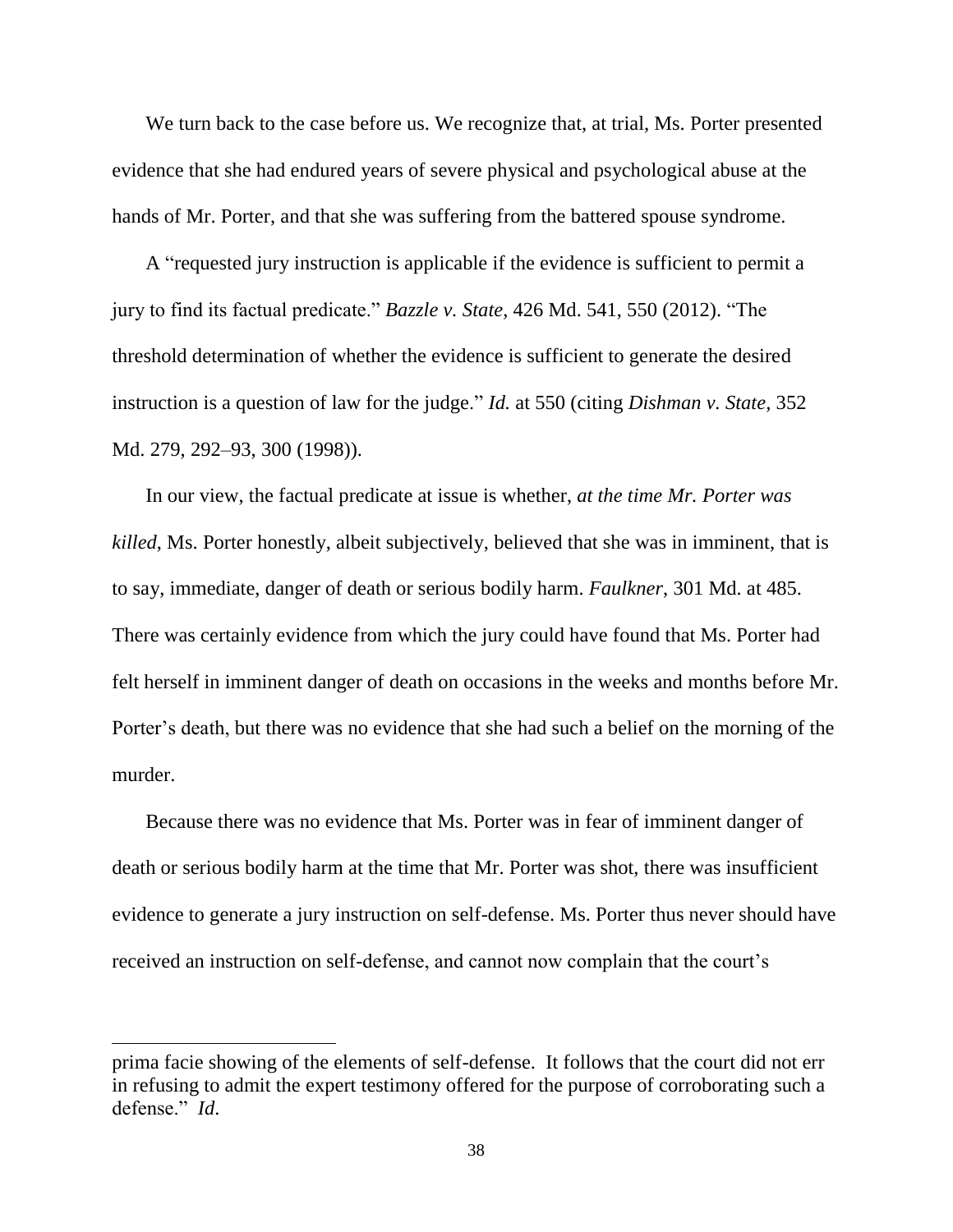instruction was improper.<sup>19</sup> As this Court explained in *Evans*, "[w]hen a defendant . . . has no right even to take an issue before the jury, any instruction on such issue (erroneous or not) is more than he is entitled to." *Id*. at 668. Accordingly, we conclude that the errors in the court's imperfect self-defense instruction were harmless.<sup>20</sup>

### *The Battered Spouse Syndrome Instruction*

In her brief, Ms. Porter contends that the battered spouse syndrome "requires that juries be permitted to find imperfect self-defense in cases where the defendant was the aggressor, failed to retreat, and used excessive force." Certainly, our analysis in *Peterson* suggests that trial counsel in that case should have pursued those arguments in that case but the facts of *Peterson* are very different from those of the present case. Ms. Peterson, who like Ms. Porter, presented evidence of a long history of spousal abuse, shot and killed her husband while he was watching television. 158 Md. App. at 565. The shooting

<sup>&</sup>lt;sup>19</sup> The Court asked the parties to submit supplemental briefing on harmless error, during oral argument. Both parties filed supplemental briefs.

<sup>20</sup> *See also, State v. Buggs*, 806 P.2d 1381 (Ariz. Ct. App. 1990) (Erroneous self-defense instructions were harmless error because there was no evidence that defendant's action was immediately necessary to prevent the harm he feared); *People v. Najera*, 41 Cal. Rptr. 3d 244 (Cal. Ct. App. 2006) (the court declined to reach appellant's contention that "sudden quarrel or heat of passion" language in voluntary manslaughter instruction was ambiguous because evidence that victim called defendant a "faggot" was insufficient to generate voluntary manslaughter instruction); *State v. Bush*, 297 S.E.2d 563 (N.C. 1982) (Erroneous self-defense instructions were harmless error because there was no evidence that defendant in fact believed he had to kill to prevent death or great bodily harm, nor was there any evidence that such a belief would have been reasonable.), *habeas corpus granted by Bush v. Stephenson*, 669 F. Supp. 1322 (E.D.N.C. 1986), *aff'd*, 826 F.2d 1059; *State v. Martin*, 278 S.E.2d 315 (N.C. Ct. App. 1981) (Any error in instruction on defense of habitation was harmless because evidence did not support a finding that defendant shot deceased while he was attempting to forcibly enter trailer).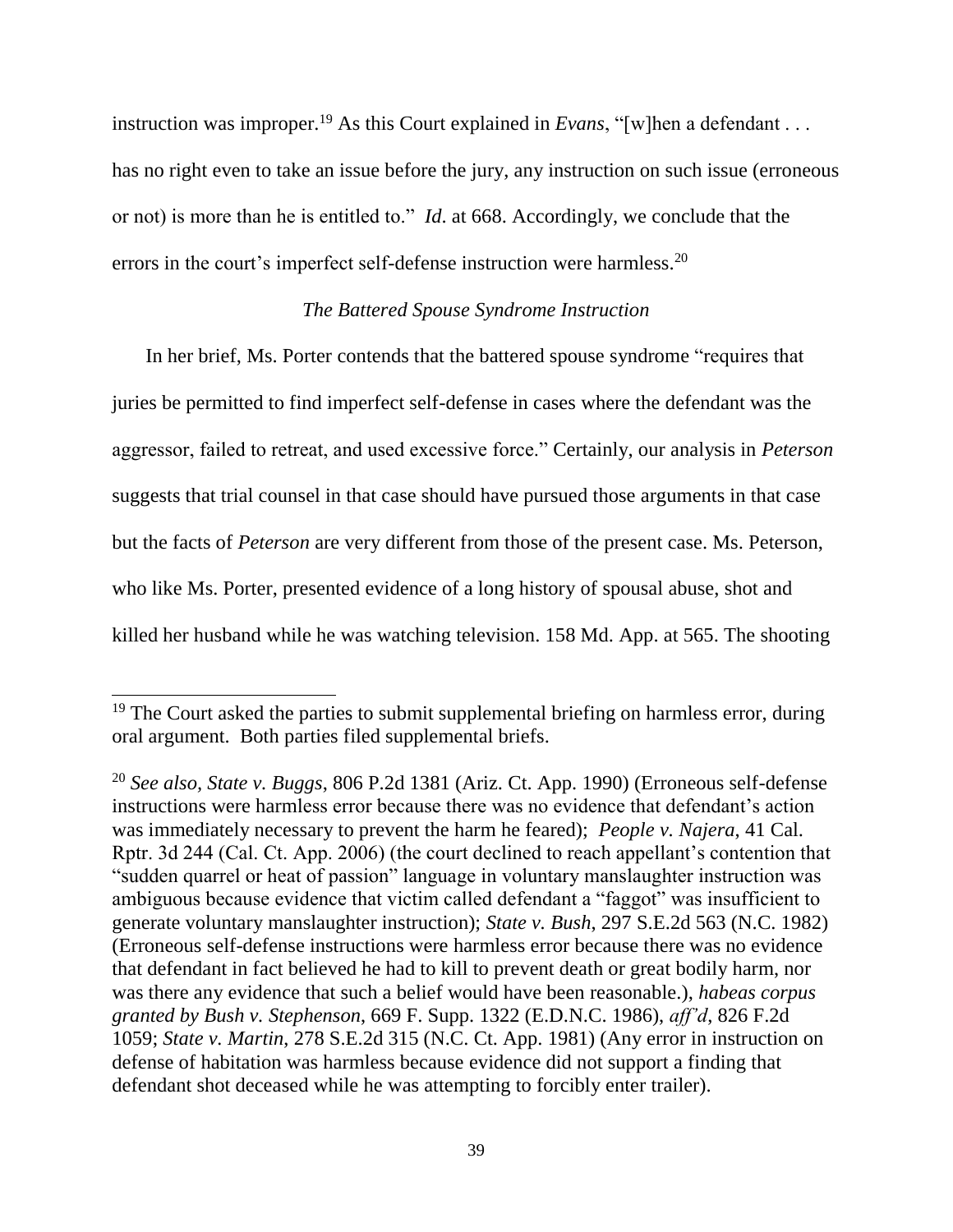was triggered by the fact that, a short time earlier, Peterson had seen her husband setting a fire in close proximity to some of their animals, *id.* at 575, some of whom he had previously brutalized. *Id.* at 572.

In contrast, Ms. Porter began soliciting acquaintances to murder Mr. Porter nine months before the crime was committed. She and Bishop finalized their agreement that Bishop would kill Mr. Porter about two weeks before the murder. On the day of the murder, she falsely alerted Mr. Porter that the alarm had gone off at the gas station, thus causing him to go to the gas station earlier than an ordinary work day. In the time between her call to Mr. Porter, which occurred at approximately 2:30 a.m., and the time at which Mr. Porter was shot, Ms. Porter participated in more than 50 phone calls with Bishop and Mowers. And, before she herself went to the gas station, Ms. Porter met Bishop, Mowers, and Brown, at a nearby McDonald's to ensure that Bishop still intended to shoot Mr. Porter. In our view, her active participation in an elaborate conspiracy to kill her husband places her outside of the class of persons for whose protection the Battered Spouse Statute was enacted.

#### **II. The Jury Note**

Ms. Porter's second contention arises from the trial court's refusal to voir dire the jury, after receiving a jury note suggesting that, during their deliberations, the jurors were "speculating" about information not presented during trial. The text of the jury note is as follows (underlining in original):

There is speculation in the jury room about information not in evidence. For example, was Ms. Porter motivated by money, as in a large life insurance policy. Also discussion of sentences for others involved in crime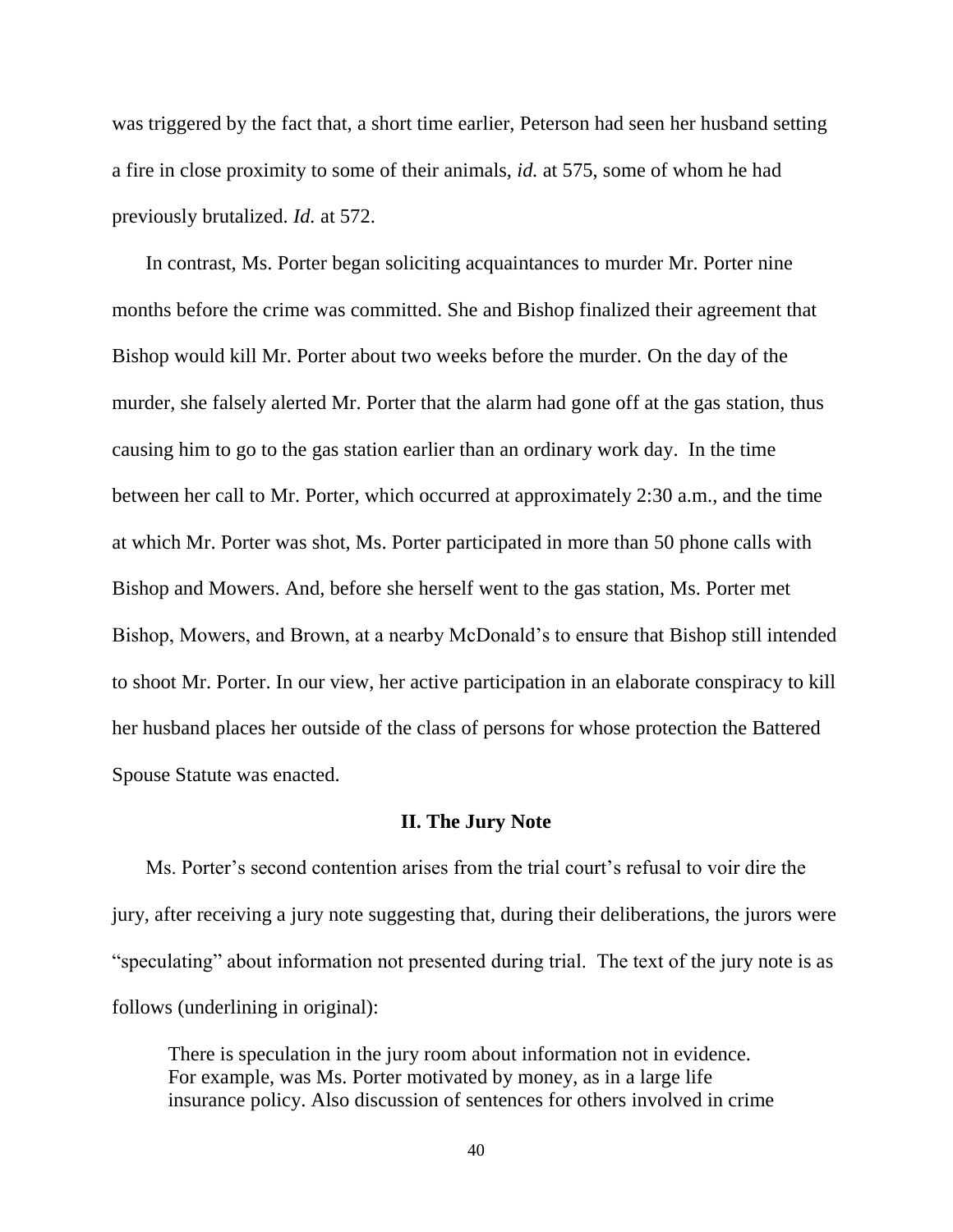including Walter Bishop and Susan Datta. Are these appropriate subjects for the jury?

Also, please clarify that all elements of a crime must be met to find guilty. Not just any or some elements.

After the court read the note into the record, counsel for Ms. Porter moved for a mistrial. Counsel expressed concern that the jury was using information obtained from outside sources regarding the sentences of other defendants. In response, the State argued that the note did not necessarily mean that the jurors had discussed Bishop's and Datta's sentences. Rather, the State suggested that the note could be an inquiry as to whether "[the jurors should] know what the sentences were or if there were sentences." The State asserted that the jurors should be instructed that "they shouldn't speculate as to what happened with any other Defendant in this case and it is not a proper subject for their consideration in determining the guilt or innocence of this particular Defendant." Defense counsel requested that, at the very least, the jurors be interviewed.

The court denied the motion for mistrial and refused to interview the jurors. The court instructed the jurors as follows:

The next question that you have posed indicates that, "There is speculation in the jury room about information not in evidence. For example, was [Ms.] Porter motivated by money as in a large life insurance policy? Also discussions of sentences for others involved in the crime including Walter Bishop and Susan Datta." Then the ultimate sentence in this note is, "Are these appropriate subjects for the jury?" The answer to that question is no. You are not to speculate about things that you may have opinions on or beliefs about that are not in evidence in this case.

I will repeat that during your deliberations, you must decide this case based only on the evidence that you and your fellow jurors heard together in the courtroom. That you are not to perform any outside research or investigation and you are certainly not to speculate about subject matters about which no evidence was introduced in this case.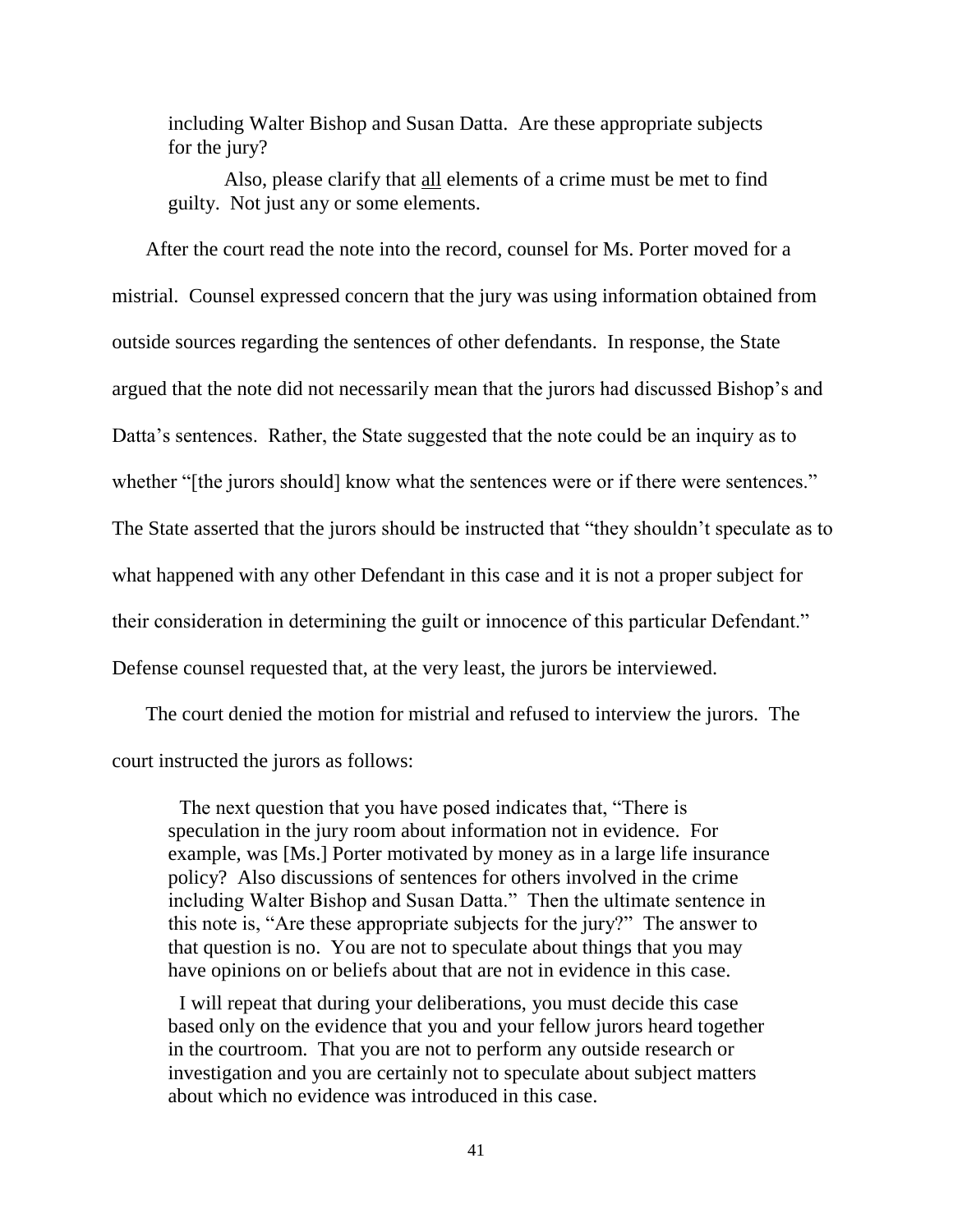On appeal, Ms. Porter asserts that the jury note suggested that there was misconduct on the part of the jury, and that the court abused its discretion in declining to voir dire the jurors, to determine whether there was impropriety and whether the jurors were capable of rendering an impartial verdict, before denying her motion for a mistrial. She identifies a number of improper actions, which she alleges one or more of the jurors *could* have undertaken, including: obtaining information about the convictions and sentences of Bishop and Datta, through news media or interactions with third parties; and failing to disclose during the initial voir dire that they had knowledge of such information. Ms. Porter contends that such knowledge by the jurors would have been prejudicial to her case because they might have been more concerned with ensuring that she received a harsher sentence than her co-conspirators, considering the defenses she presented.

The State counters that the court did not abuse its discretion. The State asserts that the content of the note referred to speculation, rather than receipt of information. The State directs our attention to the fact that the note said neither that the jury had information about a life insurance policy nor that the jury had information about Bishop's and Datta's sentences. Moreover, with regard to the life insurance policy inquiry, the State notes that there is "nothing in the entire record . . . that there is such information." And, with regard to Bishop's and Datta's sentences, the State suggests that "[i]n connection with the reading of Datta's and Coyle's testimony, the jury had been advised that there had been 'cases against them brought in this court' and so could infer that the same was true of Bishop." And, as a result, the State contends "[i]t was not unreasonable to conclude that the jury merely speculated about these co-conspirators' sentences,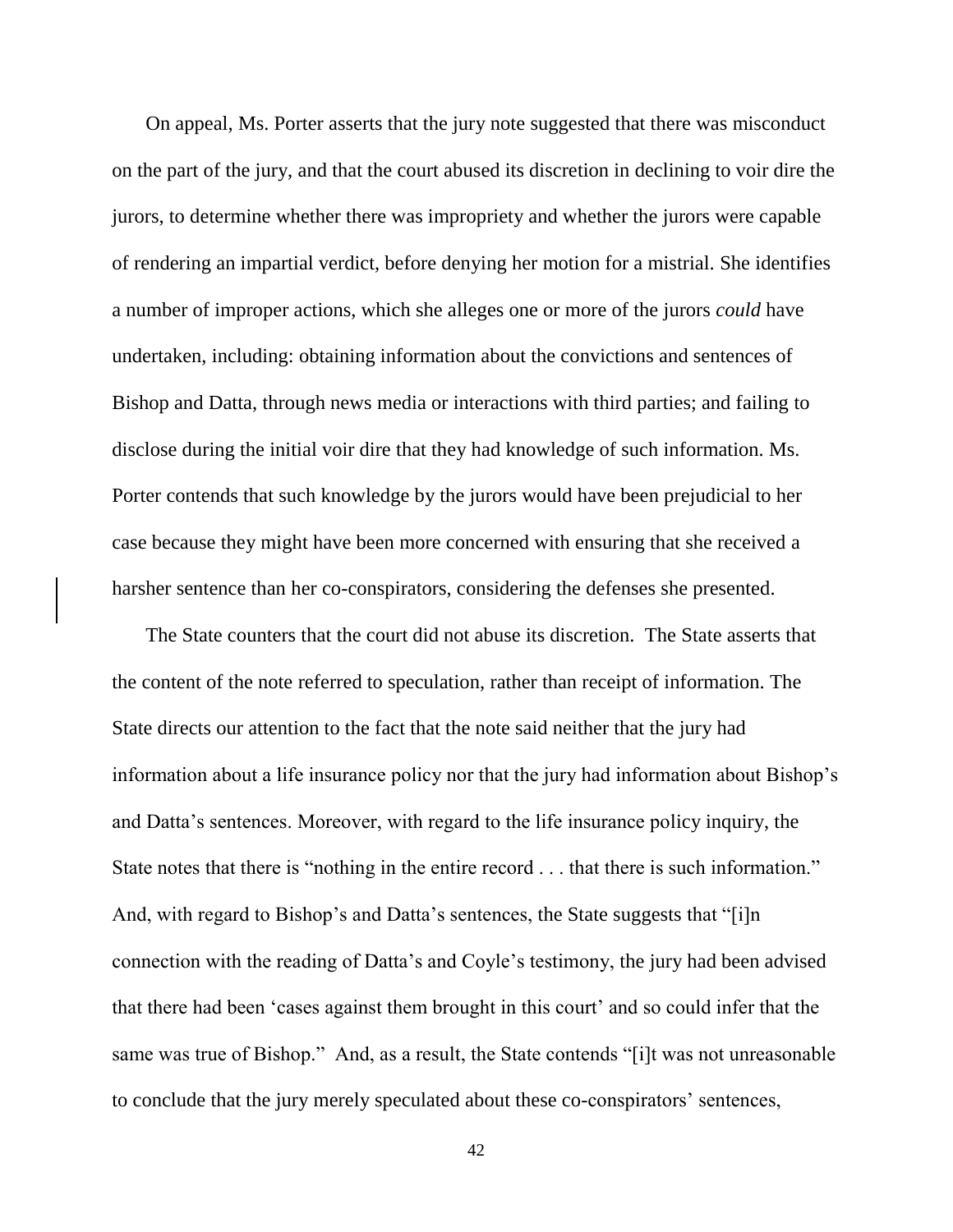without having any specific information as to what their sentences were." The State thus contends that the court properly exercised its discretion in declining the invitation to interview the jurors and, instead, providing the jurors with a "cautionary instruction."

Neither party disputes that, as a general matter, communications between jurors and outside sources are presumptively prejudicial because they implicate a criminal defendant's right to trial by an impartial jury, guaranteed by the Sixth Amendment to the United States Constitution and Article 21 of the Maryland Declaration of Rights. *See Dillard v. State*, 415 Md. 445, 454-55 (2010). Ordinarily, where there is such an allegation of misconduct, the trial court will voir dire the jurors to determine whether the contact was prejudicial. *Id*. at 461 ("An examination of the case law on issues of juror misconduct demonstrates that the court has a duty to fully investigate allegations of juror misconduct before ruling on a motion for mistrial, and that failure to conduct a voir dire examination of the jurors before resolving the issue of prejudice is an abuse of the trial judge's discretion.). Where, however, "there was no allegation that the jurors actually received prejudicial information, only [the suggestion] that it was possible," the Court of Appeals has upheld the trial court's determination with regard to prejudice, despite the fact that the court did not voir dire the jury. *Id*. at 463 (distinguishing the case before it from *Bruce v. State*, 351 Md. 387 (1998)).

Neither at trial, nor on appeal, has Ms. Porter directed the court to any evidence that so much as suggests that any juror consulted with any third party or outside source to acquire information about Datta's or Bishop's sentence. Ms. Porter's argument depends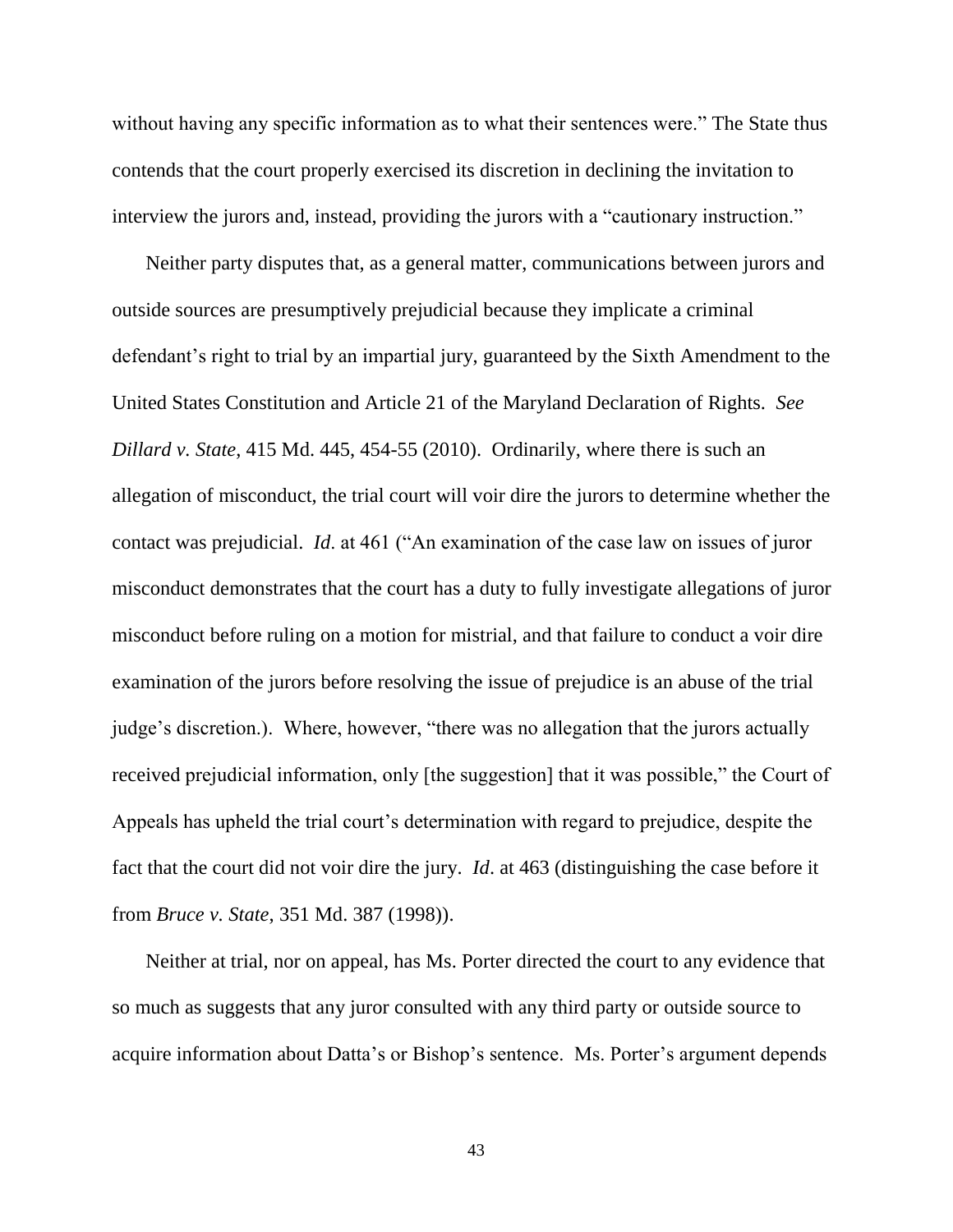entirely on the *possibility* of misconduct. We quote from Ms. Porter's brief (emphasis added; footnote omitted):

In this case, the jury's note raised the *possibility* of several different kinds of misconduct. It is *possible* that one or more jurors had consulted news media during their deliberations and learned of the convictions and sentences of Bishop and Datta or that they had interacted with third parties who provided the information. The *possibility* exists that some jurors already knew of this information prior to trial, but failed to reveal it on voir dire. It is *possible* that the discussions of this extra-record evidence were protracted or they may have been brief. They may have involved one juror or all. "Because the content of the contact raised these *potential* serious issues, it was incumbent upon the trial judge to resolve the factual controversy that relates to the juror's ability to render an impartial verdict." *Dillard*, 415 Md. at 458 [.]

We cannot conclude that the court abused its discretion in refusing Ms. Porter's invitation to interview the jurors on the basis of speculation. In light of the information before it, the court's decision to do nothing beyond instructing the jurors not to speculate about matters not in evidence was reasonable.

## **III. Ms. Porter's Statement to the Police**

Ms. Porter's final contention is that the court erred in denying her motion to suppress her custodial statement. Ms. Porter identifies two grounds on which she asserts her statement should have been suppressed – that she did not validly waive her *Miranda* rights and that she invoked her right to counsel in the course of the interrogation. We shall address each in turn. We begin with our standard of review.

The Court of Appeals has articulated the standard pursuant to which we review an appeal from a denial of a motion to suppress as follows:

In reviewing the Circuit Court's ruling on the motion [to suppress], we consider only the facts and information contained in the record of the suppression hearing.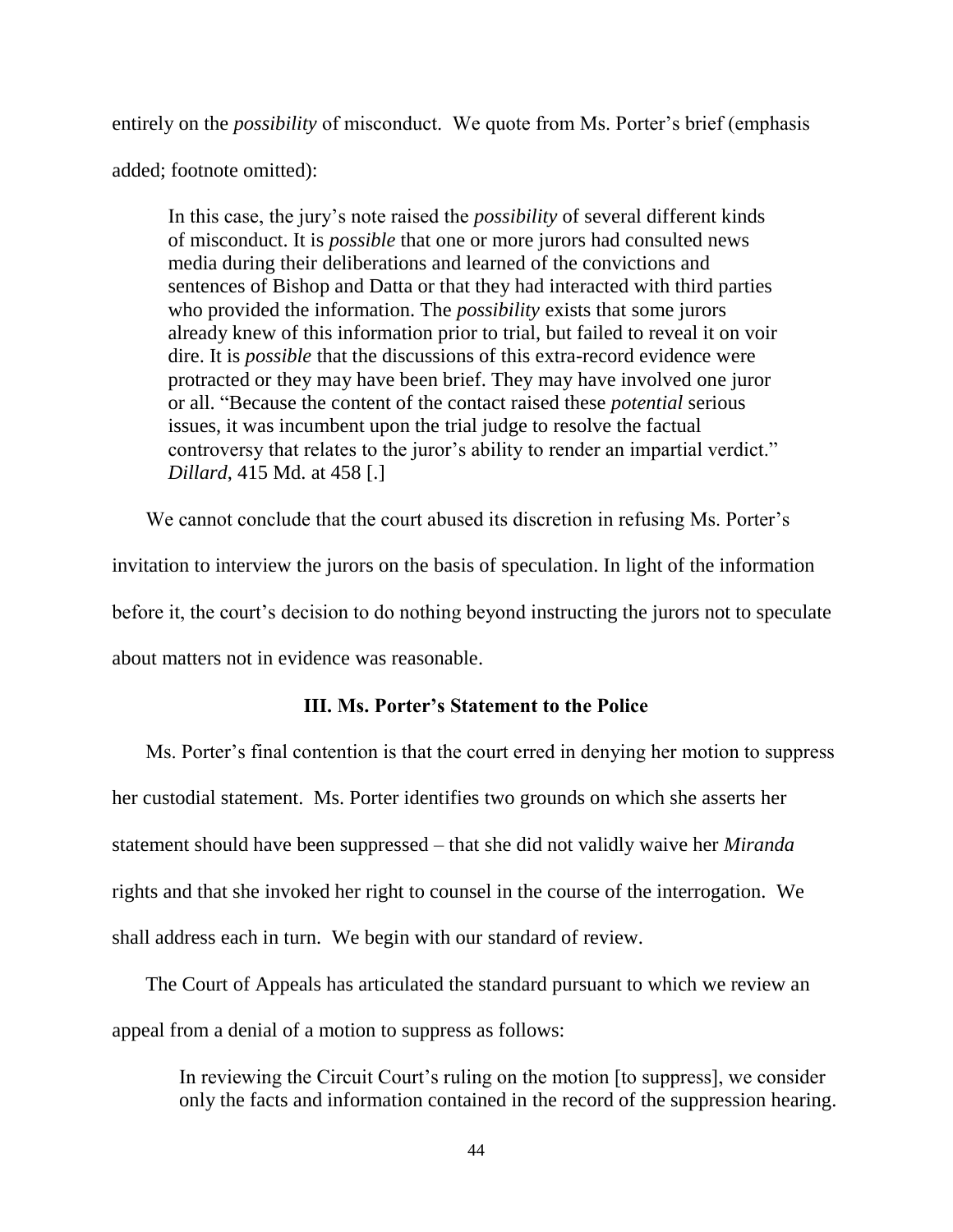We view the evidence and inferences that may be reasonably drawn therefrom in a light most favorable to the prevailing party on the motion[.] We defer to the motions court's factual findings and uphold them unless they are shown to be clearly erroneous. We, however, make our own independent constitutional appraisal, by reviewing the relevant case law and applying it to the facts and circumstances of this case.

*State v. Luckett*, 413 Md. 360, 375 n.3 (2010) (internal citations and quotation marks

omitted).

## *The Waiver of Miranda Rights*

Ms. Porter's March 6, 2010, interview with the Baltimore County Police was

recorded, and subsequently transcribed. Both the recording and the transcription were

made part of the record before the suppression court. We begin with the exchange

between Detective Hinton and Ms. Porter, during which she waived her *Miranda* rights:

DET. HINTON: We've talked a couple of times. We've never gone over this but since you're up here we got some people that are going to be coming up here. I need to read you your rights. All right. I don't want you to freak out or anything.

MS. PORTER: Why am I being arrested?

DET. HINTON: You're not being arrested, all right.

You're not under arrest right now. All right, but I have to read you your rights.

MS. PORTER: Okay.

DET. HINTON: All right. I want you to understand that we're going to go over some things again.

MS. PORTER: Okay.

DET. HINTON: All right. And I just want you to be truthful with me and just talk to me.

MS. PORTER: I've been truthful with you.

DET. HINTON: And I know you have.

MS. PORTER: I have been.

DET. HINTON: I know you have been and that's all we're going to do, just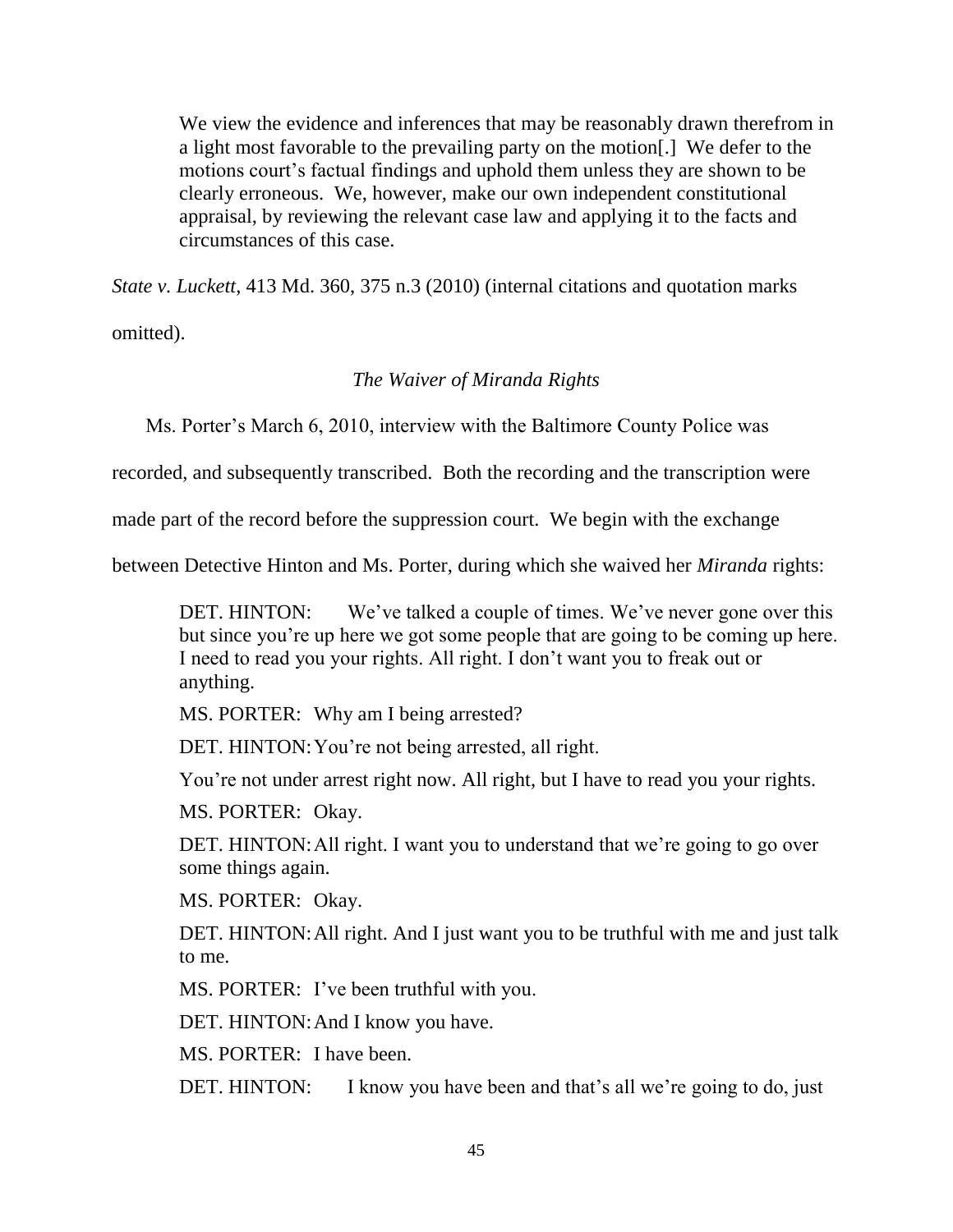talk over what we talked before.

MS. PORTER: I know what this is about. It's my tenant, that's what it is. I know that's what it is. Because he thinks, because he and Ray were arguing, playing arguing, he thinks that they think it's him.

DET. HINTON: Okay.

MS. PORTER: And he wanted to go away. Let's do this and we'll talk. We'll talk.

DET. HINTON: I'm going to read it and then I'm going to have you read it and then I'm going to have you sign, just saying that you understand it.

MS. PORTER: What? I can't see it.

DET. HINTON: You can't, you need your glasses?

MS. PORTER: They took everything. I can maybe make it out.

DET. HINTON: Okay, the first line says you have the absolute right to remain silent.

MS. PORTER: Okay.

DET. HINTON: Do you understand that?

MS. PORTER: Okay.

DET. HINTON: Do you understand it though?

MS. PORTER: Uh-huh.

DET. HINTON: Okay, just initial here saying you understand. Anything you say can and will be used against you in a court of law.

MS. PORTER: Okay.

DET. HINTON: You understand that?

MS. PORTER: Uh-huh.

DET. HINTON: You have the right to talk with a lawyer at any time before or during any questioning. Do you understand that?

MS. PORTER: Okay.

DET. HINTON: If you want a lawyer and cannot afford one, you can request the court to appoint a lawyer prior to any questioning. Do you understand that?

MS. PORTER: Okay. That means if I need a lawyer they'll give me one.

DET. HINTON: Uh-huh. And if, if you agree to answer questions, you may stop at any time and no further questions will be asked of you.

MS. PORTER: Okay.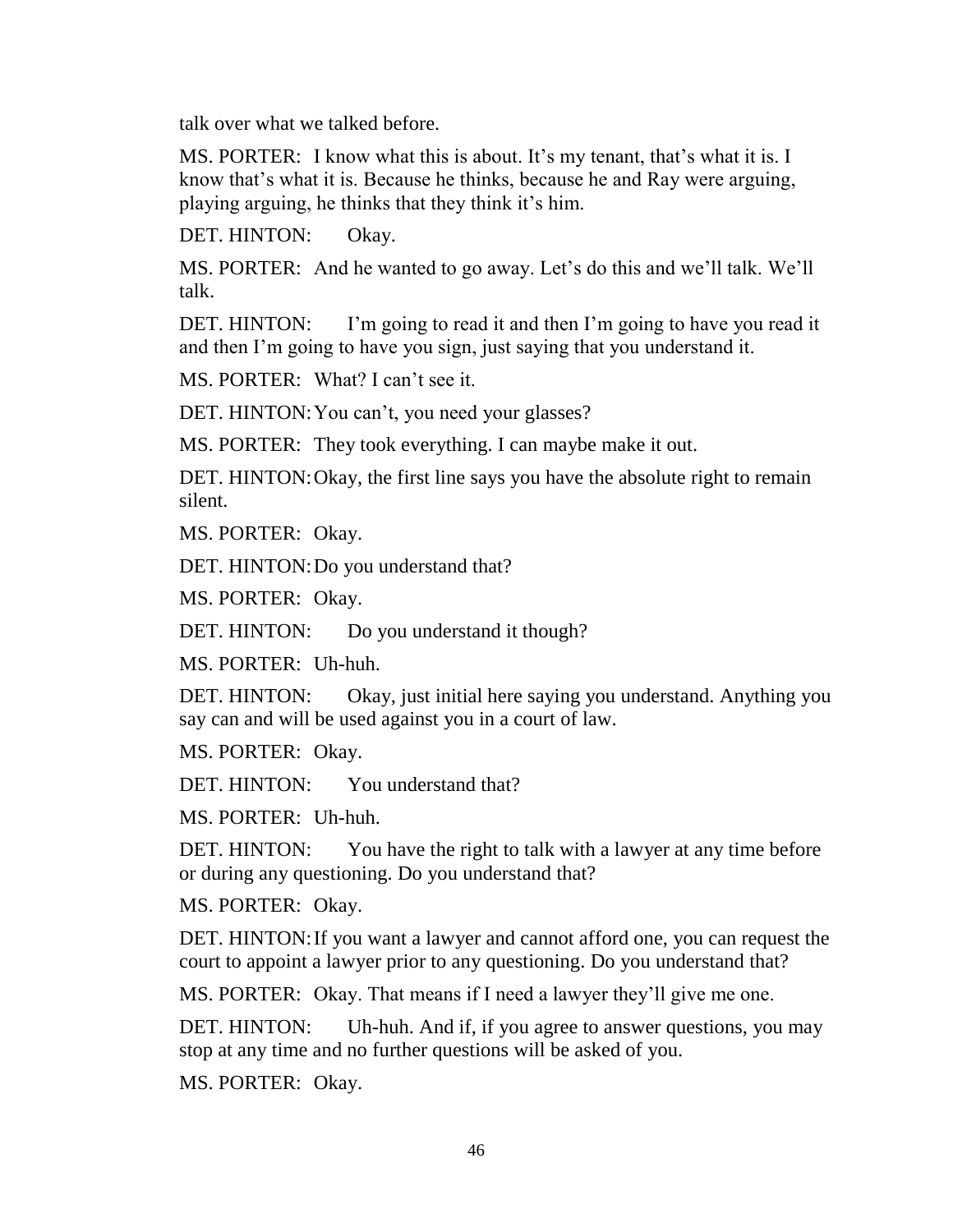DET. HINTON: Do you understand that?

MS. PORTER: Uh-huh.

DET. HINTON: Can you read this clear enough to read it out to me?

MS. PORTER: All of it or -

DET. HINTON: Just that one line.

MS. PORTER: Okay, um, I have read and understand this explanation of my rights. My decision is to waive these rights and to be interviewed is free and voluntary on my part. Okay, what does that mean? That I'm waiving all of this?

DET. HINTON: Right. What it's saying is I have read you what your rights are.

MS. PORTER: Okay.

DET. HINTON: And that at any time you want to go and you say I want to invoke this right, you can. You can stop at any time.

MS. PORTER: I can sign this and say well I don't want to talk to nobody or whatever?

DET. HINTON: But signing this says that I explained your rights to you, that's what it says.

MS. PORTER: Okay.

DET. HINTON: And that you have read all of your rights and you understand exactly what we're talking about.

MS. PORTER: I've never had to do any of this. I don't know.

DET. HINTON:I know.

MS. PORTER: I don't know.

DET. HINTON: Today's date is the sixth.

MS. PORTER: March.

DET. HINTON: And it's twelve minutes to twelve.

MS. PORTER: Forty-eight?

DET. HINTON:Yes. Sorry. All right. Okay. So.

MS. PORTER: Tell me what's going on.

DET. HINTON: All right, what's going on is we just need to talk about what happened again. All right? Just explain it to us and just be as clear as you possibly can.

MS. PORTER: Okay.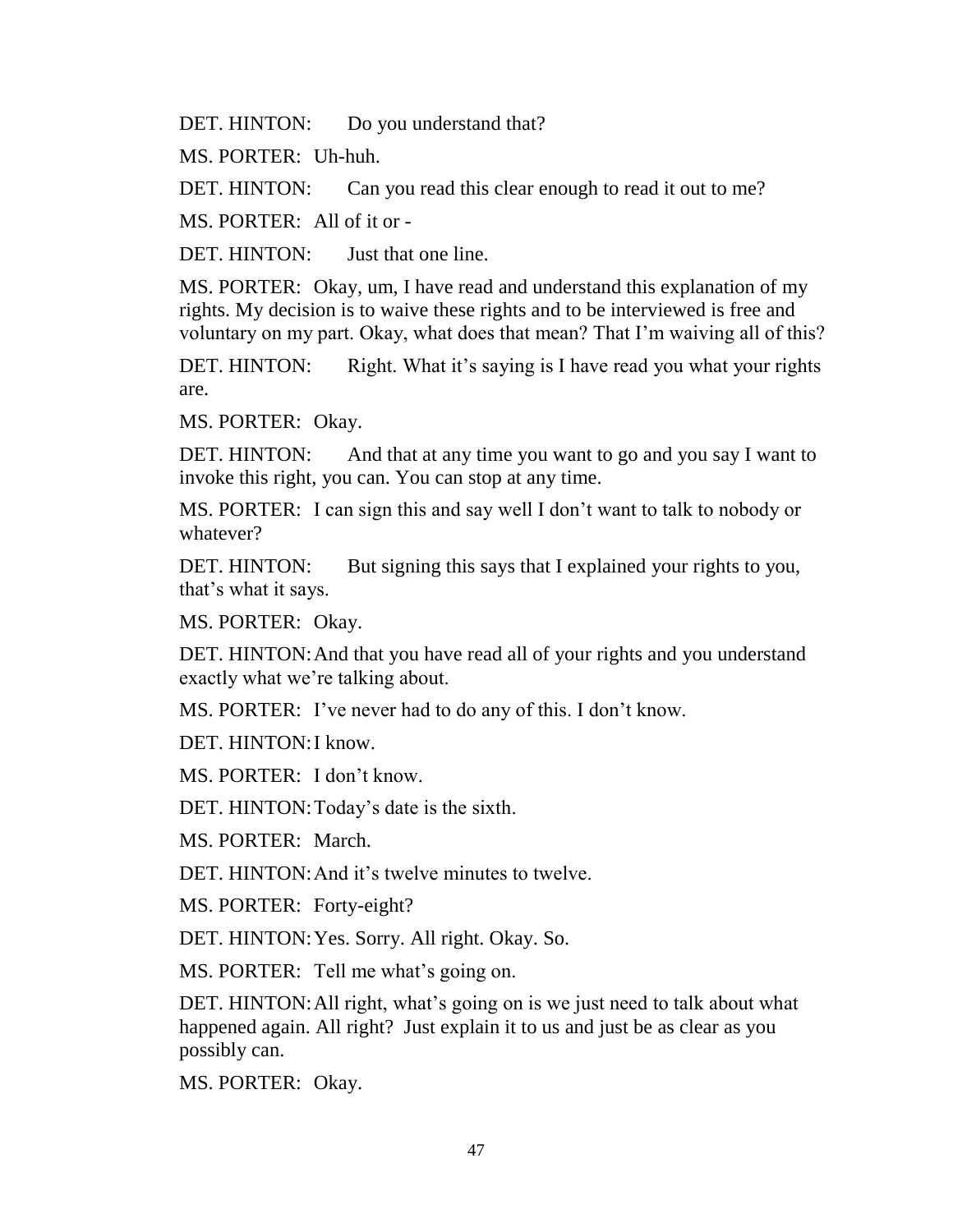The suppression court denied Ms. Porter's motion to suppress the statements she made to law enforcement, finding Ms. Porter's waiver of her *Miranda* rights to be "knowing and voluntary."<sup>21</sup>

On appeal, Ms. Porter argues that her waiver was invalid because it "was the product of deception and was made without a full understanding of her rights." In support of the contention that the waiver was the product of deception, Ms. Porter points to the fact that Detective Hinton stated that she was not under arrest. With regard to her contention that she did not understand her rights, Ms. Porter asserts that her statement, "I can sign this and say well I don't want to talk to nobody or whatever?" establishes a misunderstanding as to the implications of signing the waiver form. Ms. Porter asserts that Detective Hinton failed to resolve the misunderstanding when he told her that signing the form indicated that he had read her rights. And, further, that after he corrected himself and informed Ms. Porter that signing the form also indicated that she understood her rights, and she stated "I've never done any of this before. I don't know," he took no action to ensure that she understood her rights.

The State counters that Ms. Porter's waiver was both knowing and voluntary. In support the State directs us to the circuit court's conclusion that "'[t]here was no fatal trickery, deception or artifice employed by Detectives Hinton or Anderson, nor were there any fatal inducements, nor any coercion, during or before the Defendant's oral and

 $21$  Two suppression hearings were held regarding Ms. Porter's statements to law enforcement, one on January 5, 2011, and the other on December 8, 2011. The circuit court did not find grounds to suppress Ms. Porter's statements after either hearing.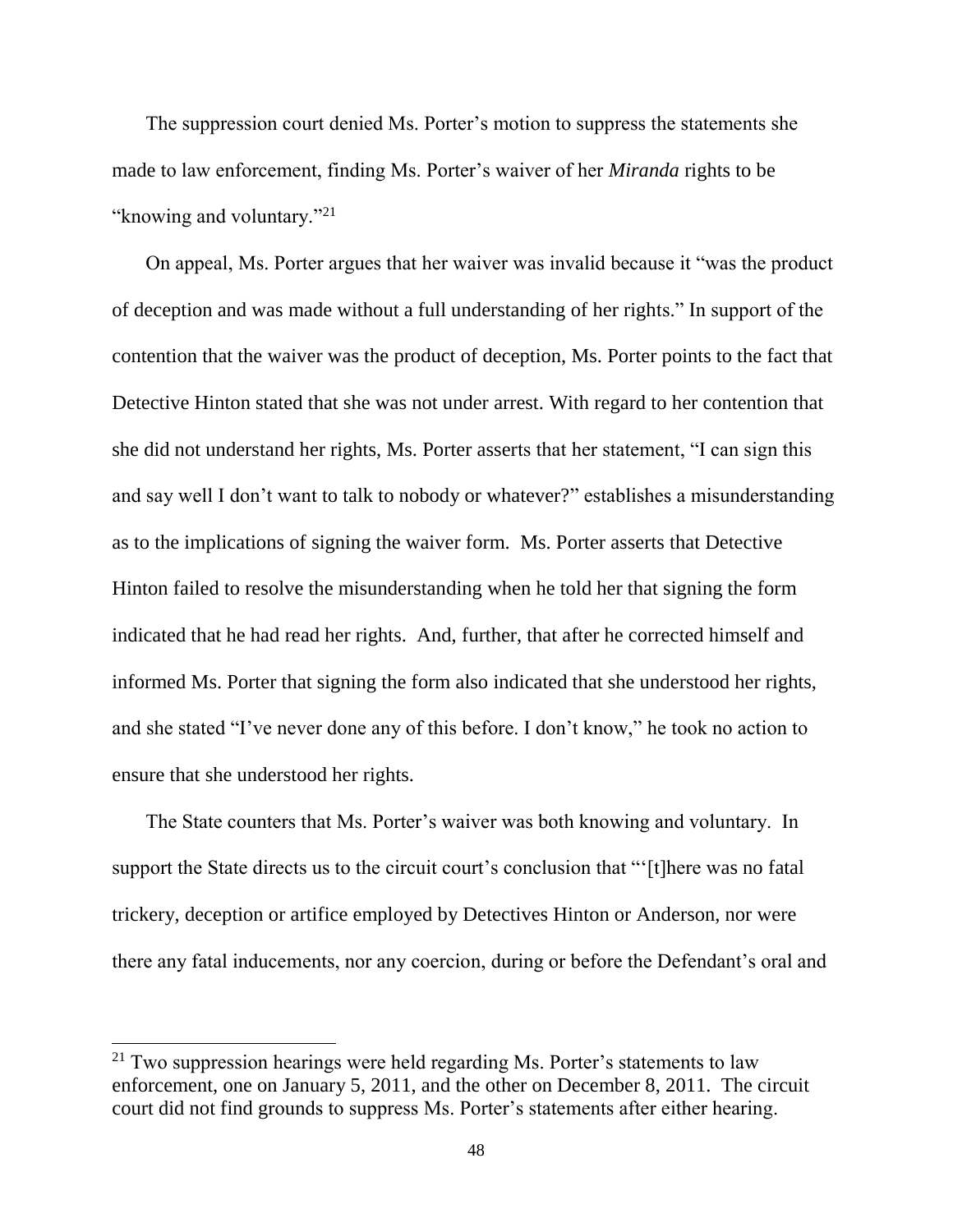written waivers of her right to remain silent and her right to counsel.'" Moreover, with regard to Ms. Porter's contention that Detective Hinton failed to properly advise her of her *Miranda* rights, the State contends that she mischaracterizes her exchange with Detective Hinton. And, as to Ms. Porter's contention that her waiver was the product of deception because Detective Hinton stated that she was not under arrest, the State directs us to the court's finding that "Detective Hinton's statement was a benign mistake…." The State also argues that, regardless when Detective Hinton told Ms. Porter that she was under arrest, a person in her circumstances "would reasonably have apprehended the gravity of her situation."

It is well established that a suspect in a criminal case must be advised of their Fifth and Fourteenth Amendment rights before he or she can be subject to a custodial interrogation. *State v. Luckett*, 413 Md. 360, 376-77 (2010). Accordingly, law enforcement personnel must advise a suspect of the following, before proceeding with an interrogation:

[1] that he has the right to remain silent, [2] that anything he says can be used against him in a court of law, [3] that he has the right to the presence of an attorney, and [4] that if he cannot afford an attorney one will be appointed for him prior to any questioning if he so desires.

*Id*. at 377-78 (quoting *Miranda v. Arizona*, 384 U.S. 436, 479 (1966)).

Where a suspect chooses to waive those rights, the burden is on the State to demonstrate that the waiver was "knowing, intelligent, and voluntary." *Id*. at 379 (citations and internal quotation marks omitted). In *Luckett*, the Court of Appeals explained this standard as follows: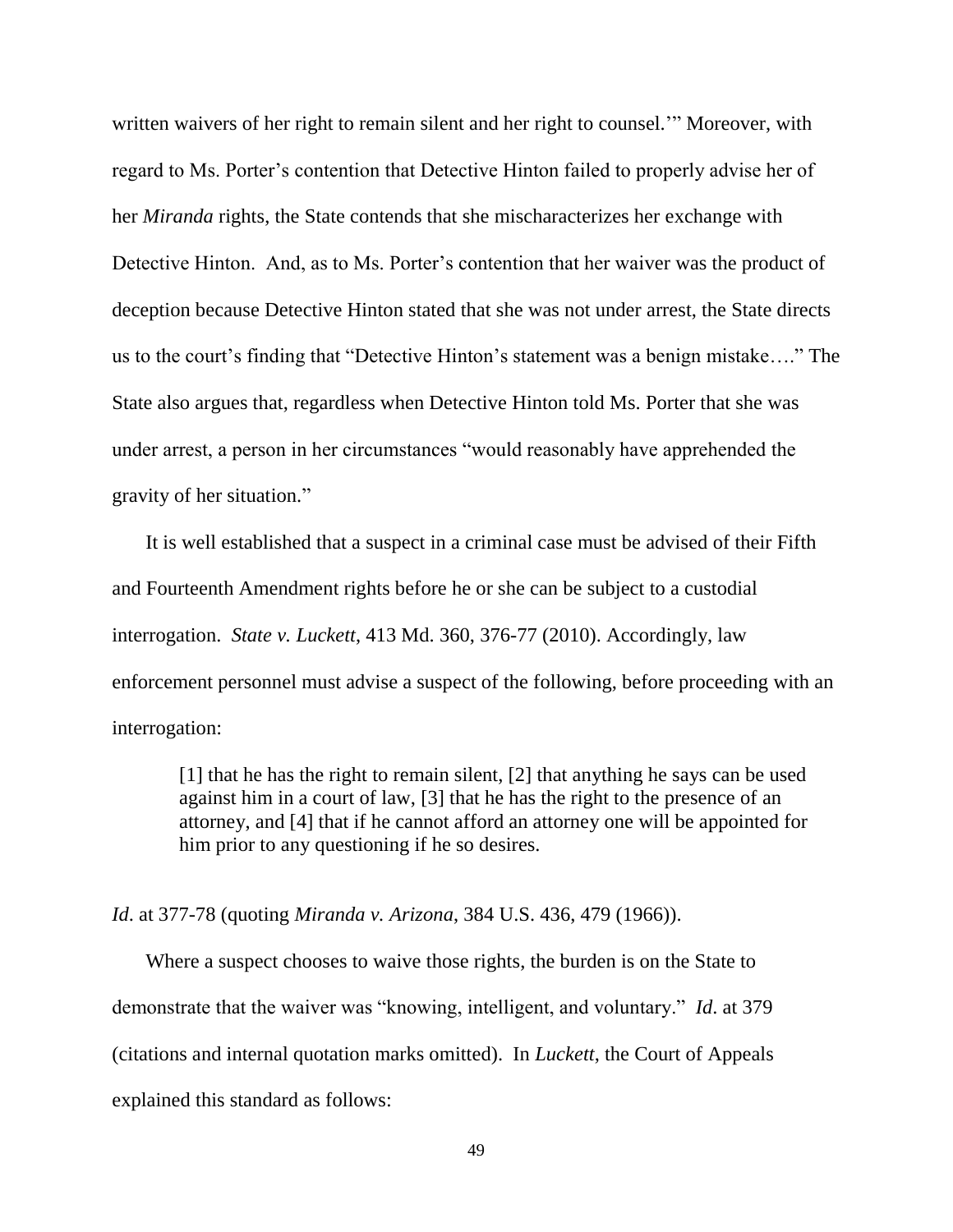First, the relinquishment of the right must have been voluntary in the sense that it was the product of a free and deliberate choice rather than intimidation, coercion, or deception. Second, the waiver must have been made with a full awareness both of the nature of the right being abandoned and the consequences of the decision to abandon it.

*Id*. (quoting *Moran v. Burbine*, 475 U.S. 412, 421 (1986)).

"In determining the constitutional adequacy of a suspect's waiver of the *Miranda* rights," we consider "the totality of the warnings." *Id*. "[I]f the warnings, viewed in the totality, in any way misstate the suspect's rights to silence and counsel, or mislead or confuse the suspect with respect to those rights, then the warnings are constitutionally infirm, rendering the purported waiver of those rights constitutionally defective and requiring suppression of any subsequent statement." *Id*. at 380.

The transcript, set forth in pertinent part above, illustrates that Detective Hinton informed Ms. Porter of each of her rights and that she orally confirmed her understanding after he read her each right. Additionally, Ms. Porter initialed next to each right to indicate that she understood the right and ultimately signed the form stating that she had been informed of her rights, that she understood them, and was waiving them. The suppression court found that Ms. Porter's waiver of her *Miranda* rights was knowing and voluntary. On appeal, Ms. Porter identifies individual phrases that, standing alone, might suggest that she did not understand her rights. After our independent review of the statements in context, we agree with the suppression court.

### *Invocation of the Right to Counsel*

Before the suppression court, Ms. Porter identified four occasions on which she requested counsel during her interview with Detective Hinton and Detective Anderson.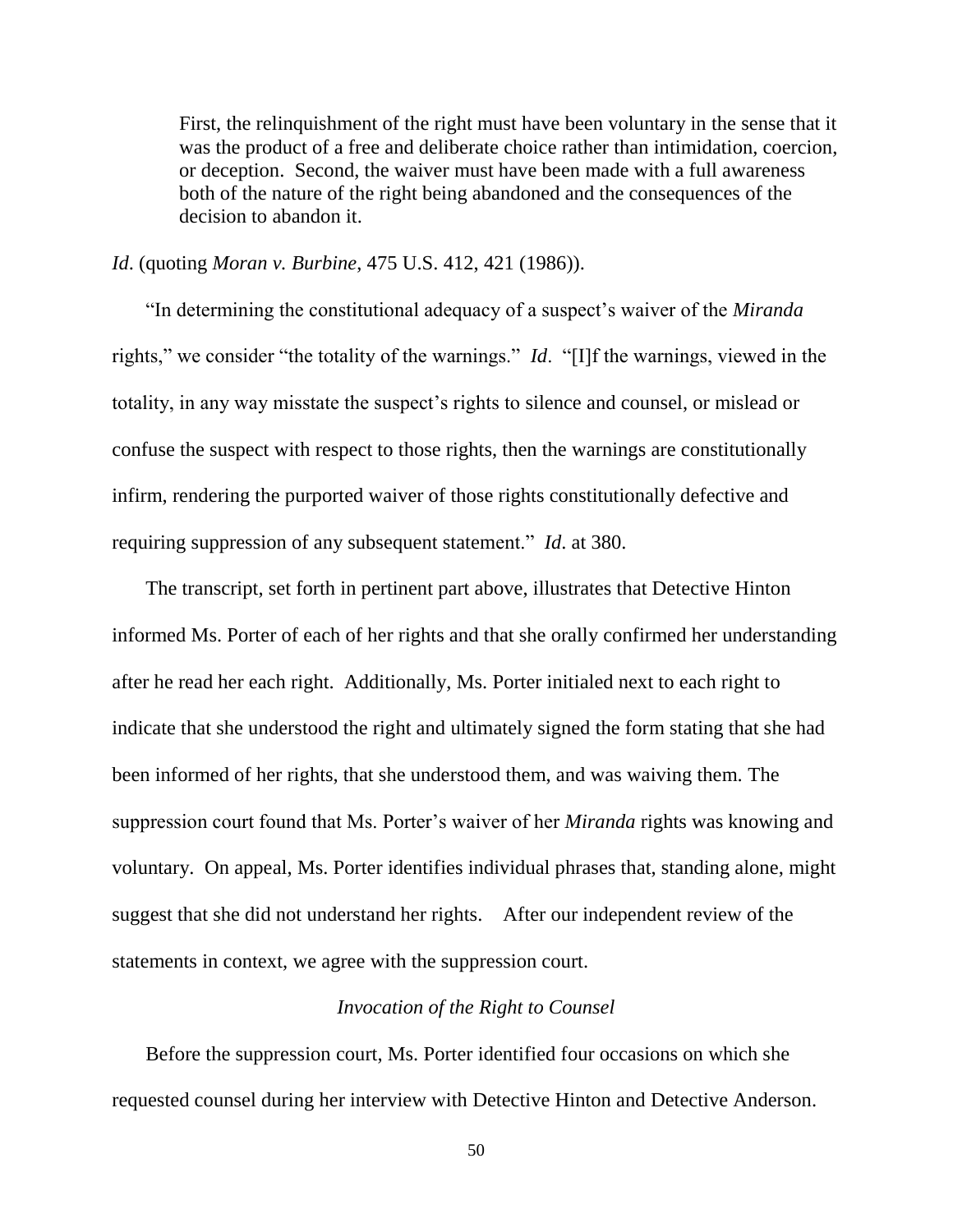On appeal, she takes issue with the inquiry she made regarding counsel just before she

told the detectives that she had arranged to have Bishop beat her husband up. The

following passage from Ms. Porter's March 6, 2010, interview illustrates the inquiry

(emphasis added):

DET. HINTON:At 1:49 a.m. you contact your brother. Okay? At 1:59 you talk to him again. At two o'clock in the morning you have a conversation with this guy who you don't know. This guy right here.

MS. PORTER: Unless he was with my brother. I know the phone went dead and he -

DET. ANDERSON: You're grasping.

MS. PORTER: He said his phone went dead.

DET. HINTON: You are completely grasping here. Are you understanding what we're saying to you?

MS. PORTER: I think so.

DET. HINTON: We know. We know. We're not stupid. We're really good. There are people running around this building, you can hear the stomping on the floors, running up and down the hallways.

DET. ANDERSON: And it's a Saturday. It's usually empty.

DET. HINTON: That doesn't happen. You know why? Because everything is coming to an end, Karla.

MS. PORTER: I know.

DET. HINTON: This is it. And I don't know how many times I've got to say it. I've been nothing but good to you.

MS. PORTER: I know. *I guess I need to speak to an attorney then, right? I just, I don't know what else to say or do.*

DET. HINTON: I just came in to hear what you had to say. I just wanted you to tell me exactly what was going on. That's why I came in here. To give you the benefit of the doubt. To listen to your version of the events that happened. And not to listen to what other people are going to -

MS. PORTER: (inaudible) that Ray was hollering and screaming.

DET. HINTON: But I need to know.

MS. PORTER: And sometimes he would push me and a lot of people knew, you know, how he is. But he is such a good, good man. I just, I just wanted someone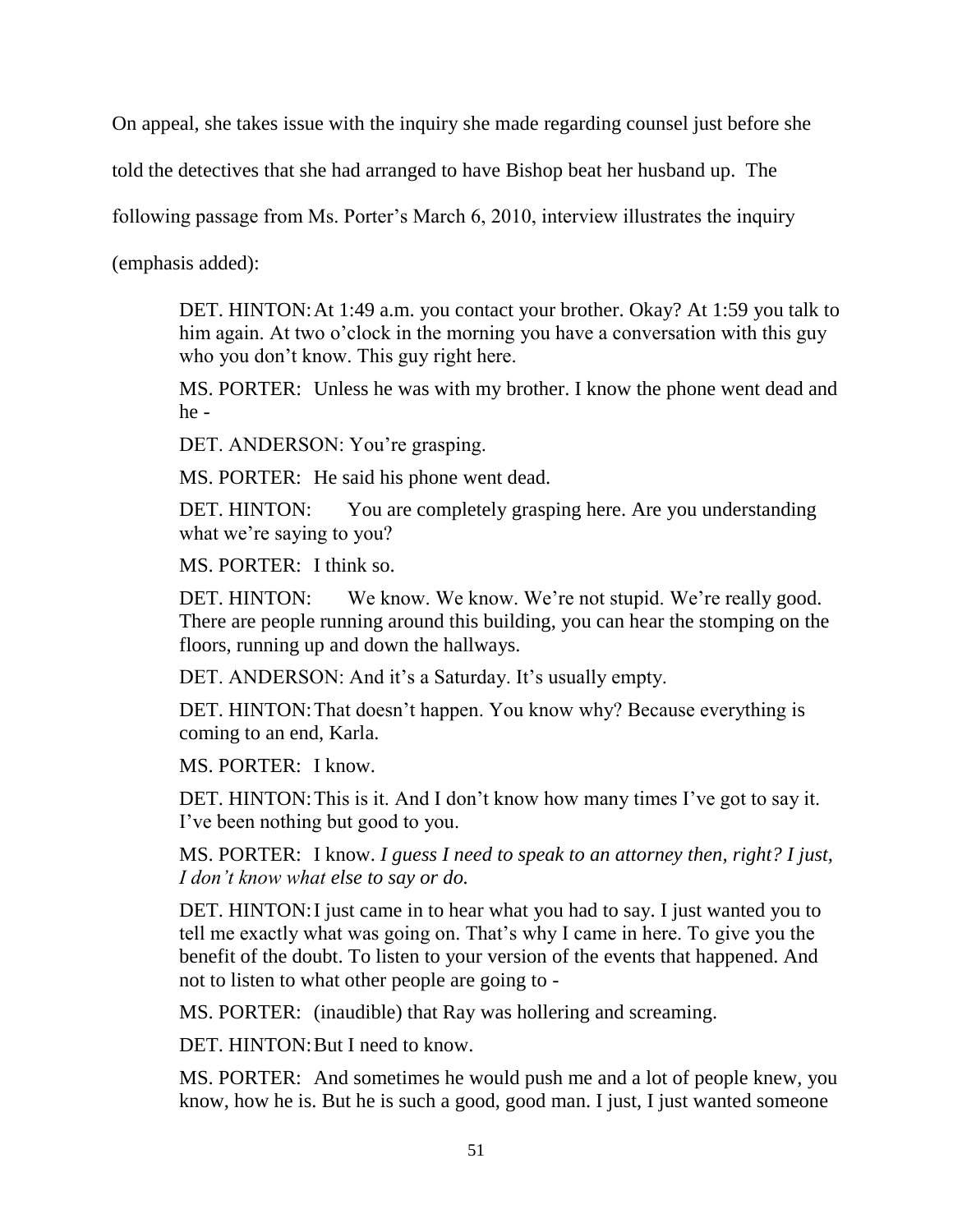to hit him for me. I didn't want any of this to happen. I didn't. DET. HINTON: What happened, Karla?

Ms. Porter asserts that she made an unambiguous request for counsel and that Detective Hinton should have ceased the interview as soon as she made the request. In support of her contention, Ms. Porter analogizes her request to that of the defendant in *Ballard v. State—*"You mind if I not say no more and just talk to an attorney about this?"—which the Court of Appeals concluded was an unambiguous request for an attorney. 420 Md. 480, 494 (2011). And, with regard to her use of the word "right" at the end of her request, Ms. Porter asserts that it "indicated only that she, a battered woman, in [a] terrifying situation, was attempting to protect herself while still remaining deferential to an authority figure."

The State counters that "[Ms. Porter's] reference to needing a lawyer was not only qualified by the equivocal phrase 'I guess,' but was couched as a question." The State also asserts that Ms. Porter's statement is distinguishable from that of the defendant in *Ballard*. First, the State contends that rather than expressing a desire as the defendant in *Ballard* did through the phrase "you mind if," Ms. Porter, through the use of the phrase "I guess," was expressing uncertainty. Second, unlike the defendant in *Ballard*, who followed his request for counsel with the statement "I'd feel more comfortable with [a lawyer]," Ms. Porter's subsequent statement, "'I just, don't know what else to say or do,' only reinforced her previous expression of indecision…" And, third, the State distinguishes the nature of the request. Ms. Porter asked for the detectives' advice, and the detectives declined to respond. In contrast, in *Ballard*, the defendant decided he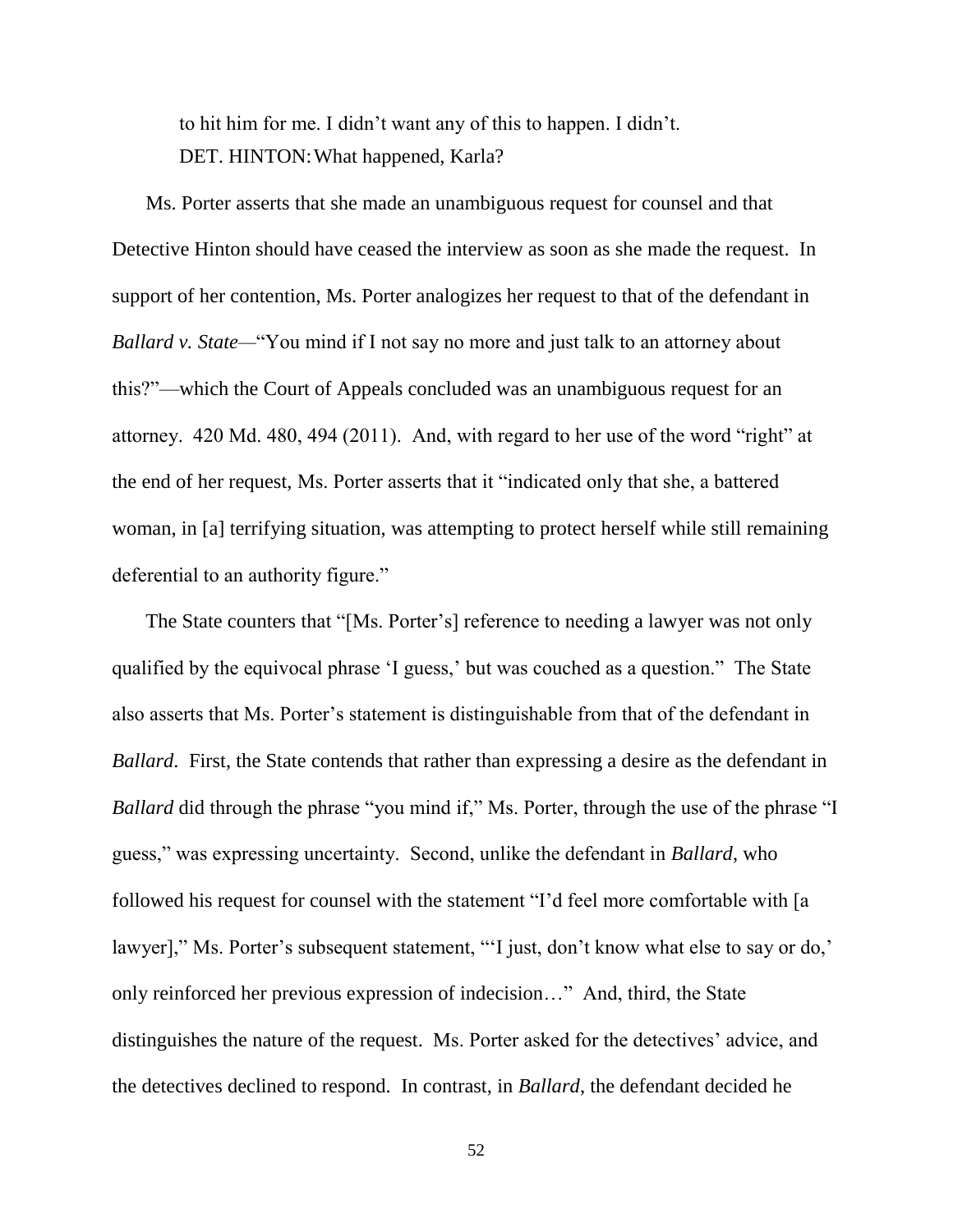needed a lawyer and asked the detective if he minded.

In *Ballard v. State*, the Court of Appeals addressed invocation of the right to counsel after waiver of the *Miranda* rights. 420 Md. at 488-91. The Court explained that where, in the course of the custodial interrogation, the accused invokes his right to counsel, further questioning is prohibited. *Id*. at 489. Quoting *Edwards v. Arizona*, 451 U.S. 477, 484-85 (1981), the Court stated:

when an accused has invoked his right to have counsel present during custodial interrogation, a valid waiver of that right cannot be established by showing only that he responded to further police-initiated custodial interrogation even if he has been advised of his rights . . . [He] is not subject to further interrogation by the authorities until counsel has been made available to him, unless the accused himself initiates further communication, exchanges, or conversations with the police.

*Id*. at 489.

Where the accused seeks to invoke this right, however, the request for counsel "cannot be equivocal or ambiguous." *Id*. at 490. Rather, the Court explained: [i]nvocation of the *Miranda* right to counsel "requires, at a minimum, some statement that can reasonably be construed to be an expression of a desire for the assistance of an attorney." But if a suspect makes a reference to an attorney that is ambiguous or equivocal in that a reasonable officer in light of the circumstances would have understood only that the suspect *might* be invoking the right to counsel, our precedents do not require the cessation of questioning.

Rather, the suspect must unambiguously request counsel. As we have observed, "a statement either is such an assertion of the right to counsel or it is not." . . . [A suspect] must articulate his desire to have counsel present sufficiently clearly that a reasonable police officer in the circumstances would understand the statement to be a request for an attorney. If the statement fails to meet the requisite level of clarity, *Edwards* does not require that the officers stop questioning the suspect.

*Id*. at 490 (quoting *Davis v. United States*, 512 U.S. 452, 459 (1994)) (emphasis in

original). Notably, officers are not required to stop questioning where the request for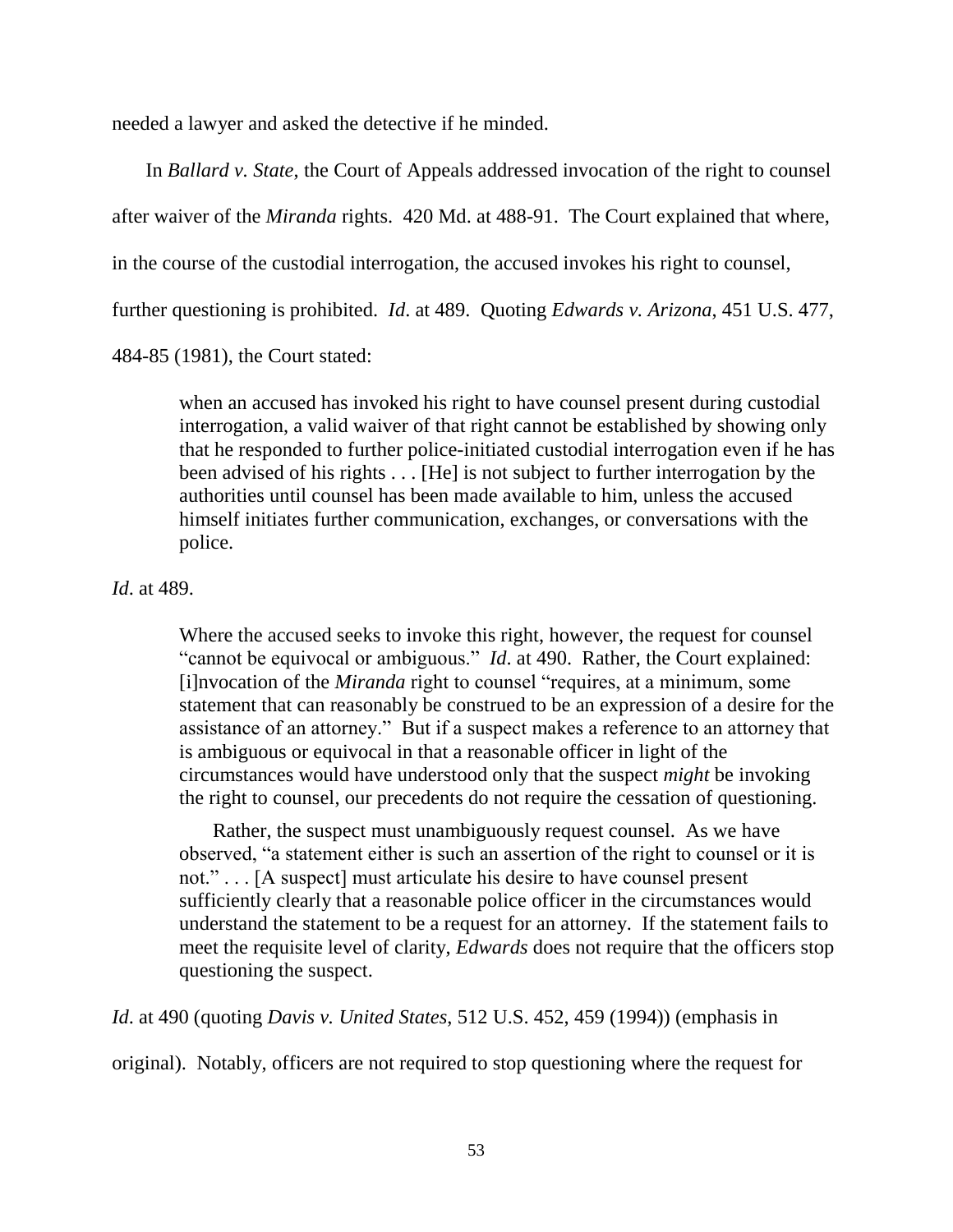counsel is ambiguous or equivocal, though the courts have recognized that to ask clarifying questions "would be 'good police practice.'" *Id*. at 490 (quoting *Davis*, 512 U.S. at 461).

In *Ballard*, as mentioned above, the Court of Appeals concluded that the statement "You mind if I not say no more and just talk to an attorney about this," amounted to "an unambiguous and unequivocal assertion of the right to counsel." *Id*. at 491. In reaching its conclusion, the Court reasoned that "you mind if" is a phrase employed by a speaker "about to express a desire," that is, it is a colloquialism pursuant to which "it is reasonably assumed that the speaker is not actually seeking permission to do the thing desired or to have the desired thing occur." *Id.* at 492-93. The Court also explained that, even if the statement were a question, "the only question he reasonably posed was whether [the detective] 'mind[ed]' if [he] stopped talking and got an attorney." *Id*. at 493. Alternatively, the Court noted that any ambiguity would have been resolved by defendant's response to the detective's inquiry about what benefit an attorney would be – "I'd feel more comfortable with one." *Id*. at 494.

Moreover, the Court distinguished several cases in which the defendants' requests for counsel were deemed to be equivocal. *Id*. at 492. Two of those cases, *Davis v. United States* and *Minehan v. State*, 147 Md. App. 432 (2002), are instructive. In *Davis*, the Supreme Court could find "no reason to disturb th[e] conclusion" of the lower courts that the statement "Maybe I should talk to a lawyer" did not amount to a request for counsel. 512 U.S. at 462. And, in *Minehan*, this Court, despite finding that appellant was not subject to a custodial interrogation, noted in dicta that, "[appellant's] question, 'Should I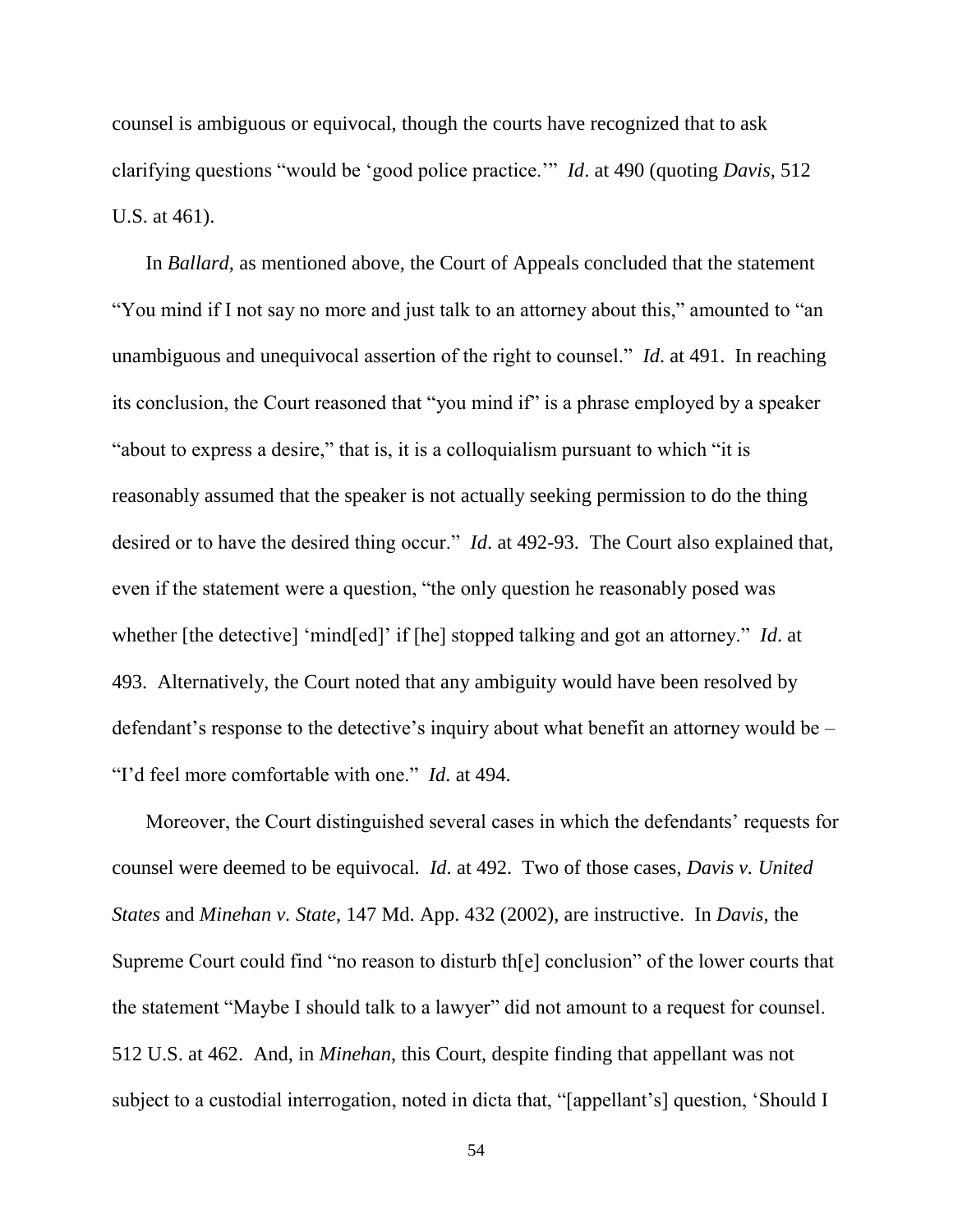get a lawyer?,' was no more effective in invoking a Fifth Amendment right to counsel than the question in *Davis*." 147 Md. App. at 444. In distinguishing *Davis* and *Minehan*, the Court, in *Ballard*, described the "requests" for counsel as "suggest[ing] that the suspect *might* want a lawyer." *Ballard*, 420 Md. at 492 (emphasis in original). Neither statement "provide[d] any indication that the suspect, at the time the statement was uttered, actually desired to have a lawyer present for the remainder of the interrogation." *Id*.

Ms. Porter's statement—"I guess I need to speak to an attorney then, right? I just, I don't know what else to say or do*"—*is not substantively different than those addressed in *Davis* and *Minehan*. Ms. Porter's statement was not an "assertion of the right to counsel;" rather, as the *Ballard* Court described the statements in *Davis* and *Minehan*, it merely "suggest[ed] that [she] might want a lawyer." Accordingly, Detectives Hinton and Anderson were not required to cease the interrogation, and had no obligation to inquire as to whether Ms. Porter wished to exercise her right to counsel. We find no error in the court's refusal to suppress Ms. Porter's custodial statement.

## **THE JUDGMENTS OF THE CIRCUIT COURT FOR BALTIMORE COUNTY ARE AFFIRMED. APPELLANT TO PAY COSTS.**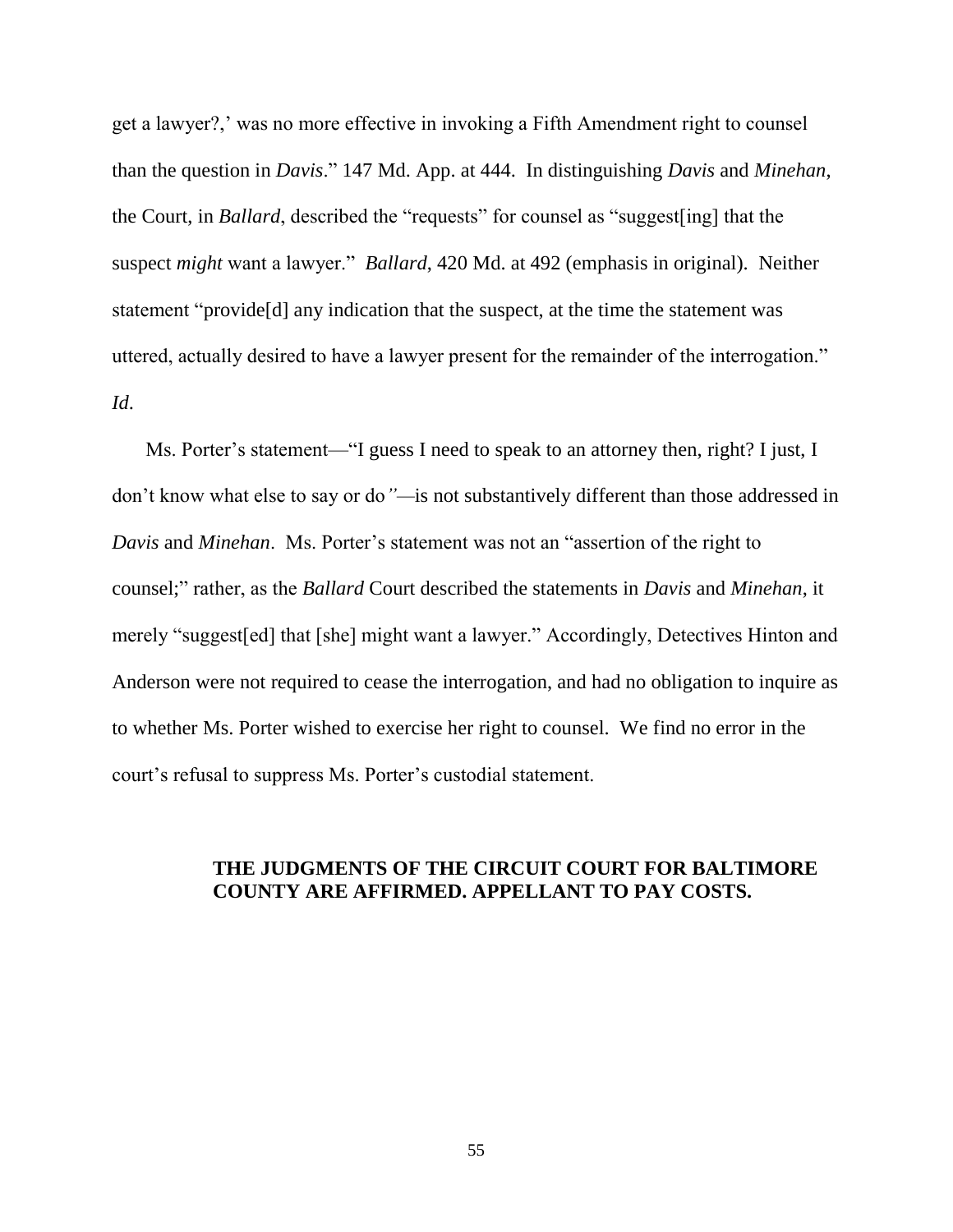# REPORTED

# IN THE COURT OF SPECIAL APPEALS

### OF MARYLAND

No. 1916

September Term, 2013

\_\_\_\_\_\_\_\_\_\_\_\_\_\_\_\_\_\_\_\_\_\_\_\_\_

# KARLA LOUISE PORTER

v.

## STATE OF MARYLAND

\_\_\_\_\_\_\_\_\_\_\_\_\_\_\_\_\_\_\_\_\_\_\_\_\_

Kehoe, Graeff, Friedman,

JJ.

\_\_\_\_\_\_\_\_\_\_\_\_\_\_\_\_\_\_\_\_\_\_\_\_\_

Dissenting Opinion by Friedman, J.

\_\_\_\_\_\_\_\_\_\_\_\_\_\_\_\_\_\_\_\_\_\_\_\_\_

Filed: October 25, 2016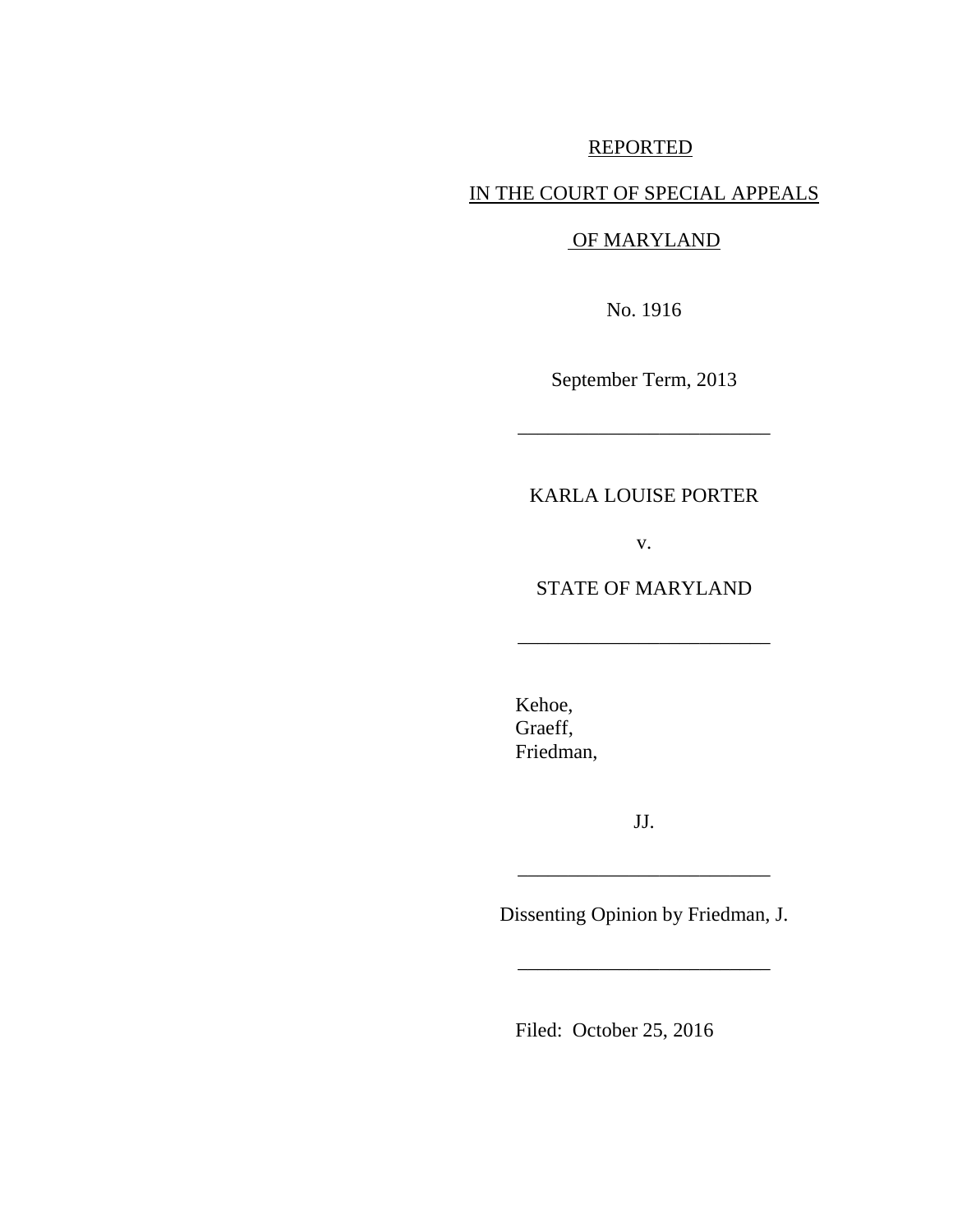The State concedes, and we all agree, that the charge to the jury on imperfect self-defense was defective. The question, therefore, was whether Ms. Porter produced "some evidence" to generate that charge. The majority finds that she did not and therefore affirms Ms. Porter's conviction. I disagree and therefore dissent.<sup>1</sup> I think that there are three aspects to our disagreement: (1) the "some evidence" standard; (2) the role of imminence; and (3) the availability of a self-defense instruction in a contract killing.

#### I.

My colleagues correctly note the "some evidence" standard, *ante* at 18, but it is worth emphasizing just how easy to satisfy that standard is intended to be. Because it can be satisfied on the uncorroborated testimony of the defendant, *Arthur v. State*, 420 Md. 512, 526 (2011) (citing *Martin v. State*, 329 Md. 351, 359 (1993)), and because the trial judge is not supposed to be making a credibility determination, *id.*, it really is that if a defendant says that she is relying on a defense, she gets the appropriate instruction. *See also Wright v. State,* 70 Md. App. 616, 620 (1987) (defendant entitled to instruction even if defense is "well nigh incredible as a matter of fact"). Thus, if she says she was under duress, she gets

<sup>&</sup>lt;sup>1</sup> To be explicit, I would reverse Ms. Porter's convictions and remand for a new trial. As a result, I would not need to reach the issues of the jury note or her statements to the police (although I agree wholeheartedly with the majority's analysis of those issues). I would also reject the State's alternative argument (which the majority is not compelled to reach) that the erroneous jury instruction affected only Ms. Porter's murder conviction but did not infect her convictions for conspiracy to commit murder and solicitation to commit murder. To my mind, the failure to properly instruct on the issue of imminence infected all of the convictions.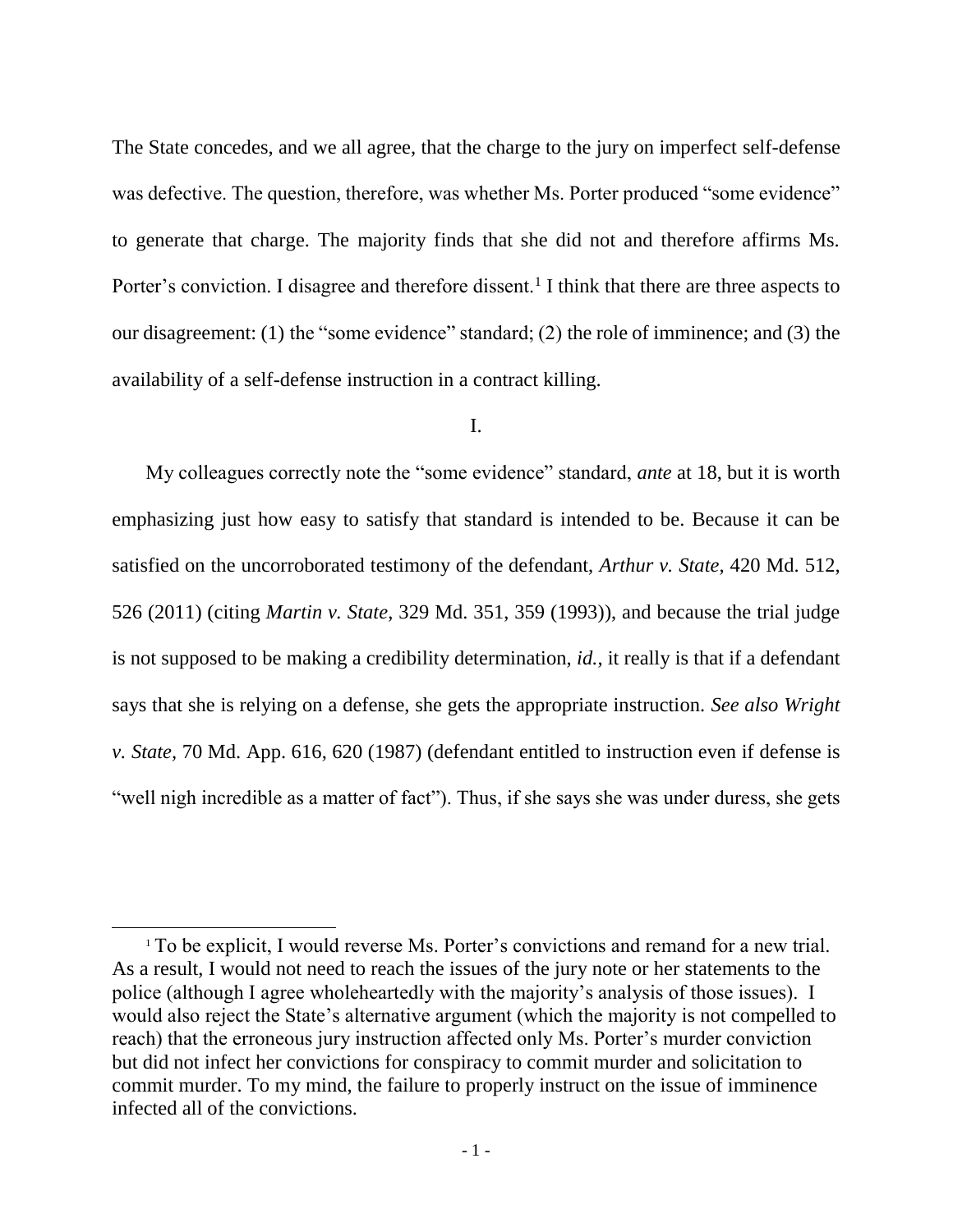a duress instruction; if she says that she was acting in self-defense, she gets a self-defense

instruction. There is no more to it than that.<sup>2</sup>

l

II.

I read *Smullen* as establishing a two-step procedure in battered spouse syndrome cases:

[When a defendant claiming self-defense offers foundational](https://casetext.com/case/state-v-smullen-3?passage=mdIAY5r11Idl6fZ3k_ONhw)  [evidence which, if believed, would establish the requisite](https://casetext.com/case/state-v-smullen-3?passage=mdIAY5r11Idl6fZ3k_ONhw)  *pattern of abuse* [sufficient to provide a base for an expert](https://casetext.com/case/state-v-smullen-3?passage=mdIAY5r11Idl6fZ3k_ONhw)  [opinion as to the battered spouse/child syndrome, it should be](https://casetext.com/case/state-v-smullen-3?passage=mdIAY5r11Idl6fZ3k_ONhw)  [admitted, so that it can be followed by the expert](https://casetext.com/case/state-v-smullen-3?passage=mdIAY5r11Idl6fZ3k_ONhw)  [testimony.](https://casetext.com/case/state-v-smullen-3?passage=mdIAY5r11Idl6fZ3k_ONhw) [The syndrome evidence would then play its proper](https://casetext.com/case/state-v-smullen-3?passage=f8zo_kf5kSBlAuNYskfmcA)  [role in explaining why and how, in light of that pattern of](https://casetext.com/case/state-v-smullen-3?passage=f8zo_kf5kSBlAuNYskfmcA)  [abuse, the defendant could honestly, and perhaps reasonably,](https://casetext.com/case/state-v-smullen-3?passage=f8zo_kf5kSBlAuNYskfmcA)  [perceive an imminent threat of immediate danger.](https://casetext.com/case/state-v-smullen-3?passage=f8zo_kf5kSBlAuNYskfmcA)

*Id*. at 273 (emphasis added). As I read *Smullen* then, once the defendant produces sufficient evidence of a pattern of abuse, then expert testimony becomes admissible to explain how a person that is subject to such a pattern of abuse, might perceive herself to be in "imminent threat of immediate harm" despite that others who are not themselves the victims of this pattern of abuse might not find it so. At that point, the defendant is entitled to an appropriate instruction and the jury is entitled to consider self-defense.

In *Smullen*, the defendant failed at Step One: he didn't produce sufficient evidence of a pattern of abuse. *Id.* at 273-74. Therefore, he never got to Step Two. Because the defendant in *Smullen* didn't get there, the *Smullen* majority opinion only provides hints

<sup>2</sup> And *Smullen* is not to the contrary. In *Smullen*, the majority and dissent sparred over the question of whether the defendant had generated "some evidence" of a pattern of abuse sufficient to require the admissibility of expert testimony regarding the battered child syndrome, but both sides agreed that "some evidence" was the correct evidentiary standard. *Smullen*, 380 Md. at 274 n.14 (majority), 277-279, 285 (dissent).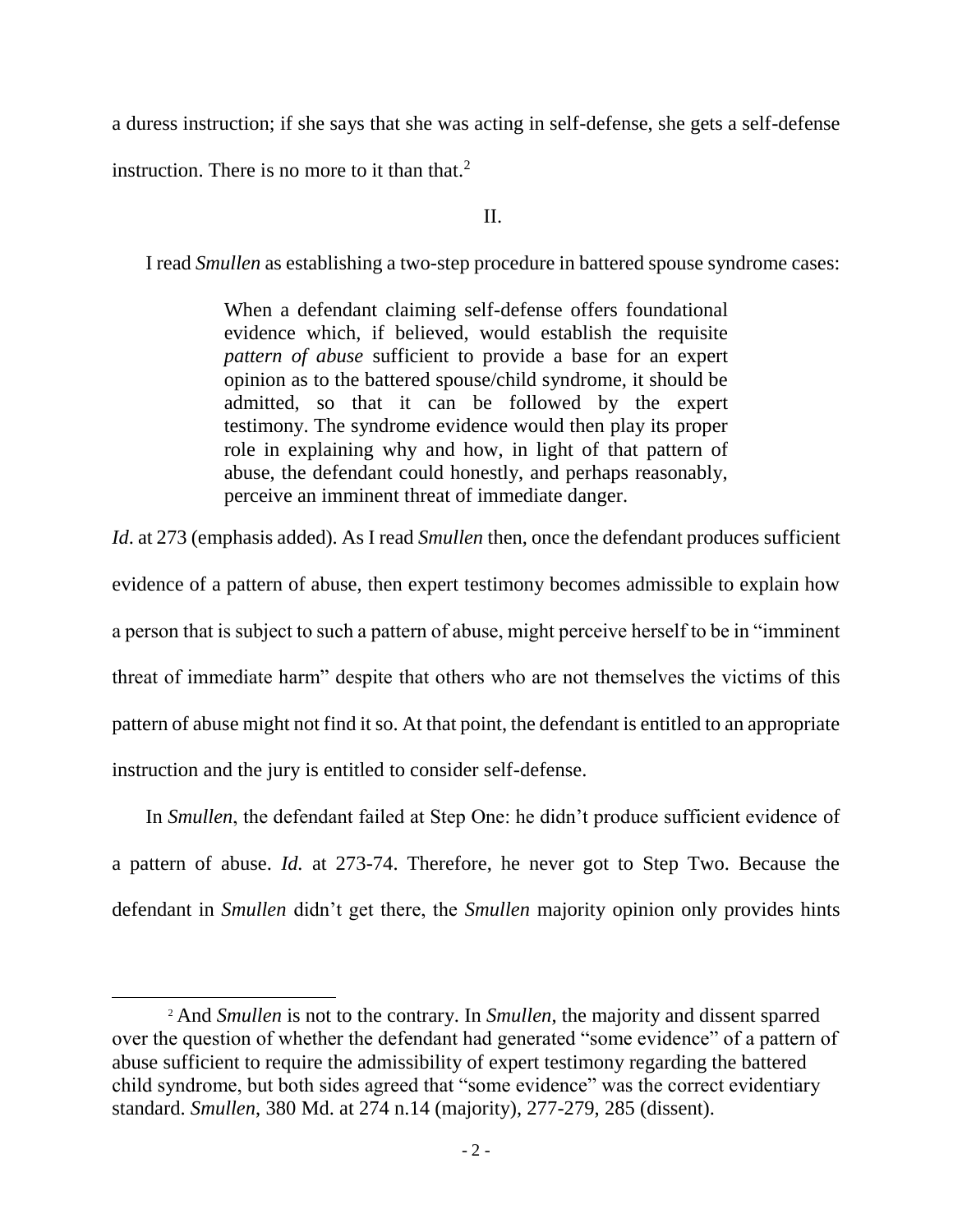about Step Two. But I read the quote from *Smullen*, above, as saying that expert testimony alone, if believed, can explain why someone subject to a pattern of abuse, would perceive imminence differently than a person who has not been subject to such a pattern of abuse.

Applying this procedure to the current case, the trial judge found, and I would affirm, that Ms. Porter produced evidence of a pattern of abuse (Step One). At that point, expert testimony became admissible to explain how she might have perceived herself in "imminent threat of immediate danger" despite that others, who are not themselves victims of this pattern of abuse, might not find it so (Step Two). While the expert testimony that Porter produced at Step Two might have been clearer, *ante* at 14-15, I think it was sufficient. Thus, I think that she is entitled to a correct jury instruction and the jury is entitled to consider whether it thinks she acted in self-defense, perfect or imperfect.

The majority disagrees and finds that Ms. Porter's evidence of imminence was insufficient, holding that while she might have established imminence "in the days and weeks before" the murder, she failed to establish imminence on "the morning of" the murder. *Ante* at 42. I think this is wrong in two, closely-related dimensions. First, on a procedural level, I think *Smullen* establishes that in this realm, imminence is a subject for expert testimony and then a jury question, not an appropriate determination for appellate judges. More importantly, however, the whole point of the battered spouse defense is that, because of a pattern of abuse, a defendant might perceive the imminence of danger differently from someone who has not experienced this pattern of abuse. *Id*. at 270-71 ("the battered spouse/child syndrome is founded upon a repetitive and increasingly frequent and severe cycle of violence that creates a hypervigilance on the part of the defendant and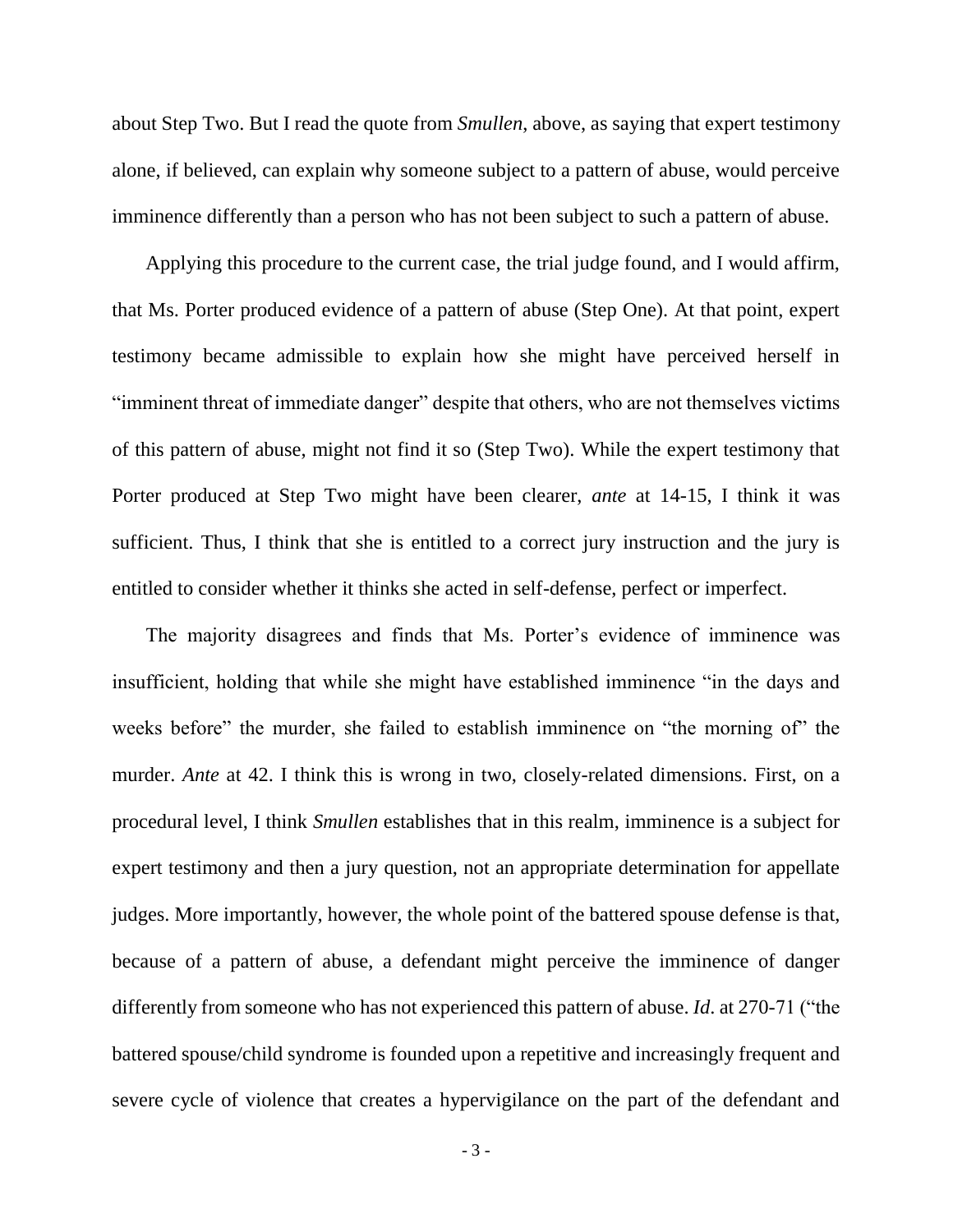attunes the defendant to recognize a threat of imminent danger from conduct that would not appear imminently threatening to someone who had not been subjected to that repetitive cycle of violence."); *see also State v. Janes*, 121 Wash. 2d 220, 241-42 (Wash. 1993) ("That the triggering behavior and the abusive episode are divided by time does not necessarily negate the reasonableness of the defendant's perception of imminent harm. Even an otherwise innocuous comment which occurred days before the homicide could be highly relevant when the evidence shows that such a comment inevitably signaled the beginning of an abusive episode."). Thus, I think that the question of imminence is properly a subject for expert testimony, not appellate speculation, and then it becomes a jury question.<sup>3</sup>

### III.

Finally, I do not read *Smullen* as foreclosing the possibility of a battered spouse defense when the mechanism of death is contract killing. As the majority opinion reports, Judge Wilner, writing for the majority in *Smullen*, noted that there are two categories of battered spouse cases:

> The "confrontational" category, where the killing occurs when the defendant uses deadly force in response to a contemporaneous physical attack; and the "nonconfrontational" category, where the defendant kills her

<sup>&</sup>lt;sup>3</sup> The majority also seems concerned that it is required to reject Ms. Porter's battered spouse defense lest it be criticized, as this Court was in *Smullen*, for allowing the syndrome to "become detached from the recognized defense of self-defense and assume the status of a separate, independent defense." *Ante* at 26 (quoting *Smullen* at 251). Not only do I not share that concern, I believe that the application that I have proposed above follows precisely the traditional defense of self-defense, modified only with "a more careful and sophisticated look at the notion of imminent threat and what constitutes 'aggression.'" *Smullen*, 380 Md. at 250.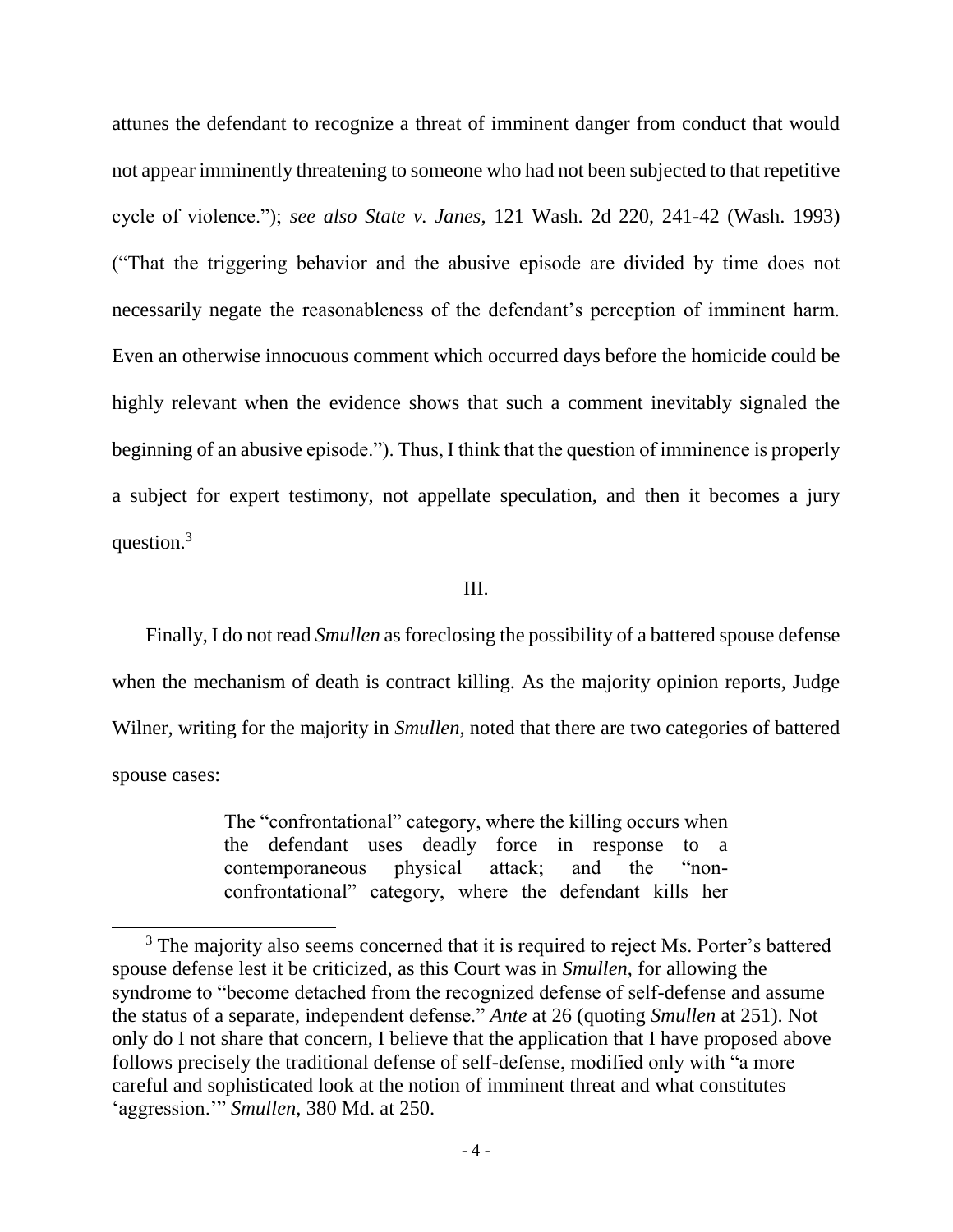partner while he is sleeping or is otherwise distracted or incapacitated.

*Smullen*, 380 Md. at 257. Judge Wilner then noted in a footnote that "[o]ne writer has argued that there is a third category—that of contract killing," *id*. at 257 n.5, and that the same writer has found that "in ... cases ... of a hired killer 'courts have unanimously refused to permit instructions to the jury on self-defense claims.'" *Id*. (quoting John W. Roberts, *Between the Heat of Passion and Cold Blood: Battered Woman's Syndrome As An Excuse For Self-Defense in Non-Confrontational Homicides*, 27 LAW & PSYCHOL.REV. 135, 141 (2003)). Those comments were obviously *dicta* in *Smullen*, which didn't involve a contract killing, and hardly constitute a ringing endorsement of Professor Roberts's view.<sup>4</sup> It is hard to miss Judge Wilner's skepticism about non-confrontational applications of the battered spouse syndrome: "non-confrontational settings [that] suggest an ambush … severely strain[], and in many cases will rupture, the relationship between the syndrome and the defense of self-defense, perfect or imperfect." *Id*. at 264-65. But he does not foreclose the possibility.

Nothing about the text of CJP §10-916 mentions different categories of cases (other than that it is available only in homicide crimes or assault in the first degree, CJP §10- 916(a)(3)), and nothing in the text suggests that it is limited to only one category of battered spouse cases or that it is unavailable in another class. It would have been extraordinary for

<sup>&</sup>lt;sup>4</sup> It hardly needs remark that the "unanimous" view of three of our sister intermediate state courts of appeal are not binding on us. *Ante* at 40-41 (citing *People v. Yaklich,* 833 P.2d 758, 763 (Colo. App. 1991); *State v. Leaphart*, 673 S.W.2d 870, 873 (Tenn. Crim. App. 1983); *Anderson v. State*, 785 S.W.2d 596, 600 (Mo. Ct. App. 1990)).